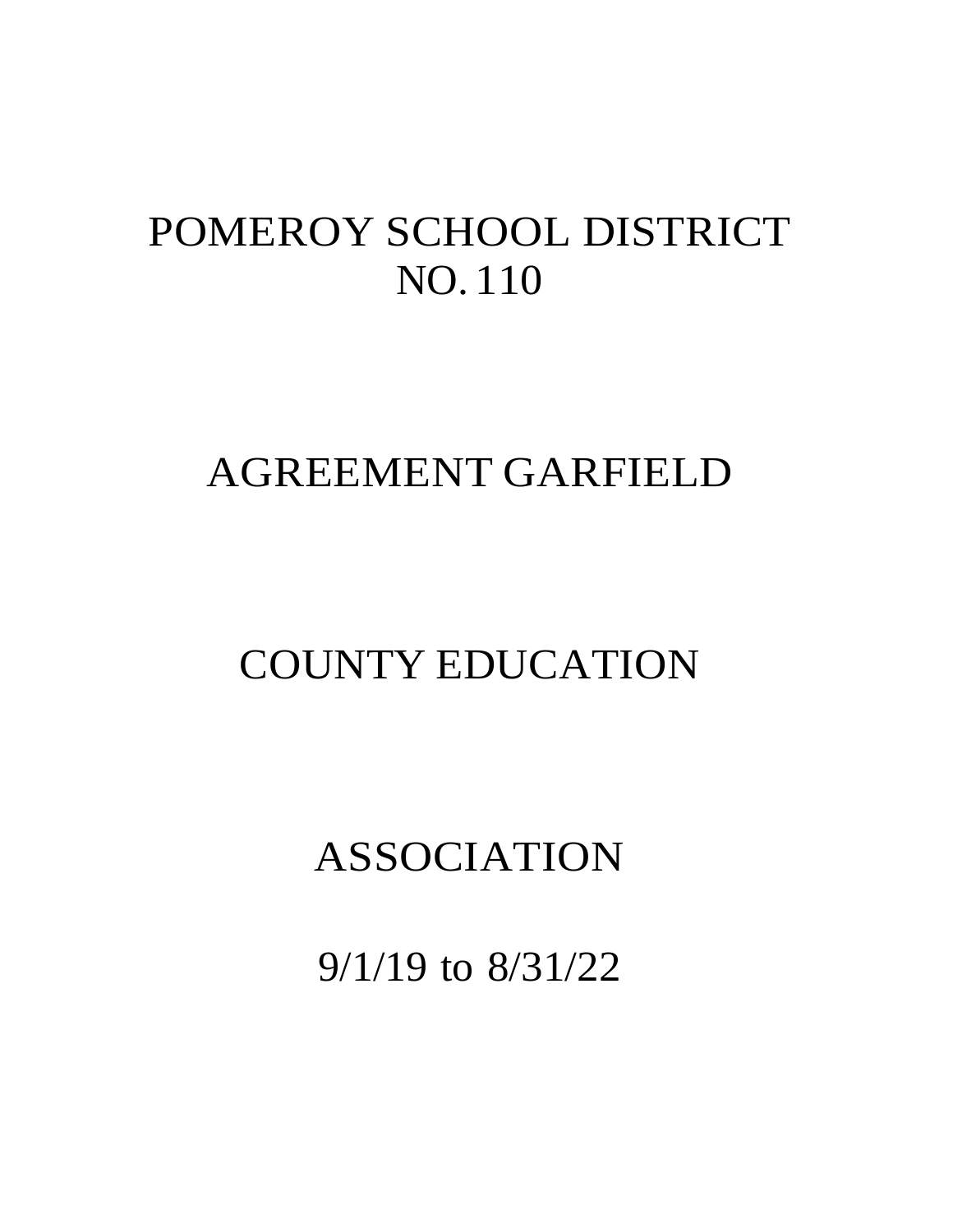# **Table of Contents**

| $\mathbf{1}$ |      |                                                                   |  |
|--------------|------|-------------------------------------------------------------------|--|
|              | 1.1  |                                                                   |  |
|              | 1.2  |                                                                   |  |
|              | 1.3  |                                                                   |  |
|              | 1.4  |                                                                   |  |
|              |      |                                                                   |  |
|              | 2.1  |                                                                   |  |
|              | 2.2  |                                                                   |  |
|              | 2.3  |                                                                   |  |
| 3            |      |                                                                   |  |
|              | 3.1  |                                                                   |  |
|              | 3.2  |                                                                   |  |
|              | 3.3  |                                                                   |  |
|              | 3.4  |                                                                   |  |
|              | 3.5  |                                                                   |  |
|              | 3.6  |                                                                   |  |
|              | 3.7  |                                                                   |  |
|              | 3.8  |                                                                   |  |
|              | 3.9  |                                                                   |  |
|              | 3.10 | SECTION 10: CONTRACTS, WORKDAY, SCHOOL CALENDAR, AND PAYMENT 3-20 |  |
|              | 3.11 |                                                                   |  |
|              | 3.12 |                                                                   |  |
|              | 3.13 |                                                                   |  |
|              | 3.14 |                                                                   |  |
|              | 3.15 |                                                                   |  |
|              | 3.16 |                                                                   |  |
|              | 3.17 |                                                                   |  |
|              | 3.18 |                                                                   |  |
|              | 3.19 | SECTION 19: TEACHER ASSISTANCE PROGRAM/MENTOR TEACHERS 3-30       |  |
|              | 3.20 |                                                                   |  |
| 4            |      |                                                                   |  |
|              | 4.1  |                                                                   |  |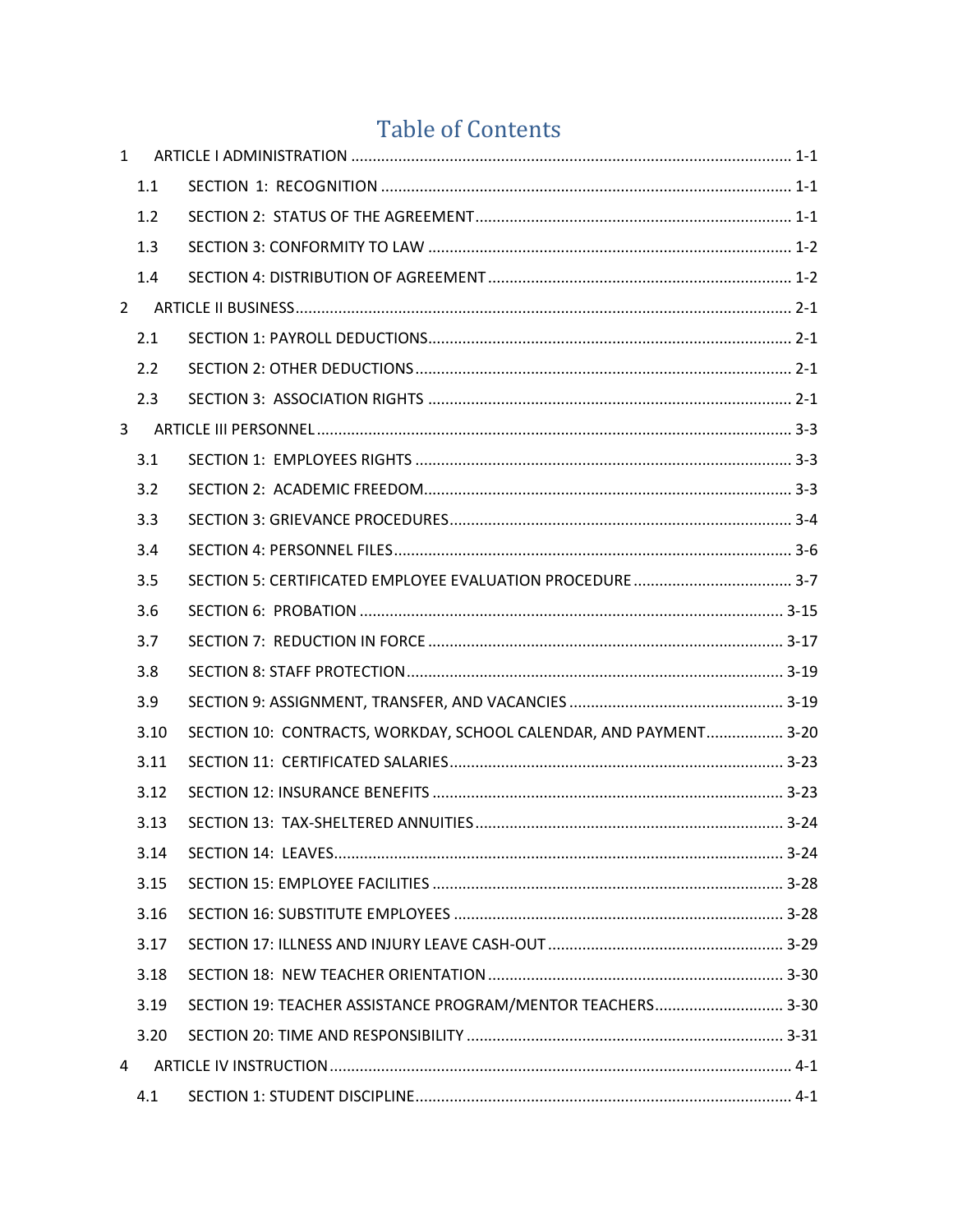| 4.2 |  |
|-----|--|
| 4.3 |  |
| 4.4 |  |
| 4.5 |  |
| 4.6 |  |
| 5   |  |
| 5.1 |  |
|     |  |
|     |  |
|     |  |
|     |  |
|     |  |
|     |  |
|     |  |
|     |  |
|     |  |
|     |  |
|     |  |
|     |  |
|     |  |
|     |  |
|     |  |
|     |  |
|     |  |
|     |  |
|     |  |
|     |  |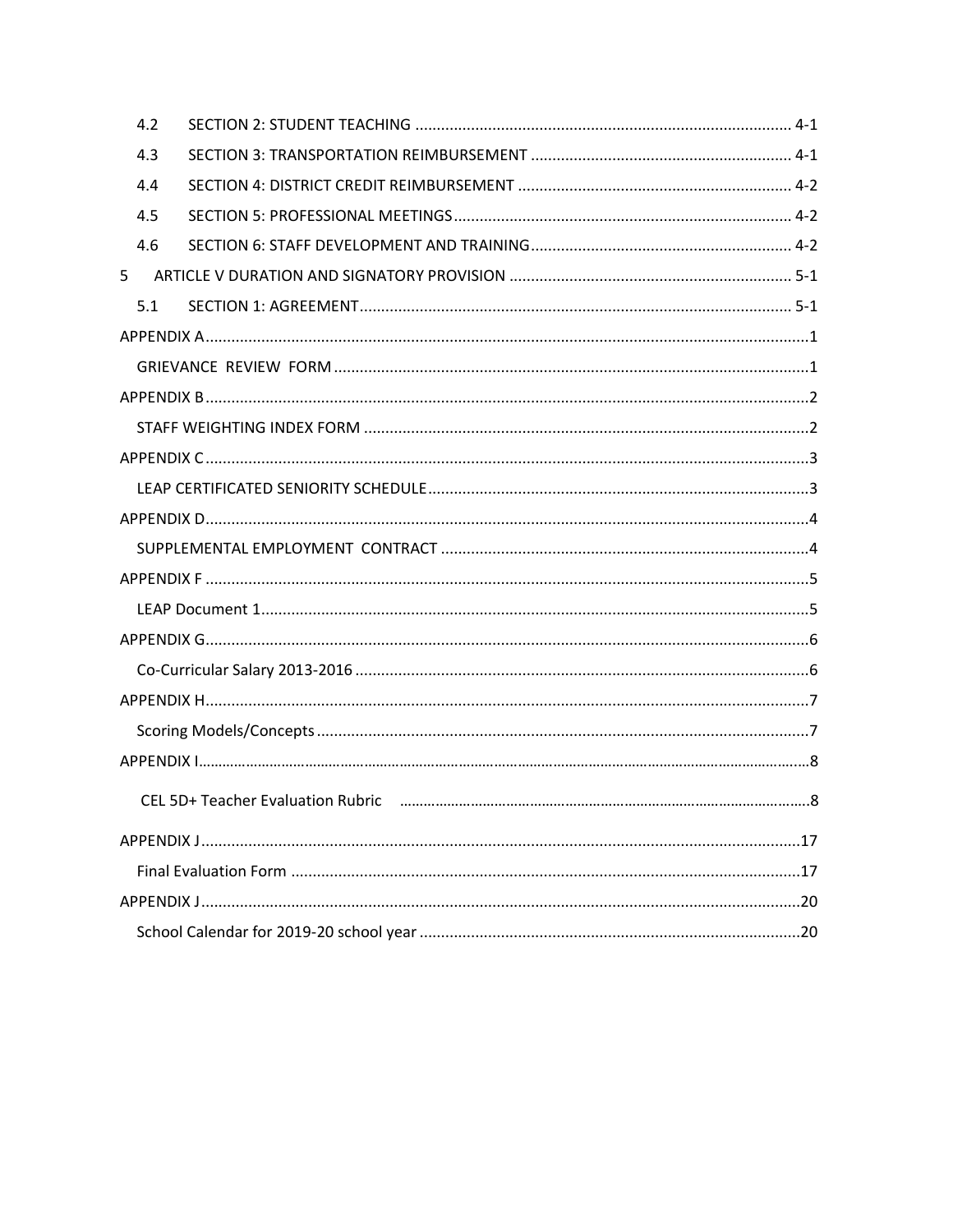## **AGREEMENT BETWEEN THE POMEROY SCHOOL DISTRICT NO. 110 and the GARFIELD COUNTY EDUCATION ASSOCIATION 2019-2022**

THIS AGREEMENT is made and entered into by and between the Pomeroy School District No. 110 Board of Directors, hereinafter called the "Board" or "District," and the Garfield County Education Association, hereinafter called the "Association". This contract shall have duration of three years: September 1, 2019 through August 31, 2022.

# **1 ARTICLE I ADMINISTRATION**

## <span id="page-3-1"></span><span id="page-3-0"></span>**1.1 SECTION 1: RECOGNITION**

The Board hereby recognizes the Association as the exclusive and sole bargaining representative for all certificated personnel employed by the Board whether under contract or on leave, excluding: Superintendent and Principals and other quasi-administrative positions where job function is supervisory and the employee is paid through program supervision funds.

When used hereinafter, the term "certificated employee" or "teacher" shall refer to all certificated employees represented by the Association in the bargaining unit, except as modified by the operation of law.

Unless the context in which they are used clearly requires otherwise, words used in this agreement denoting gender shall include both the masculine and feminine.

## <span id="page-3-2"></span>**1.2 SECTION 2: STATUS OF THE AGREEMENT**

This Agreement shall supersede any rules, regulations, policies, resolutions, or practices of the District, which shall be contrary to or inconsistent with its terms to the extent of the inconsistency.

Existing rules, regulations, policies, resolutions, or practices of the District not in conflict with this Agreement may remain in full force.

Unless otherwise provided in this Agreement, nothing contained herein shall be interpreted and/or applied so as to eliminate, reduce or otherwise detract from current individual salaries or employee insurance benefits, under existing rules regulations, policies, resolutions and practices of the District in effect prior to the effective date of this Agreement.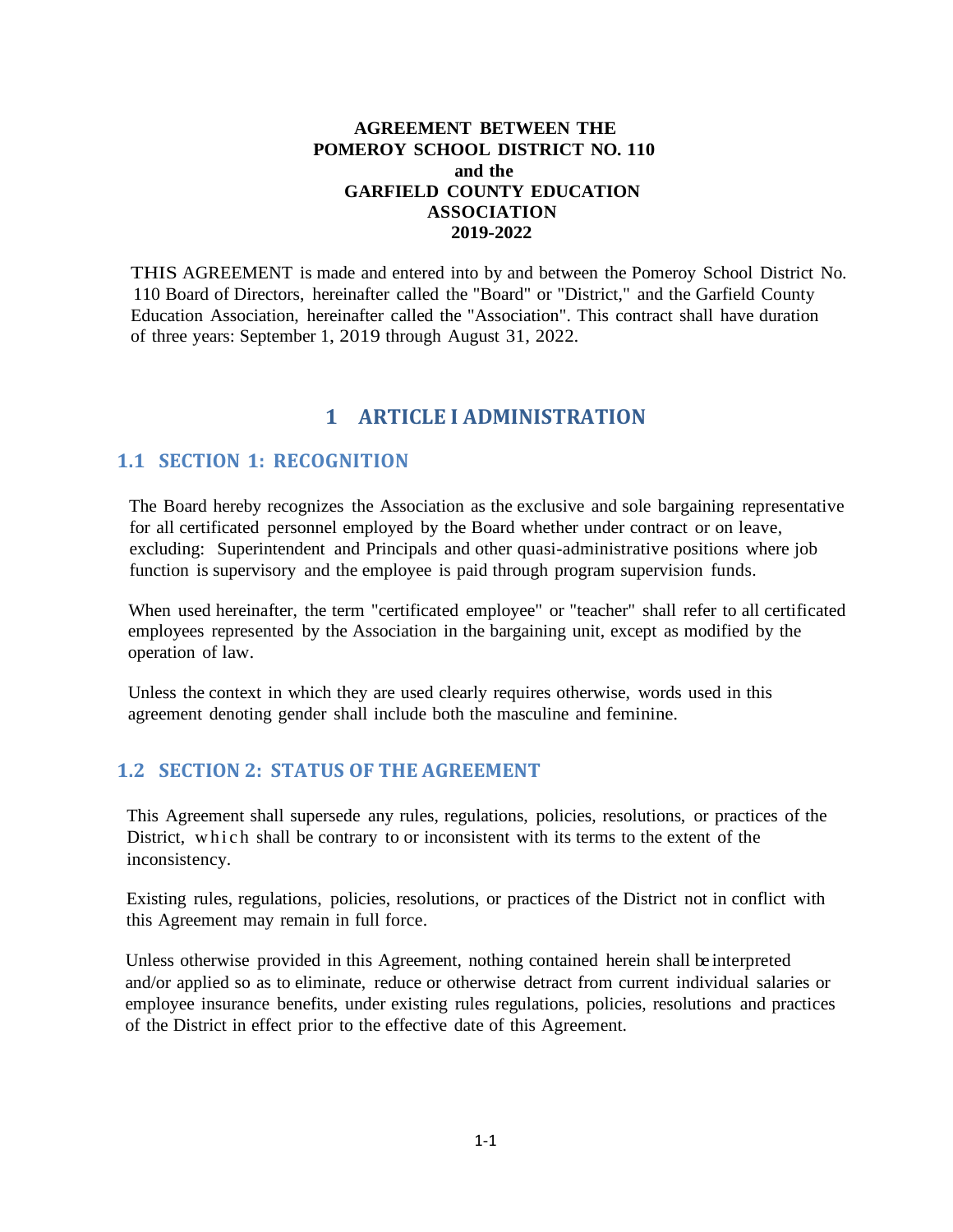## <span id="page-4-0"></span>**1.3 SECTION 3: CONFORMITY TO LAW**

This Agreement shall be governed and construed according to the Constitution and laws of the State of Washington. If any provision of this Agreement, or any application of this Agreement to any employee or groups of employees covered hereby shall be found contrary to law by a court of final jurisdiction, such provision or application shall have effect only to the extent permitted by law, and all other provisions or applications of the Agreement shall continue in full force and effect.

## <span id="page-4-1"></span>**1.4 SECTION 4: DISTRIBUTION OF AGREEMENT**

Following ratification and signing of this Agreement by both parties, the District shall make accessible to all employees on district website. An archival copy of the Agreement will be provided to the Association in an electronic format.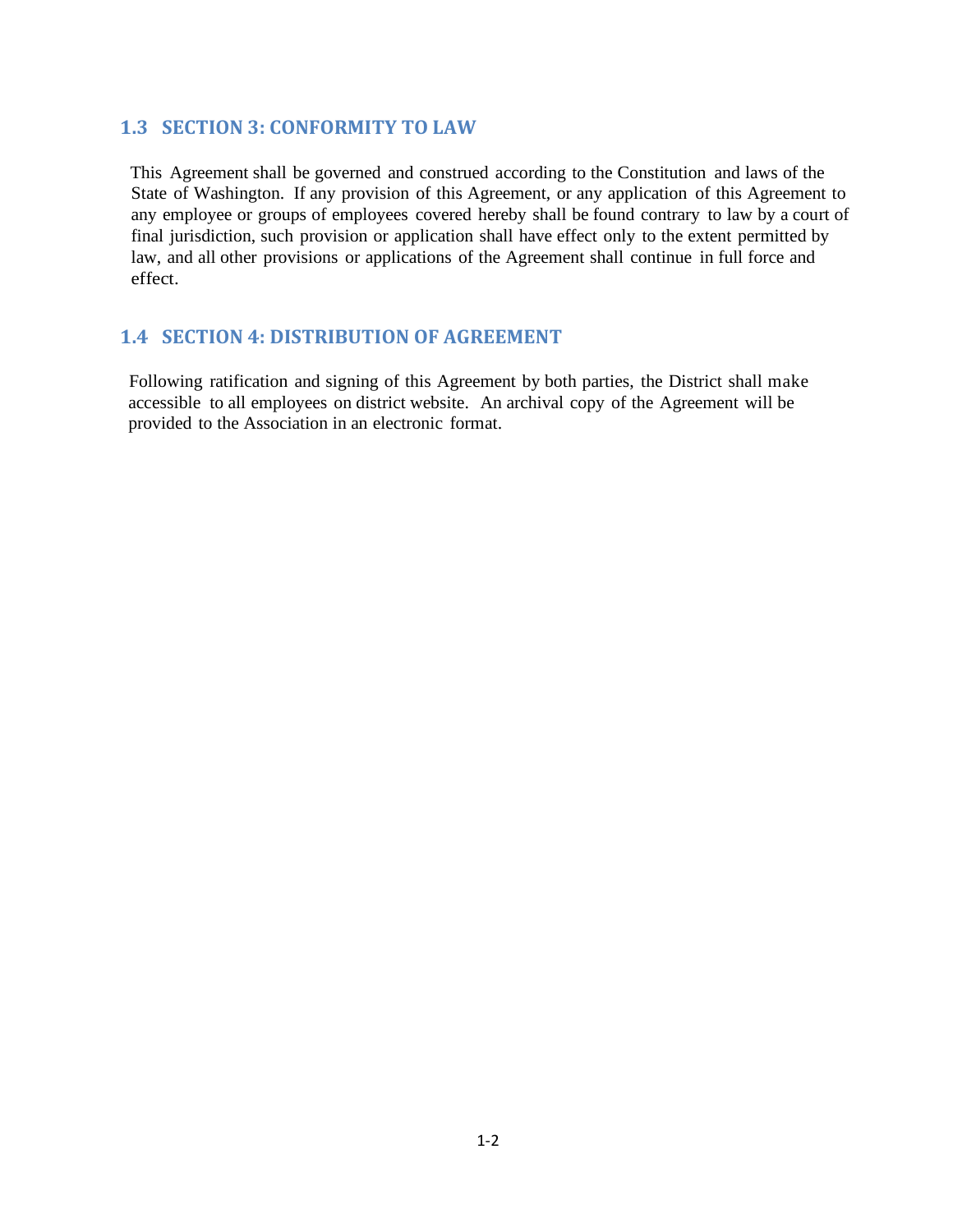## **2 ARTICLE II BUSINESS**

## <span id="page-5-1"></span><span id="page-5-0"></span>**2.1 SECTION 1: PAYROLL DEDUCTIONS**

The Association and its affiliates (WEA and NEA) shall have the exclusive right of automatic payroll deductions of membership dues, assessments and fees for employees.

The Association shall provide an automatic payroll authorization form to each employee. The employee shall sign and deliver such authorization to the Association during the enrollment period at the beginning of the school year. Once an employee has signed the automatic payroll authorization, dues deductions shall be continuous thereafter.

The Association shall submit the automatic payroll authorization to the District payroll office for processing. A table of prorated annual dues, assessments and fees shall be supplied to the District payroll office by the Association to determine monthly dues deductions by September 8.

The automatic payroll authorization form shall clearly state that it is understood by the employee signing the authorization that continuation of dues deductions until the end of the dues period on August 31 of each year is a binding condition for automatic payroll authorization. Revocation of membership shall be made in writing to the Association on the form available from the Association between the beginning of the school year and September 8, and shall become effective at that time. The Association shall promptly submit notice of such revocation to the District payroll office.

The District shall provide for dues deductions, assessments and fees through automatic payroll authorization and shall, without exception, refrain from intervention or failure to perform said service.

## <span id="page-5-2"></span>**2.2 SECTION 2: OTHER DEDUCTIONS**

The District shall upon receipt of authorization from an employee, deduct from the employee's salary and make appropriate remittance for insurance plans, PULSE, tax-sheltered annuities, credit union, saving bonds, charitable donations or any other plans or programs jointly approved by the Association and the Board.

## <span id="page-5-3"></span>**2.3 SECTION 3: ASSOCIATION RIGHTS**

The Association and its representatives shall have the right to use district buildings for meetings and to transact Association business provided such meetings are scheduled in advance with the building principal.

The Association shall have the right to use District equipment at reasonable times, when such equipment is not otherwise in use. The Association shall reimburse the District for all supplies and materials incident to such use. The cost of repair or replacement, if caused by the Association or representative thereof, shall be borne by the Association.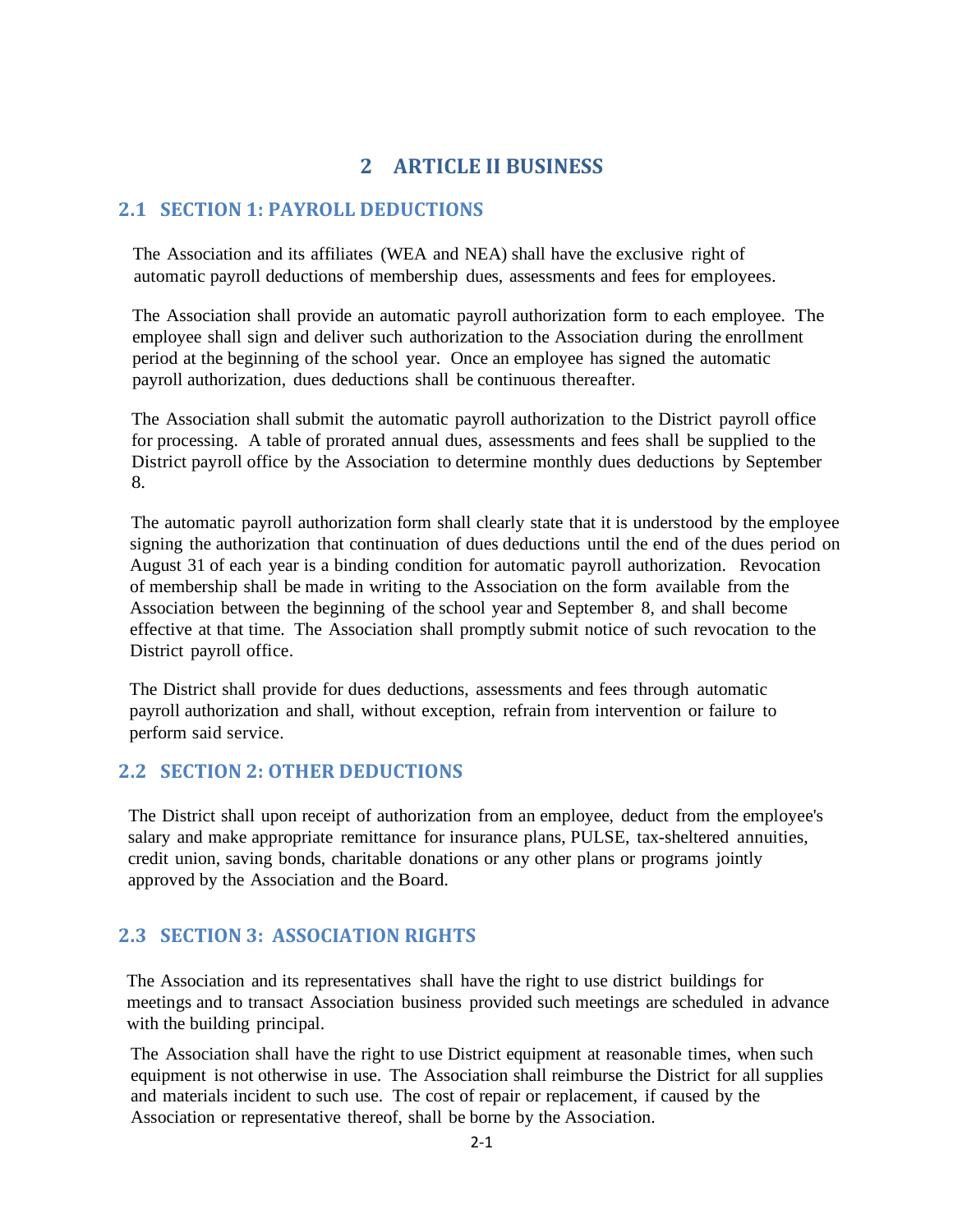The Association shall have the right to post notices of activities and matters of Association concern on bulletin boards to be provided in the faculty lounge of the elementary and high school.

The Association shall have access to the District mail service and teacher mail boxes for communication purposes. Printed materials shall be identified as to source. The Association and its representatives shall have access to communicate to all employees after providing notice to the main office to the building involved; such business shall not interrupt the teaching process.

The Board shall furnish to the Association, upon request, any information which is public record under state law in accordance with adopted Board policy on disclosure of public information.

The Association President or the designee(s) [not to exceed two] shall be released to attend a board meeting if it occurs during school time. Any employee scheduled to attend such meeting shall suffer no loss in pay.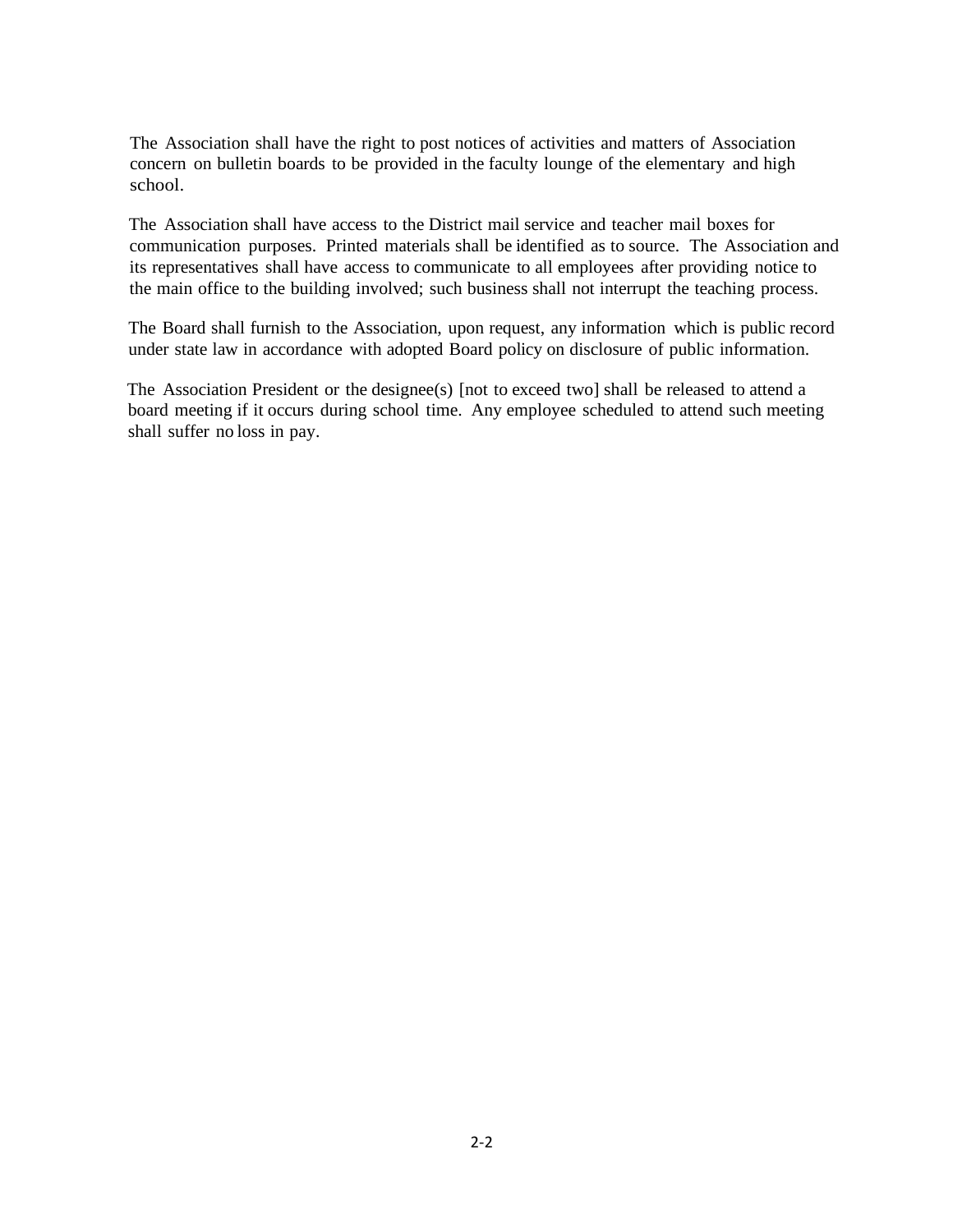## **3 ARTICLE III PERSONNEL**

## <span id="page-7-1"></span><span id="page-7-0"></span>**3.1 SECTION 1: EMPLOYEES RIGHTS**

### Individual Rights

Employees shall be entitled to full rights of citizenship. There shall be no discipline or discrimination with respect to the employment of any person because of such person's age, sex, marital status, race, creed, color, national origin, domicile, political activity or lack thereof, or the presence of any sensory, mental or physical handicap, unless based upon a bona fide occupational qualification, provided that the prohibition against discrimination because of such handicap shall not apply if the particular disability prevents the proper performance of the particular worker involved.

Nothing contained herein shall be construed to deny or restrict to any employee such rights as he may have under applicable laws and regulation. The rights recognized hereunder shall not be exclusive but are in addition to those provided elsewhere.

#### Right to Join and Support Association

Every certificated employee shall have the right to freely organize, join and support the Association in its endeavors. As a duly elected body exercising governmental power under the State of Washington, the Board shall not directly or indirectly discourage or deprive or coerce any certificated employee in the enjoyment of any rights conferred or protected by the Statutes and Constitutions of the United States and the State of Washington; or discriminate against any employee with respect to hours, wages, terms or conditions of employment by reason of his membership in the Association or his participation in activities of the Association.

#### Right to Due Process

No employee shall be reprimanded, disciplined, reduced in rank or compensation without just cause. An employee shall be entitled to have present a representative of the Association during any formal disciplinary action. When a request for such representation is made, no action shall be taken with respect to the employee until such representation is made, no action shall be taken with respect to the employee until such representative of the Association is present. Any complaint not called to the attention of the employee may not be used as the basis for any disciplinary action against the employee or as a basis for evaluation.

## <span id="page-7-2"></span>**3.2 SECTION 2: ACADEMIC FREEDOM**

Academic freedom shall be guaranteed to the employees and no special limitations shall be placed upon study, investigation, presenting and interpreting facts and ideas concerning man, human society, the physical and biological world and other branches of learning that are appropriate to a K-12 public school system.

The responsibilities include a commitment to democratic tradition, a concern for the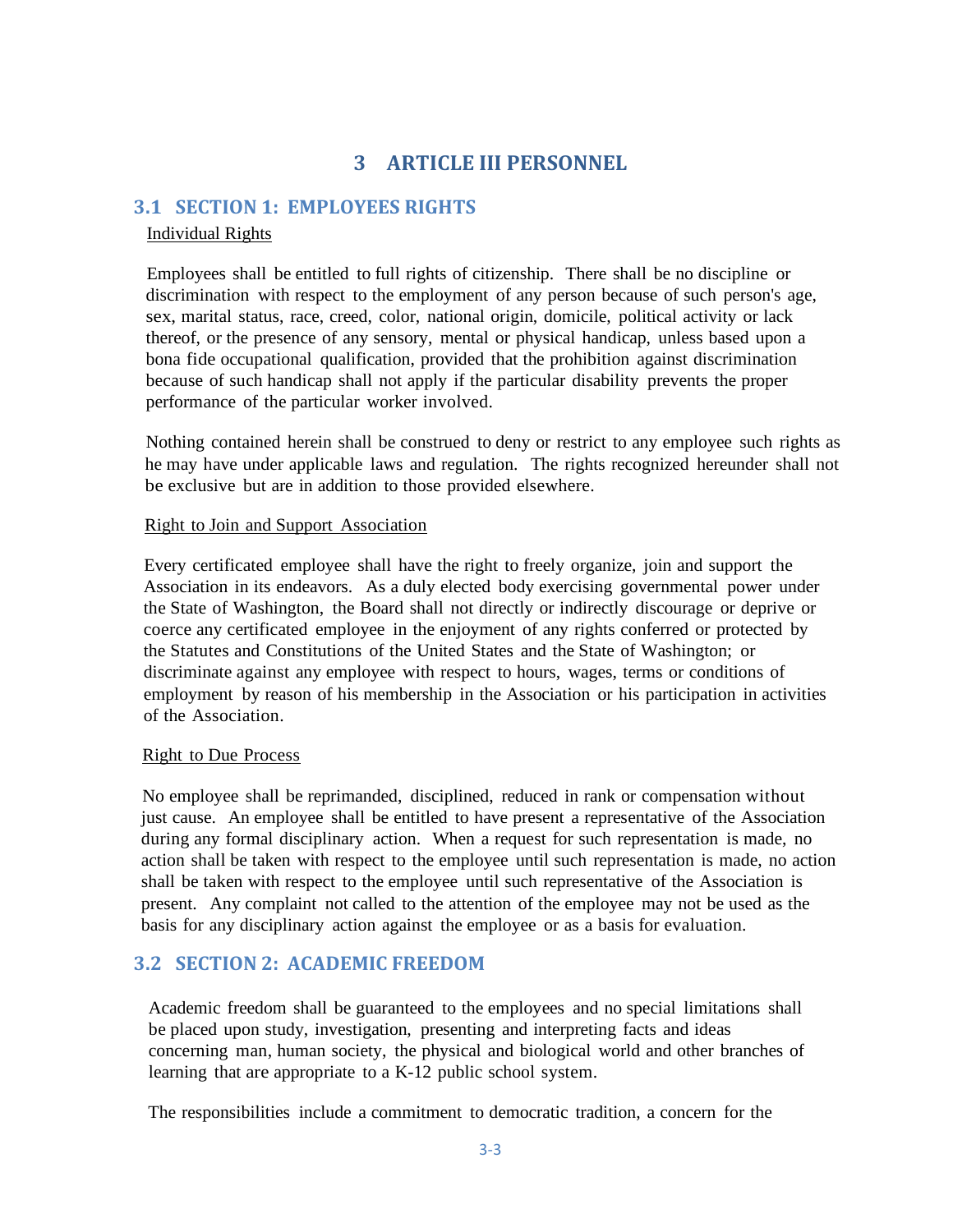welfare, growth and development of children, and an insistence upon objective scholarship.

Notification shall be made to the administration whenever a teacher intends to inject course material, which the teacher knows might reasonably be anticipated to be controversial. Any material brought into the classroom and that is presented to students must meet the following criteria:

\*has an educational relationship to the course objectives and goals, \*supports and enriches the curriculum, \*is appropriate for the age and maturity level of the students, and \*complies with copyright laws.

In addition, if the material has bias and/or if it contains controversial content, the teacher will follow Pomeroy School District administrative procedures regarding the use of films/videos/supplementary and complementary materials in the classroom. A copy of these procedures will be distributed to staff at the start of each school year.

## <span id="page-8-0"></span>**3.3 SECTION 3: GRIEVANCE PROCEDURES**

#### A. Definitions

(1) A "Grievant" shall mean a certificated employee or group of certificated employees represented by the Association filing a grievance.

(2) A "Grievance" shall mean a written statement (see Appendix A) by a grievant that a controversy, dispute, or disagreement of any kind or character exists arising out of or in any way involving interpretation or application of the terms of this Agreement or of an existing Board rule, policy, or practice, or that an employee has been treated unfairly or inequitably, or that there exists a condition which jeopardizes employee health and safety.

(3) "Days" shall mean employee employment days, except as otherwise indicated.

If the stipulated time limits are not met, the grievant shall have the right to appeal the grievance to the next level.

#### B. Procedure

Every effort shall be made to resolve grievances or potential grievances through free and informal communications between the grievant and the immediate administrative supervisor. However, if such informal processes fail to provide an acceptable adjustment of the grievance, then the grievance may be processed as described.

Within fifteen (15) days following knowledge of the act or condition, which is the basis of the grievance, the grievant may file a written grievance, with his principal or immediate supervisor. Grievances filed in the name of the Association and grievances involving administrator(s) above the building level may be initiated at Step II of this grievance procedure as set forth below. All certificated employees shall have the right of Association representation at each step of the grievance procedure. If an aggrieved party is not represented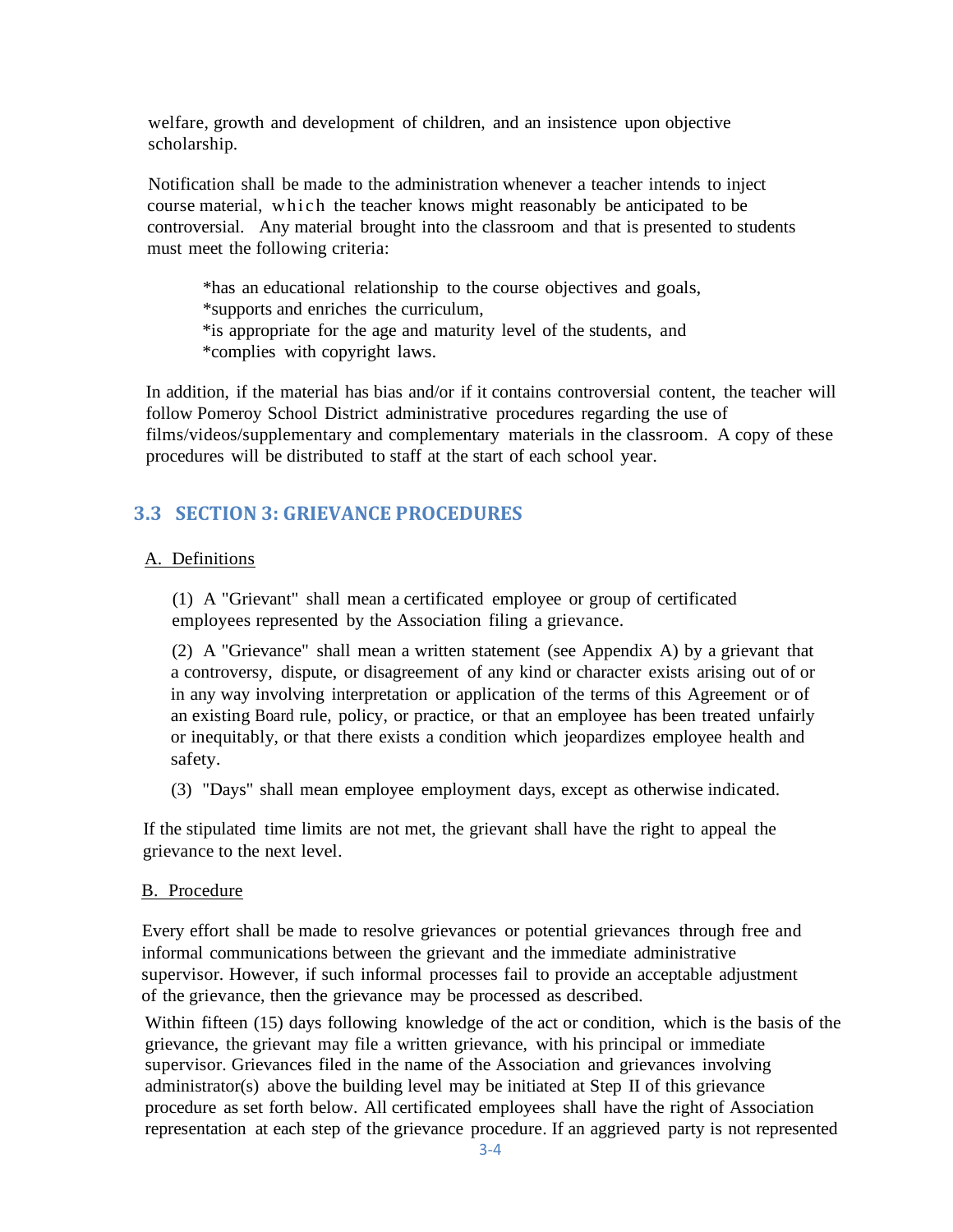by the Association, the Association shall have the right to be present and to state its views at all stages of the grievance procedure.

The Board or Association may file a grievance relating to the interpretation or application of this Agreement. The board shall initiate its grievances by reducing it to writing and filing it with the Association President. All grievances of this nature shall begin at step II and may be submitted to arbitration as described herein unless there is only one administrator, then all grievances will begin at Step I.

- Step I: If more than one administrator then the school principal or immediate supervisor shall meet within five (5) days following receipt of the grievance and attempt a mutually satisfactory resolution of the grievance. If only one administrator then, the superintendent shall meet within five (5) days following receipt of the grievance and attempt a mutually satisfactory resolution of the grievance. If a satisfactory resolution is reached at the meeting, it shall be reduced to writing and signed by the involved parties. If no satisfactory agreement is reached, the grievant may within five (5) days, appeal to Step II.
- Step II: The grievant shall meet within five  $(5)$  days following receipt of the grievant's appeal to the Superintendent with the Superintendent or his designee. If the superintendent is the immediate supervisor, then the school board chair will become the superintendent designee. It shall be the responsibility of the grievant to communicate with the person or organization against whom the grievance is filed for the purpose of arranging the Step II meeting. If a satisfactory resolution is reached at the grievance meeting it shall be reduced to writing and signed by the involved parties. If no satisfactory agreement is reached, the grievant may, within ten (10) days of the meeting, request in writing that the Association submit his grievance to arbitration.

The Association may, by written notice to the superintendent, within ten (10) days after receipt of the request from the aggrieved person, submit the grievance to final and binding arbitration.

Step III: The parties agree to select an arbitrator whose decision shall be final and binding within ten (10) days after the Superintendent receives notification that the grievance is being submitted to arbitration. A list of arbitrators shall be requested from the Federal Mediation and Conciliation Service and/or the American Arbitration Association or any other mutually agreeable source.

> The arbitrator shall be selected from the list of eligible candidates by a representative of the Superintendent and a representative of the association, alternately striking names until only one name remains.

The representative of the Superintendent and the Association shall present their cases to the arbitrator within twenty (20) days after the arbitrator has been selected.

The arbitrator shall make a decision in writing not more than fifteen (15)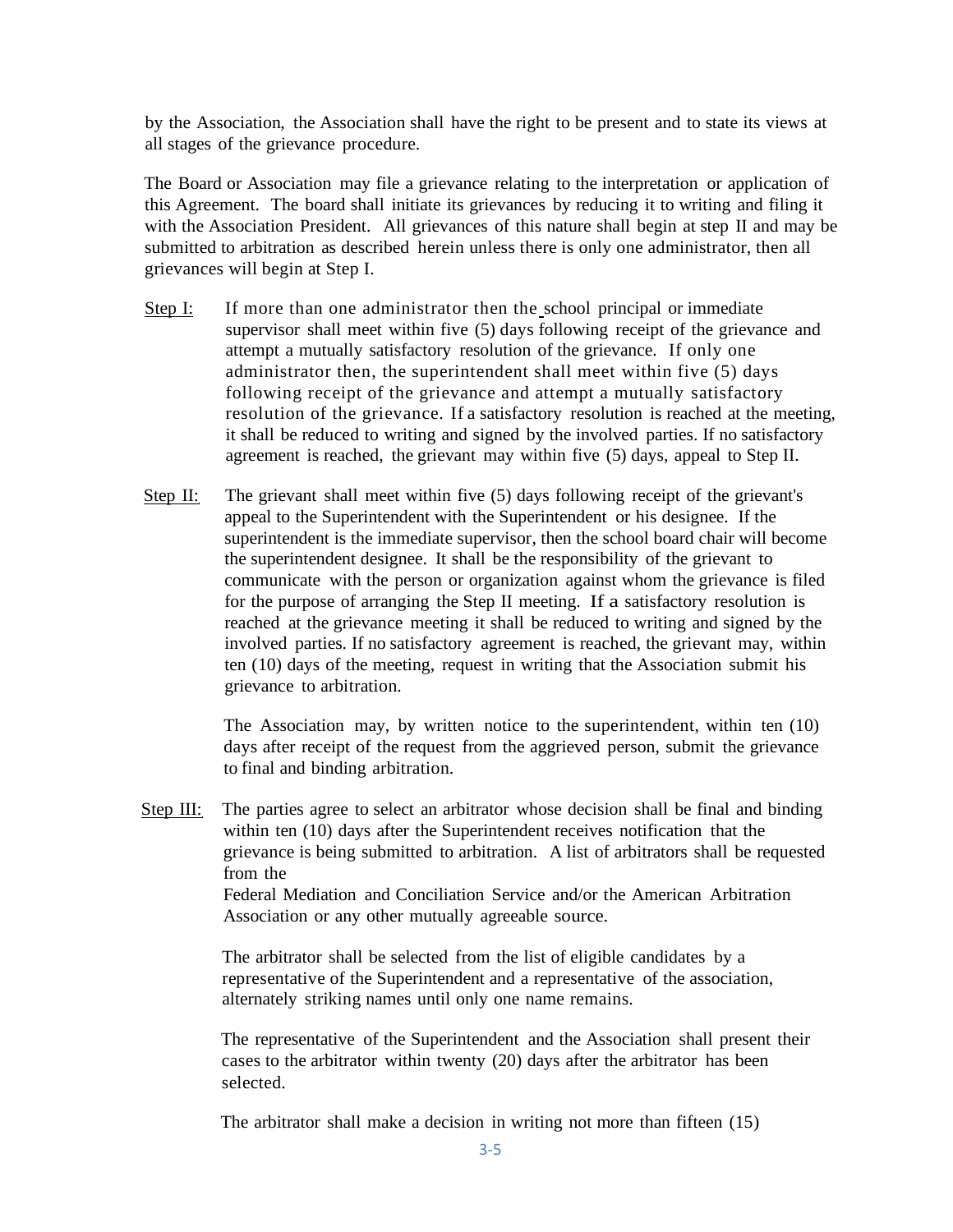days following the day the case is presented to him.

The arbitrator shall have no power or authority to rule on any issue not specifically before him. The parties shall not present any issue to the arbitrator, which has not been specifically included within the grievance as presented to the Superintendent in Step II. The arbitrator shall not have the authority to decide any subject not specifically set forth in the express terms of this Agreement, nor shall he decide any subject not expressly contemplated by the terms of this Agreement.

## C. Grievance-Board Policies

Grievances concerning application of Board policy, rule, or practice not specifically covered by the terms and provisions of this Agreement shall be subject to the Grievance Procedure; however, if the District and the grievant are unable to reach agreement as in Step II, the decision may be appealed to the Board, however, Step III shall not apply. The Board shall render a written decision within five (5) days of the meeting.

## D. Exclusions

Nonrenewal of contract or discharge shall be excluded from review under the grievance procedure contained in this Agreement. An employee receiving notification of nonrenewal of contract or discharge may elect to have the matter heard by a hearing officer in accordance with applicable state law.

#### E. Record of Grievances

All documents, communications, and records dealing with the processing of a grievance shall be filed separately from the personnel files of the participants.

#### F. Expenses

The expenses of the arbitration shall be borne equally by the Board and the grieving

#### party. G. Freedom from Reprisals

No reprisal shall be invoked against any employee for processing a grievance or participating in any way in the grievance procedure.

#### H. Released Time

Grievances will ordinarily be processed during the regular workday and released time shall be provided for all participants in the investigation and processing of the grievances, including the grievant, Association representatives and witnesses. Said employees shall suffer no loss in pay.

## <span id="page-10-0"></span>**3.4 SECTION 4: PERSONNEL FILES**

Certificated employees and former certificated employees shall have the right to inspect all contents of their own personnel file kept within the District. There shall be only one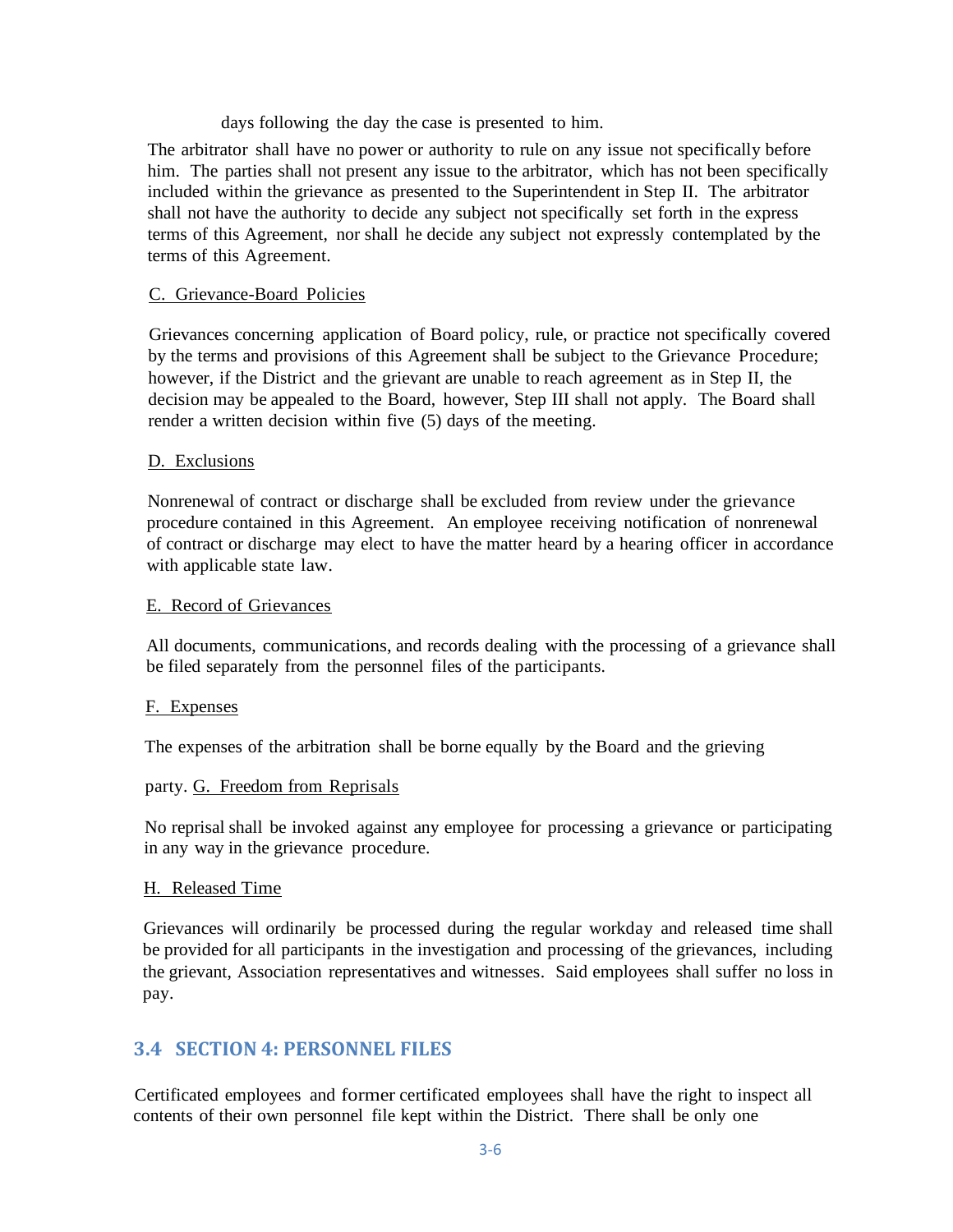personnel file kept by the District. It shall be kept in the District Office. No duplicate personnel file shall be kept anywhere in the District.

The employee shall be notified in writing whenever information of a derogatory nature from an administrator's personal notes and/or working files and/or any other source is made a part of an employee's personnel file. No evaluation, correspondence, notes, or any other material making a derogatory reference to an employee's performance or conduct shall be placed in the personnel file without the employee's signed and dated acknowledgment. A signature does not indicate agreement with the contents of the material; it merely indicates receipt of the notification of the item being placed into the employee's personnel file.

Employees shall have the right to attach their comments to any material placed or contained in the personnel file.

Any derogatory material not shown to an employee within ten (10) days after receipt or composition shall not be allowed as evidence in any grievance or in any disciplinary action against said employee.

All material in the personnel file, not necessary for record keeping as set forth in the District Policy, may be reviewed by the employee and his or her principal or principal designee, at the employee's request, every two (2) years. With agreement of the supervisor and at the employee's request, material contained therein shall be purged, provided the material has remained in the personnel file two (2) years or longer. If agreement to purge a document is not reached between the employee and his or her principal, the employee can seek judgment from the superintendent. If the superintendent does not agree to purge the material in question, a written explanation relating why the item in question needs to remain in the employee's file from both the employee's principal and superintendent, shall be attached to the document and provided to the employee within ten (10) days. The employee then may choose to attach a statement to the material upon receiving copies of the statements written by both the superintendent and the principal within ten (10) days. If there is only one administrator, then the superintendent will become the principal designee, and the school board chair will take the place of the superintendent.

## <span id="page-11-0"></span>**3.5 SECTION 5: CERTIFICATED EMPLOYEE EVALUATION PROCEDURE**

#### *I. INTRODUCTION*

The evaluation procedures set forth herein shall be to improve the educational program by improving the quality of instruction. The evaluation process shall recognize strengths, identify areas needing improvement, and provide support for professional growth. The evaluation system will encourage respect in the evaluation process by the persons conducting the evaluations and the persons subject to the evaluation by recognizing the importance of objective standards and minimizing subjectivity. Within the selected instructional framework teachers will be allowed to exercise their professional judgment and will be evaluated on their own practice, skills, and knowledge.

The parties agree that the following evaluation system is to be implemented in a manner consistent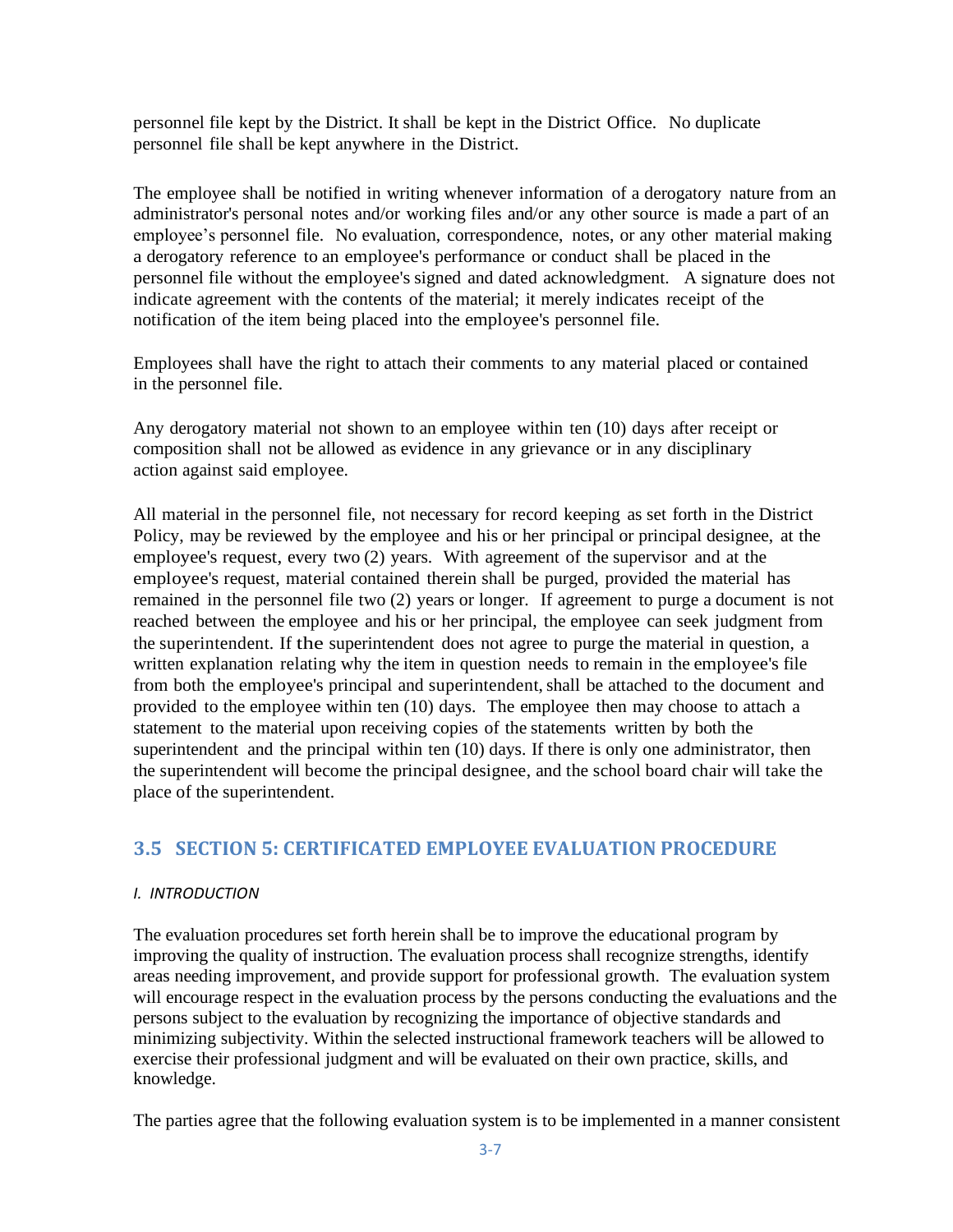with good faith and mutual respect, and as defined in RCW 28A.405.110 "(1) An evaluation system must be meaningful, helpful, and objective; (2) an evaluation system must encourage improvements in teaching skills, techniques, and abilities by identifying areas needing improvement; (3) an evaluation system must provide a mechanism to make meaningful distinctions among teachers and to acknowledge, recognize, and encourage superior teaching performance; and (4) an evaluation system must encourage respect in the evaluation process by the persons conducting the evaluations and the persons subject to the evaluations through recognizing the importance of objective standards and minimizing subjectivity."

Additionally, the parties agree that the evaluation process is one, which will be implemented with collaboration between the evaluator and the bargaining unit member, as described in WAC 392-  $191 - 025$ 

"To identify in consultation with classroom teachers and certificated support personnel observed, particular areas in which their professional performance is satisfactory or outstanding, and particular areas in which the classroom teacher or support person needs to improve his or her performance."

#### *II. DEFINITIONS*

Criteria shall mean one of the eight (8) state defined categories to be scored.

Component shall mean the sub-section of each criterion.

Evaluator shall mean a certificated administrator who has been trained in observation, evaluation and the use of the specific instructional framework and rubrics contained in this agreement and any relevant state or federal requirements. All evaluators shall demonstrate competence in observing teachers with inter-rater agreement. The evaluator shall assist the teacher by providing support and resources.

Artifacts shall mean any products generated, developed or used by a certificated teacher. Artifacts should not be created specifically for the evaluation system. Additionally, tools or forms used in the evaluation process may be considered as artifacts.

Evidence shall mean examples or observable practices of the teacher's ability and skill in relation to the instructional framework rubric. Evidence collection is not intended to mirror a Pro-Teach or National Boards portfolio but rather is a sampling of data to inform the decision about level of performance. It should be gathered from the normal course of employment. Input from students, parents or anonymous sources shall not be used as evidence.

#### Not Satisfactory shall mean:

Level 1: Unsatisfactory – Receiving a summative score of 1 is not considered satisfactory performance for all teachers.

Level 2: Basic – If the classroom teacher is on a continuing contract with more than five years of teaching experience and if a summative score of 2 has been received two years in a row or two years within a consecutive three-year period, the teacher is not considered performing at a satisfactory level.

Student Growth Data shall mean the change in student achievement between two points in time within the current school year, as determined by the teacher and administrator. Assessments used to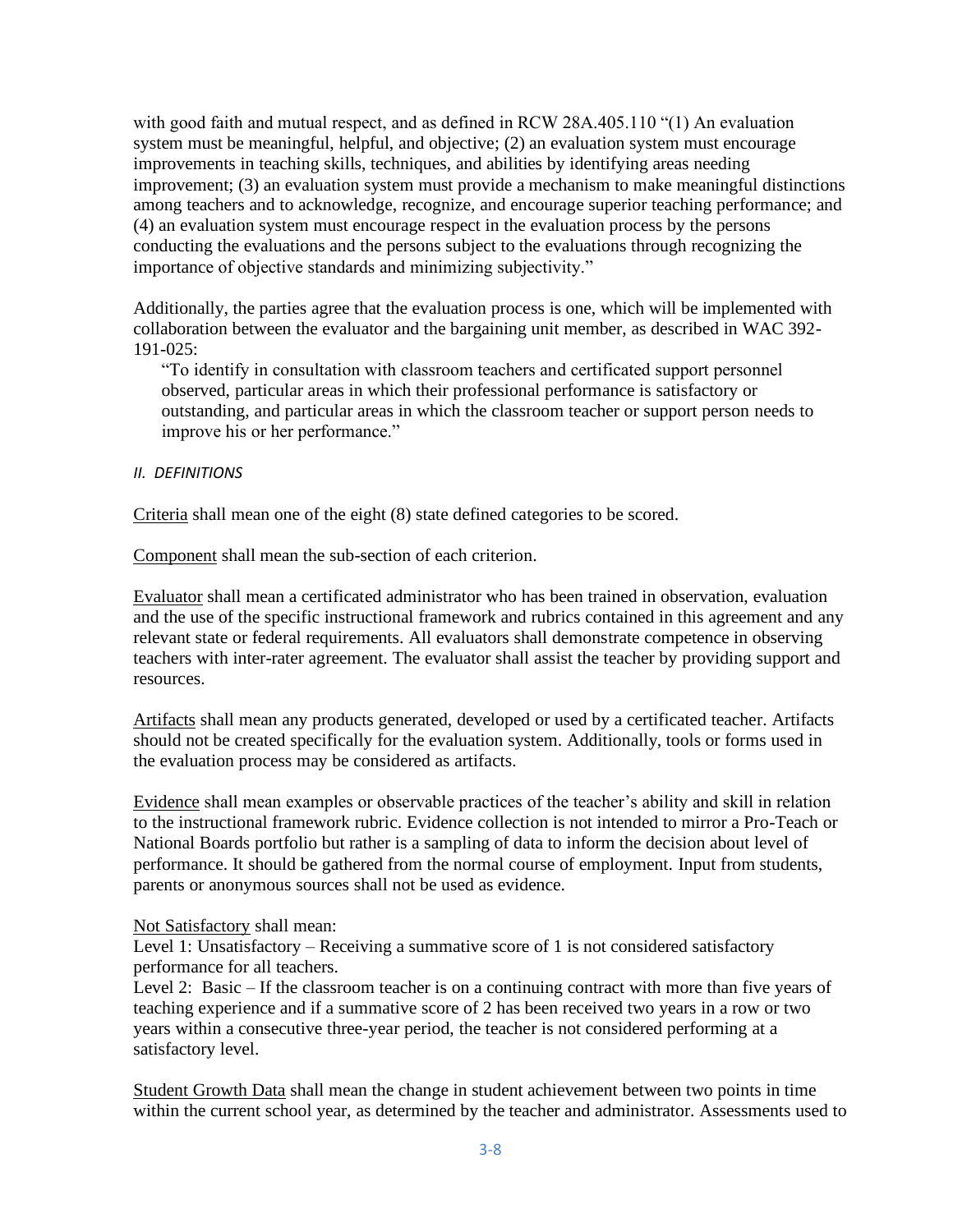demonstrate growth must predominately originate at the classroom level and be initiated by the classroom teacher. Assessments used to demonstrate growth must be appropriate, relevant, and may include both formative and summative measures.

## *III. STATE CRITERIA, FRAMEWORK, AND SCORING*

- A. The state evaluation criteria are:
	- 1. Centering instruction on high expectations for student achievement,
	- 2. Demonstrating effective teaching practices,
	- 3. Recognizing individual student learning needs and developing strategies to address those needs,
	- 4. Providing clear and intentional focus on subject matter content and curriculum,
	- 5. Fostering and managing a safe, positive learning environment,
	- 6. Using multiple data elements to modify instruction and improve student learning,
	- 7. Communicating and collaborating with parents and the school community, and
	- 8. Exhibiting collaborative and collegial practices focused on improving instructional practices and student learning.

### B. Instructional Framework

The parties have agreed to the adopted evidence-based instructional framework developed by UW CEL 5D+ and approved by OSPI. The instructional framework is included in Appendix I.

Nothing in the instructional framework will be binding on either party if it is contrary to the terms and conditions described in this agreement.

Upon mutual agreement the parties may select a different OSPI approved instructional framework.

C. Criterion Performance Scoring

If the evaluator and teacher cannot agree on a final criterion score, the following principles will apply:

## **See Appendix H at end of document**

D. Summative Performance Rating

A classroom teacher shall receive a summative performance rating for each of the eight (8) state evaluation criteria. The overall summative score is determined by totaling the eight (8) criterion-level scores as follows:

- 1. 8-14—Unsatisfactory
- 2. 15-21—Basic
- 3. 22-28—Proficient
- 4. 29-32—Distinguished

#### E. Student Growth Criterion Score

Embedded in the instructional framework are five (5) components designated as student growth components. These components are embedded in criteria as SG 3.1, SG 3.2, SG 6.1, SG 6.2, and SG 8.1. Evaluators add up the raw score on these components and the employee is given a score of low, average or high based on the scores below:

- 1. 5-12—Low
- 2. 13-17—Average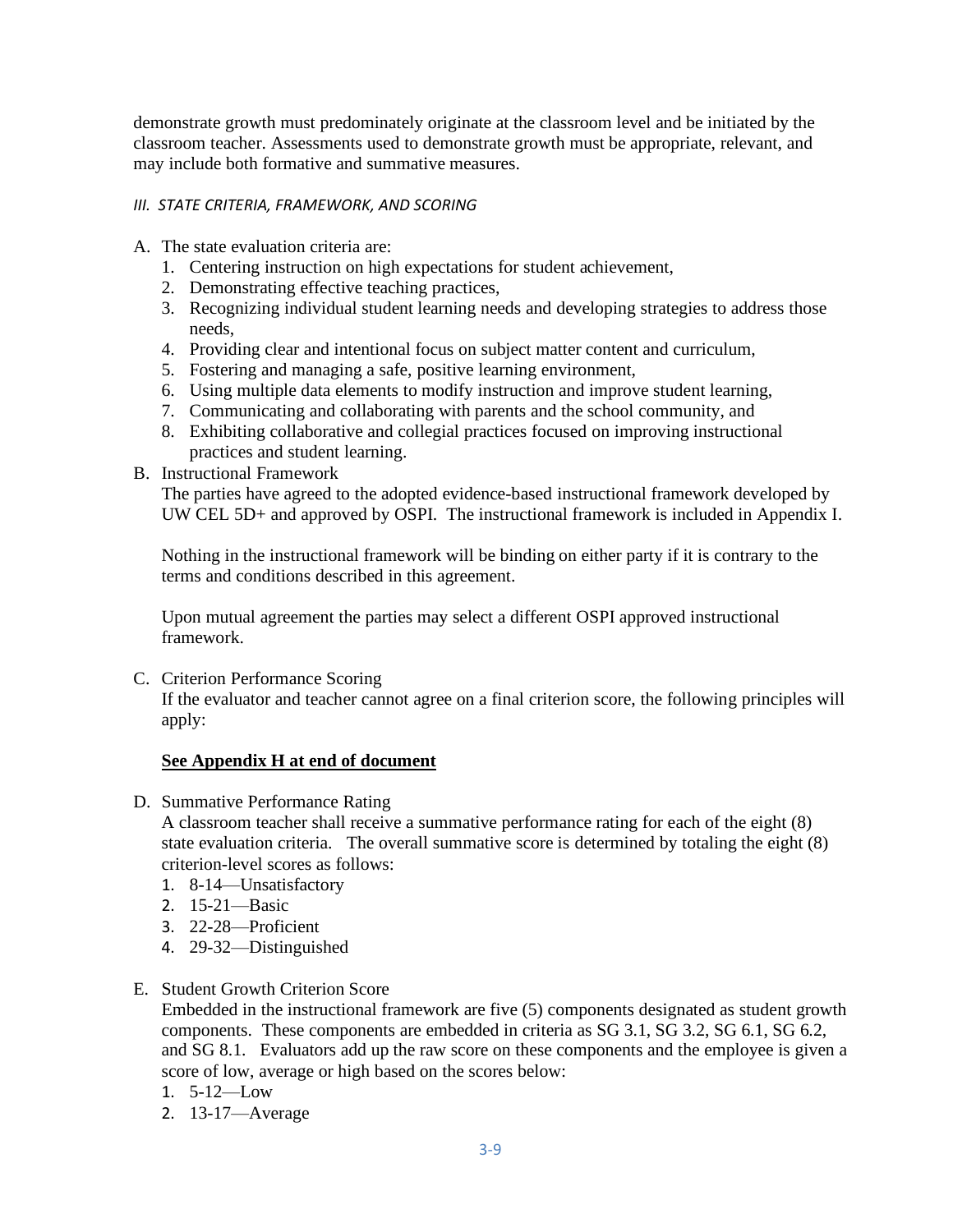## 3. 18-20—High

Student growth data will be taken from multiple sources, and must be appropriate and relevant to the teacher's assignment. It will include teacher initiated formal and informal assessments of student progress. Student achievement that is not calibrated to show growth between two points in time in the current school year shall not be used to calculate a teacher's student growth criterion score.

If a teacher receives a 4 – Distinguished summative score and a Low student growth score, they must be automatically moved to the 3 – Proficient level for their summative score. If a teacher receives a 1 – Unsatisfactory on any of the five student growth components, it will trigger the student growth inquiry plan. The teacher and evaluator will mutually agree to engage in one of the following:

- 1. Triangulate student growth measure with other evidence (including observation, artifacts and student evidence) and additional levels of student growth based on classroom, school, District and state-based tools:
- 2. Examine extenuating circumstances possibly including: goal setting process/expectations, student attendance, and curriculum/assessment alignment;
- 3. Schedule monthly conferences with evaluator to discuss/revise goals, progress toward meeting goals, and best practices for the following school year;
- 4. Create and implement a professional development plan to address student growth areas.

## *IV. APPLICABILITY & TRANSITION PLAN*

This evaluation system only applies to classroom teachers, specifically those staff with an assigned group of students who provide academically focused instruction and grades for students.

The term "classroom teacher" does not include ESAs, librarians, media specialists, TOSAs, Instructional Coaches, Curriculum Specialists, and other bargaining unit members who do not work with regularly recurring and specifically defined groups of students. Those bargaining unit members who do not meet this definition will remain under the previous evaluation system, as defined in another section of this agreement. Counselor evaluation is included in Appendix J.

## *V. PROFESSIONAL DEVELOPMENT*

Prior to being evaluated under Article III, the District shall provide professional development relevant to the framework and evaluation process. Each teacher shall receive adequate professional development to comprehend the framework and understand the evaluation process. Such professional development shall be provided as follows:

- 1) On the first professional development day part of the day will be spent on explaining the new evaluation and its forms.
- 2) Professional development follow up will be provided as needed for those who ask or need it.
- 3) As recommended by the Professional Development committee.

Each employee within fifteen (15) days of employment or within fifteen (15) days from the commencement of the school year, whichever is later, shall be given a copy of the evaluation criteria, procedures, and any relevant forms or screenshots appropriate to the teacher's position and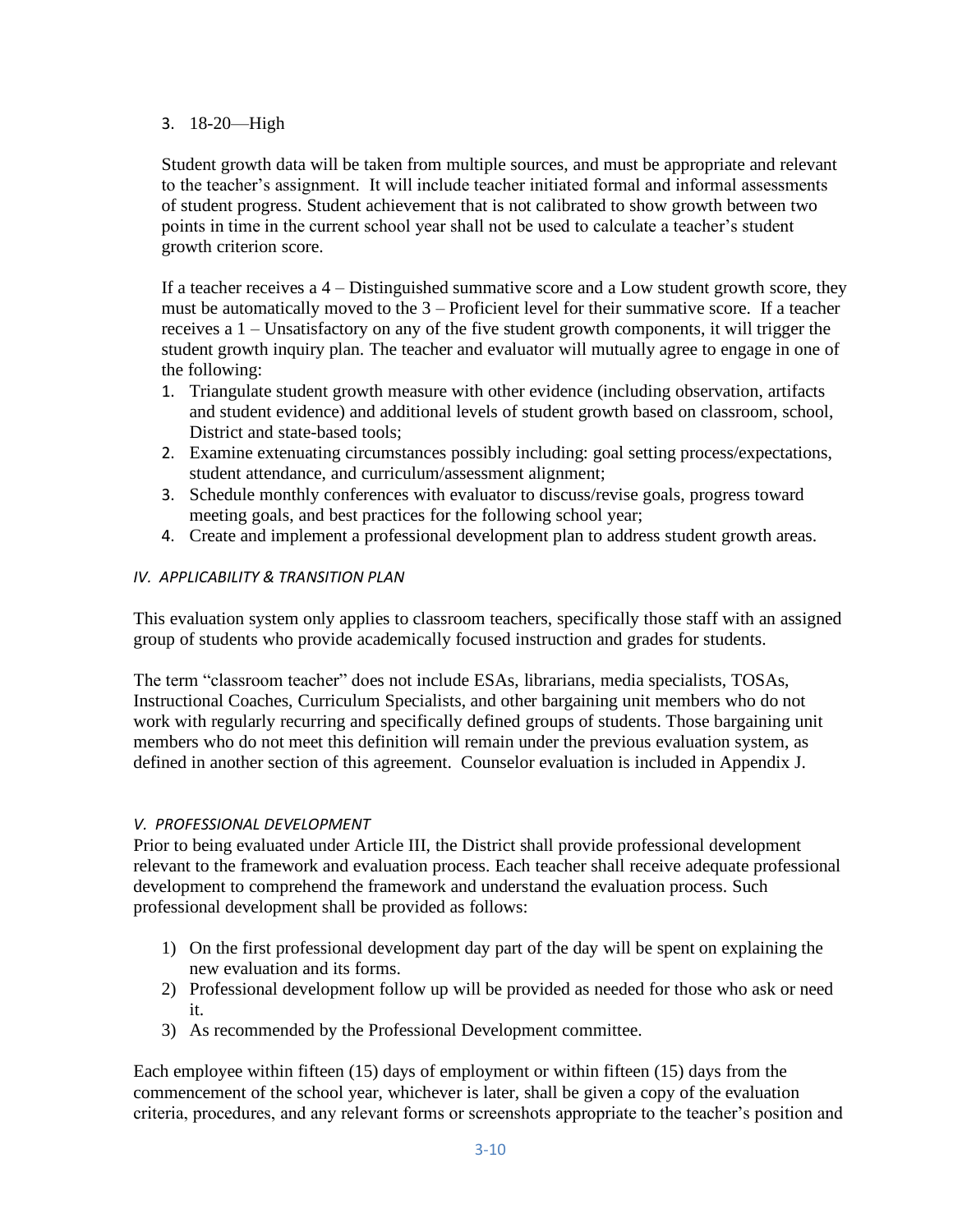track in the evaluation cycle.

No teacher shall be evaluated by an evaluator who has not been trained in observation, evaluation, and the use of the specific instructional framework and rubrics contained in this agreement and any relevant state or federal requirements. Each year, the district will provide the Association with evidence of the content and successful completion of this training by each individual serving as an observer or evaluator before any such individuals may participate in the evaluation process of bargaining unit members. This evidence will include documentation of the demonstrated competence and inter-rater agreement of each evaluator.

## *VI. PROCEDURAL COMPONENTS OF EVALUATION*

A. Notification

The teacher will be notified within two weeks from the start of the school year of the evaluator and whether the teacher will be evaluated using a comprehensive or focused evaluation.

- B. Teacher Self-Assessment
	- a. Prior to the Pre-Observation Conference, the member may complete a Self-Assessment form.
	- b. No teacher will be required to complete or share the Self-Assessment form with his/her evaluator.
- C. Student Growth Goal Setting:

The teacher shall determine a student growth goal for Components SG-3.1, SG-6.1 and SG-8.1 on a Goal Setting form. The goal for SG-3.1 and SG-6.1 may be the same goal.

- D. Artifacts and Evidence:
	- 1. The evaluator, during observations and/or meetings, will collect and share artifacts and evidence necessary to complete the evaluation.
	- 2. The teacher may provide additional artifacts and evidence to aid in the assessment of the teacher's professional performance against the instructional framework rubric, especially for those criteria not observed in the classroom. The evidence provided by the teacher shall be incorporated on the negotiated form prior to the post-observation conference, and be used to determine the final evaluation score.
	- 3. A teacher may, but shall not be required to submit artifacts and evidence for completion of the evaluation.
- E. Informal Observations
	- 1. An informal observation is a documented observation that is not required to be prescheduled. Additional informal observations may be necessary to collect additional evidence.
	- 2. An evaluator may conduct any number of informal observations.
	- 3. Observations do not have to be in the classroom. Department or collegial meetings may be used for Informal Observations.
	- 4. Informal observations may be documented in writing and if documented, a copy will be provided to the teacher within five (5) days of the informal observation. If there is an area of concern based upon any such informal observation, the written documentation of the observation must be provided to the teacher in order for that evidence to be used in the evaluation process.
	- 5. Any time after an informal observation a teacher may request a post-informal observation conference to discuss the informal observation.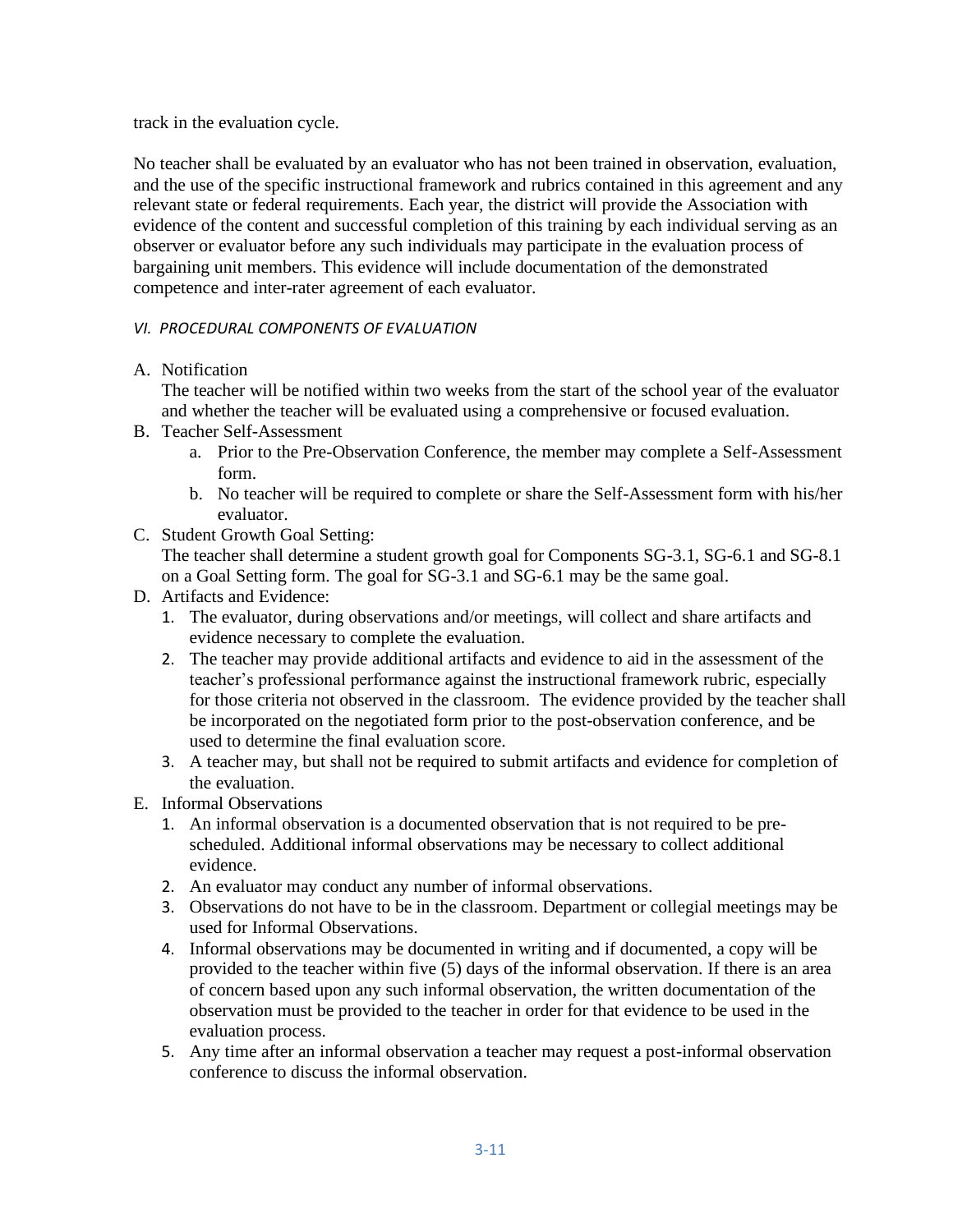- F. A second year Provisional teacher who receives a summative rating of 3 Proficient with no components graded basic or below or 4 – Distinguished will be granted continuing contract status for the subsequent school year.
- G. Record-Keeping

The District shall adhere to the following:

- 1. A copy of the final framework rubric, teacher's written comments, if applicable, and forms shall be included in the teacher's personnel file.
- 2. Teachers shall have access to their eVAL account in subsequent years.
- 3. Evaluators shall notify the teacher of any additional evidence submitted to eVAL within forty-eight (48) hours.
- 4. Teachers shall not be required to share personal assessment information utilized within the eVAL system.
- 5. Teachers shall not be required to use the eVAL tool if an acceptable alternative is available.
- 6. Any and all data entered into eVAL shall be considered confidential, and not be subject to public disclosure.
- H. Electronic Monitoring

All observations shall be conducted openly. Mechanical or electronic devices shall not be used to listen to or record the procedures of any class without the prior knowledge and consent of the teacher.

I. Alternative Evaluator

On request, teachers shall be assigned an alternative evaluator. Requests must be submitted in writing by October 1<sup>st</sup>.

## *VII. COMPREHENSIVE EVALUATION*

A Comprehensive Evaluation will include evaluation of all eight state criteria. A teacher eligible for focused evaluations must complete a comprehensive evaluation once every four years.

## A. Pre-Observation Conference:

The pre-observation conference may be held prior to each formal observation. The preobservation conference may be held during planning time or during regular contract hours. The teacher and evaluator will mutually agree when to conference. The purpose of the preobservation conference is to discuss the employee's goals, establish a date for the formal observation, and to discuss such matters as the professional activities to be observed, their content, objectives, strategies, and possible observable evidence to meet the scoring criteria. Inquiries for need of pre-observation conference will be initiated by administration before each formal observation.

- B. Formal Observations:
	- 1. The first of at least two (2) prearranged formal observations, not sooner than September 15 unless approved by the teacher, for each employee shall be conducted within the first ninety (90) days of the school year. The teacher may request additional observations. The total annual observation time cannot be less than sixty (60) minutes. An employee in the third year of provisional status as defined in RCW 28A.405.220 shall be observed at least three times in the performance of his or her duties and the total observation time for the school year shall not be less than ninety minutes. Any formal observation shall not be less than 30 minutes in length.
	- 2. The formal observations will occur no later than ten (10) days after the pre-observation meeting.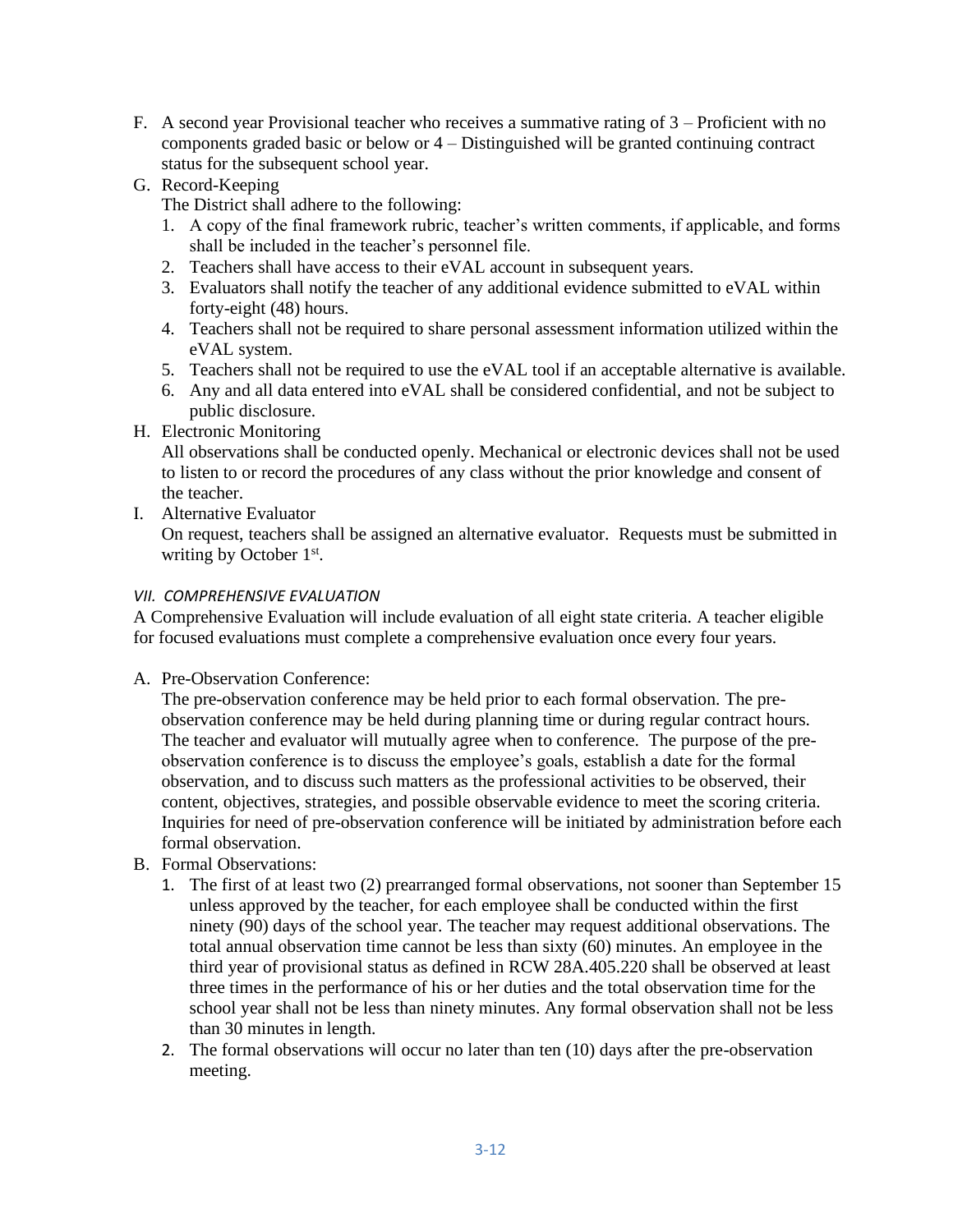- 3. Observations will not take place on half, early release, or late start days, the day before winter or spring break, and on days of an assembly or a modified schedule, unless agreed to by the employee.
- 4. The evaluator will document all formal observations using the form agreed to by the employee and provide copies to the employee within three (3) days.
- 5. The second formal observation will occur no sooner than six weeks after the first formal observation and ideally, in different semesters or trimesters so that reasonable time can be provided for continuing professional growth. The observation will occur no later than ten (10) days after the pre-observation meeting. The second formal observation can occur sooner than six weeks after the first formal observation if agreed to by the employee.
- 6. The final formal observation shall occur prior to May  $1<sup>st</sup>$ .
- C. Post-Observation Conference
	- 1. The post-observation conference between the evaluator and teacher will be held no later than five (5) days after the formal observation.
	- 2. The purpose of the post-observation conference is to review the evaluator's and teacher's evidence related to the scoring criteria during the observation, and to discuss the teacher's performance.
	- 3. If there is an area of concern, the evaluator will identify specific concerns for the applicable criteria and provide possible solutions to remedy the concern in writing.
- D. Final Summative Evaluation Conference
	- 1. No later than May  $10<sup>th</sup>$  the evaluator and teacher shall meet to discuss the teacher's final summative score. The final summative score, including the student growth score, must be determined by an analysis of evidence. This analysis will take a holistic assessment of the teacher's performance over the course of the year.
	- 2. The teacher has the right to provide additional evidence for each criterion to be scored.
	- 3. All evidence, measures and observations used in developing the final summative evaluation score must be a product of the school year in which the evaluation is conducted.
	- 4. If the evaluator assigns the teacher a final summative score below Proficient, the evaluator must provide at least three (3) pieces of evidence from at least two (2) artifacts for each criterion scored Basic or Unsatisfactory.
	- 5. The teacher will sign two (2) copies of the Final Summative Evaluation Report. Each teacher shall sign the observation and evaluation forms to indicate receipt. The signature of the teacher does not, however, necessarily imply that the employee agrees with its contents. The teacher may attach any written comments to observations and to the final annual evaluation report as well.
	- 6. Teachers shall have the right to attach additional comments or a rebuttal to the Final Summative Evaluation.
	- 7. The final Summative Evaluation Report will be given to teacher no later than May 15.

## *VIII. FOCUSED EVALUATION*

The Focused Evaluation is used when a teacher is not evaluated using the Comprehensive Evaluation process, and will include evaluation of one of the eight state criteria. *According to RCW 28A.405.100, provisional teachers must complete four years on a comprehensive evaluation before moving to a focused evaluation regardless of the overall score on the comprehensive evaluation or gaining continuing status.* 

*Continuing teachers completing a Comprehensive Evaluation with a score of Level 3 proficient, or Level 4 distinguished in the previous school year, and have been moved to a Focused Evaluation*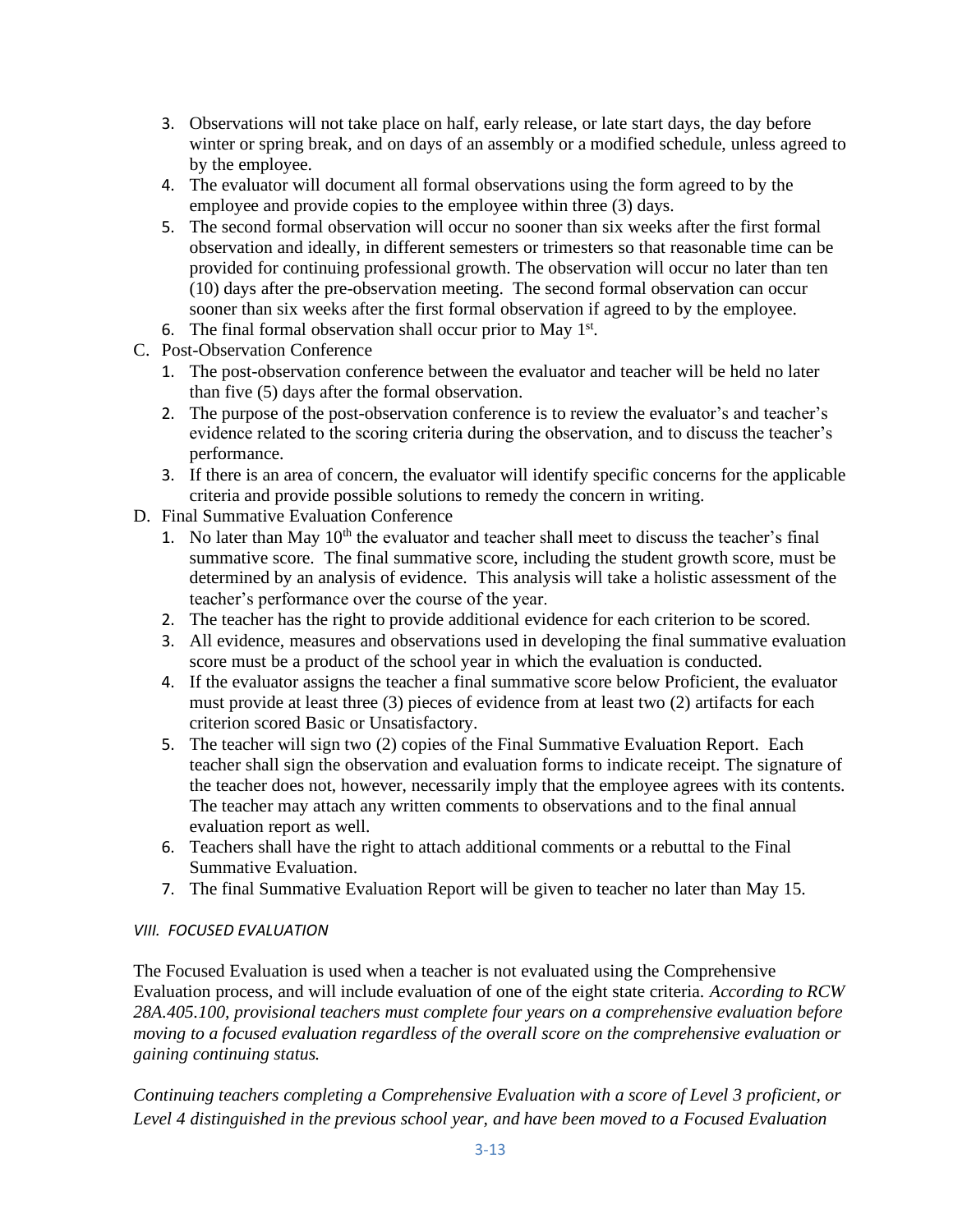*can choose to maintain no less than the same score for the subsequent school year when selecting a challenging criterion for his/her Focused Evaluation. If the teacher needs to be returned to a Comprehensive Evaluation, the teacher would be notified no later than December 15th .*

If a non-provisional teacher has scored at Proficient or higher the previous year, they may choose to be evaluated using the Focused Evaluation. The teacher may remain on the Focused Evaluation for three (3) years before returning to the Comprehensive Evaluation.

The teacher or the evaluator can initiate a move from the Focused to the Comprehensive Evaluation. A decision to move a teacher from a Focused to a Comprehensive Evaluation must occur within the first ninety (90) days of the school year.

- A. The criterion area to be evaluated shall be proposed by the teacher prior to, or at the first preobservation conference, and must be approved by the evaluator.
- B. If the employee chooses criterion 1, 2, 4, 5, or 7, they must also complete the student growth components in criterion 3 or 6.
- C. If the criterion selected for a focused evaluation has been determined to be non-observable, a classroom based observation will not be required.
- D. Observations and conferences for the focused evaluation shall follow the guidelines set forth in Section 6 – Procedural Components of Evaluation, and Section 7 – Comprehensive Evaluation Process, above.
- E. The score received on the selected criterion is the score assigned as the final summative score.
- F. A group of teachers may focus on the same evaluation criterion and share professional growth activities. This collaboration should be initiated by the teacher(s) and no individual shall be required to work on a shared goal.
- *IX. SUPPORT FOR BASIC AND UNSATISFACTORY EMPLOYEES*
- A. The Association will be notified when any teacher is judged below Proficient, within ten (10) school days.
- B. When a teacher is judged below 3 Proficient, additional support shall be granted to the employee to support their professional development:

May include but not limited to:

- 1. The evaluator will assign a mentor teacher.
- 2. Monthly meetings will be held between the evaluator and the teacher to discuss the teacher's progress.
- 3. Professional development by outside resources will be made available to the teacher.
- C. In such cases that a teacher with more than five (5) years of experience receives a summative evaluation score below Proficient, the teacher must be formally observed before October 15<sup>th</sup> the following year. If the 1<sup>st</sup> Formal Observation in that following year is successful, then the teacher no longer needs a structured support plan as outlined in B above.

#### *X. ADDITIONAL SUPPORT FOR PROVISIONAL EMPLOYEES*

Before non-renewing a provisional teacher, the evaluator shall have made good faith efforts beyond the minimum requirements of the evaluation process to assist the teacher in making satisfactory progress toward remediating deficiencies. The efforts shall include: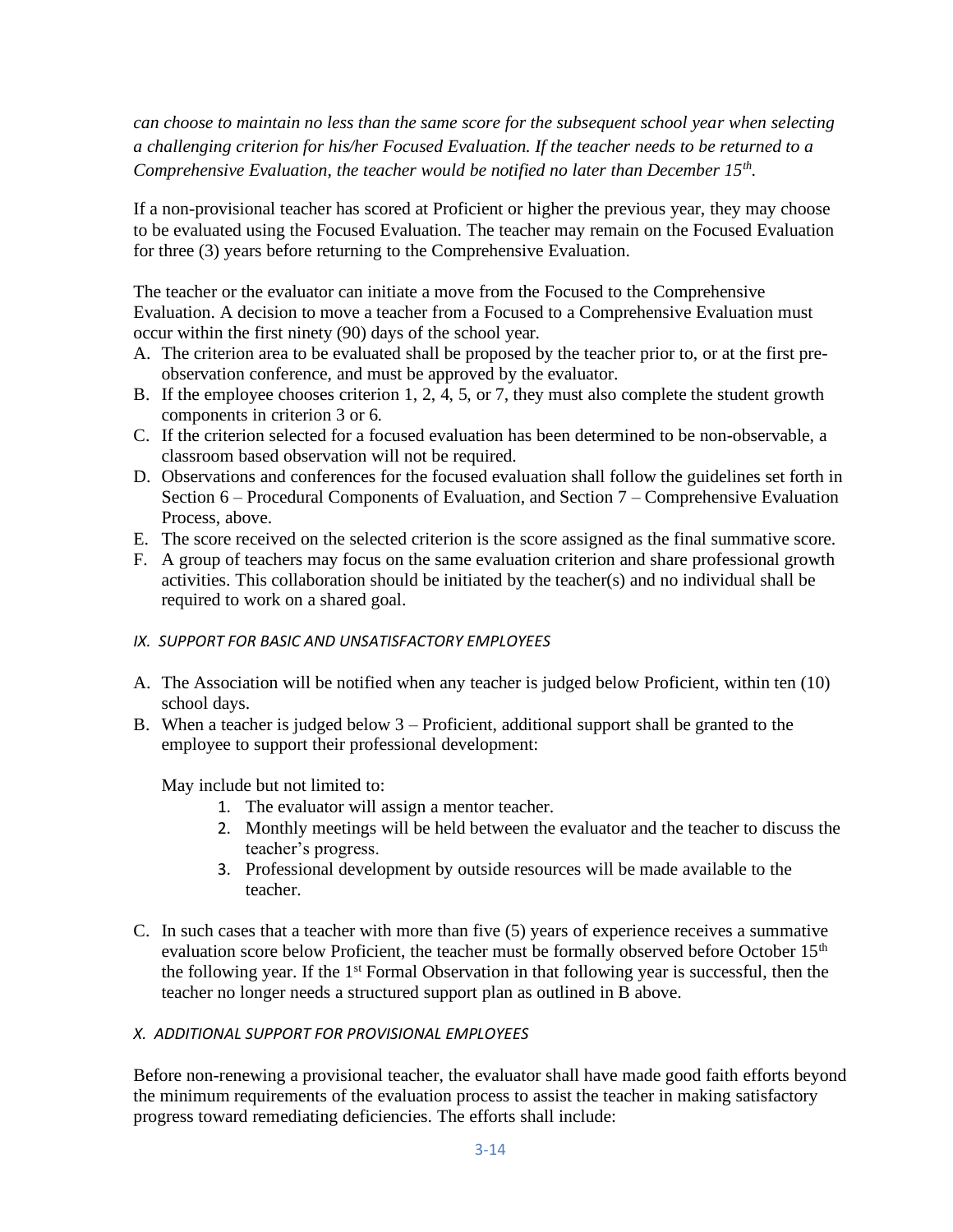- A. A completed comprehensive evaluation conducted in accordance with Section 7 above with a formal observation prior to October 15;
- B. Written notice to the Association and teacher prior to March 1, or thirty (30) calendar days after the teacher began work, whichever is later.
- C. Once the Association is informed then the teacher will be granted additional support as outlined in IX B.

## <span id="page-19-0"></span>**3.6 SECTION 6: PROBATION**

## *I. PROBATION*

At any time after October 15, a classroom teacher whose work is judged not satisfactory based on the scoring criteria shall be placed on probation and notified in writing of the specific areas of deficiencies and provided a written reasonable plan of improvement.

- A. A classroom teacher's work is not judged satisfactory, and therefore shall be placed on probation, when the overall comprehensive score is 1 – Unsatisfactory. A continuing contract teacher under RCW 28A.405.210 with more than five (5) years of teaching experience whose comprehensive summative evaluation score is  $2 -$  Basic for two  $(2)$  consecutive years or for two (2) years within a consecutive three (3) year time period shall also be placed on probation.
- B. Teachers may only be placed on probation from the Comprehensive evaluation system described above.
- C. Teachers on continuing contracts who have been assigned to teach outside of their endorsements shall not be subject to nonrenewal or probation based on evaluations of their teaching effectiveness in the out-of-endorsement assignments.
- D. In the event that an evaluator determines that the performance of a teacher under his/her supervision merits probation, the evaluator shall report the same in writing to the Superintendent. The report shall include the following:
	- 1. The evaluation report prepared pursuant to the provisions of Section 5, paragraph 6, and,
	- 2. A recommended specific and reasonable program designed to assist the teacher in improving his or her performance.
- E. If the Superintendent concurs with the administrator's judgment that the performance of the employee is unsatisfactory, the Superintendent shall place the teacher in a probationary status for a period of not less than sixty (60) school days, any time after October 15 and before February 15. The probationary period may be extended into the following school year if the teacher has more than five (5) years of teaching experience and the final summative rating as of May  $15<sup>th</sup>$  is  $1$  – Unsatisfactory. Before being placed on probation, the Association and the teacher shall be given notice of action of the Superintendent which notice shall contain the following information:
	- 1. Specific areas of performance deficiencies identified from the instructional framework;
	- 2. A suggested specific and reasonable program for improvement;
	- 3. A statement indicating the duration of the probationary period and that the purpose of the probationary period is to give the teacher the opportunity to demonstrate improvement in his/her area or areas of deficiency.
- F. A plan of improvement will be developed and will include the specific evaluative criteria which must be met, the measures and benchmarks which will be used to determine the teacher's success or failure. The plan will include a system for periodic feedback during the term of probation will include supports provided and funded by the district, and the dates those supports will be put in place.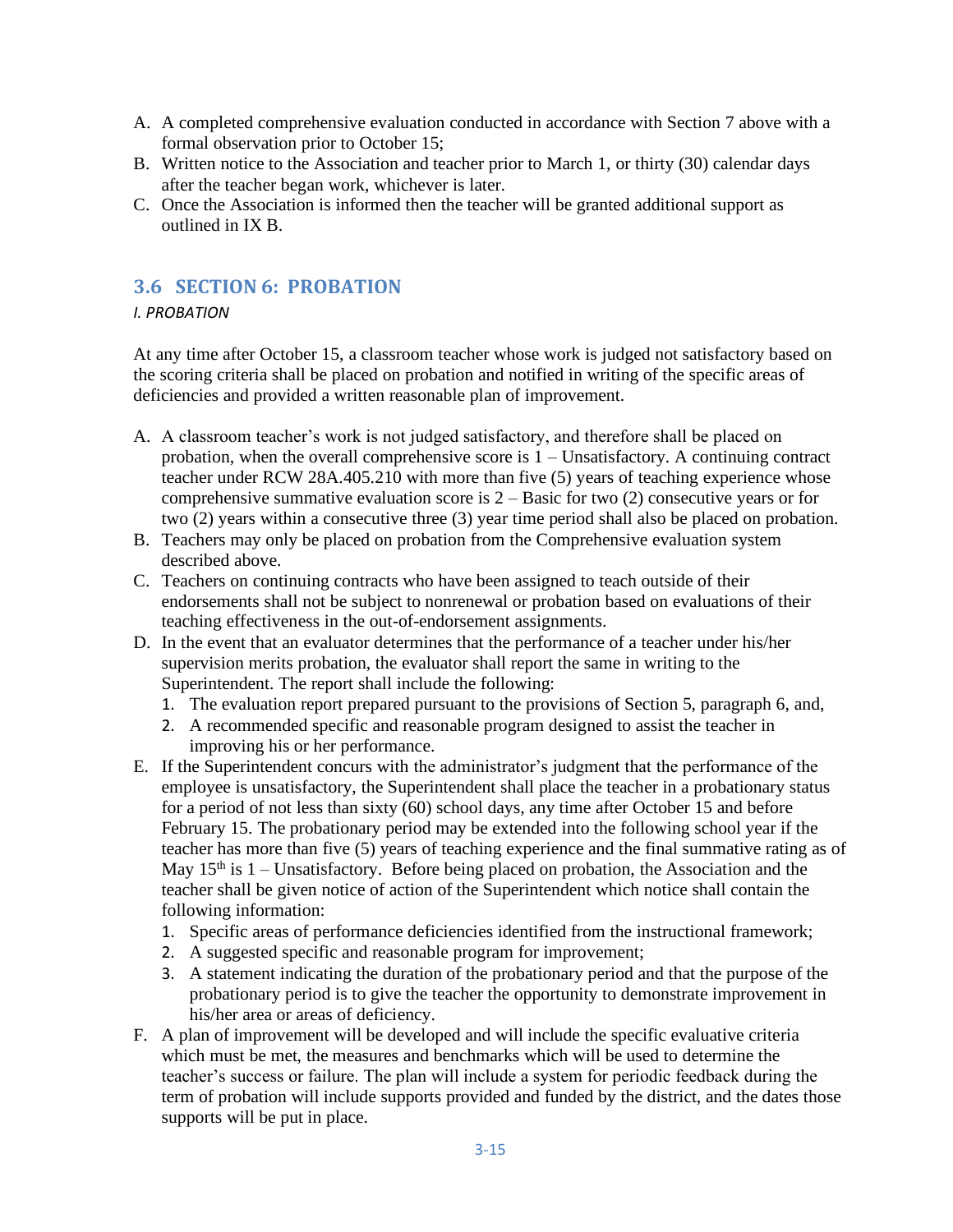- G. Evaluation During the Probationary Period
	- 1. At or about the time of the delivery of a probationary letter, the evaluator shall hold a personal conference with the probationary teacher to discuss performance deficiencies and the remedial measures to be taken.
	- 2. Once the areas of deficiency and criteria for improvement have been determined, they may not be changed.
	- 3. During the probationary period the evaluator shall meet with the probationary teacher at least twice a month to supervise and make a written evaluation of the progress, if any, made by the teacher. The provisions of Section 5, paragraph 6, shall apply to the documentation of observation reports during the probationary period.
	- 4. The probationary teacher may be removed from probation at any time if he/she has demonstrated improvement to the satisfaction of the evaluator in those areas specifically detailed in his/her notice of probation.
	- 5. The probationary teacher may request that an additional certificated evaluator become part of the probationary process and the request must be granted. This evaluator will be assigned by the ESD and will be jointly selected by the district and the Association from a list of evaluation specialists compiled by the ESD. The cost will be shared by the District and the Association.
- H. A teacher who is on a plan of improvement must be removed from probation if he/she has demonstrated improvement in the areas prescribed as deficient. The teacher must be removed if a teacher with five (5) or fewer years of experience scores at 2-Basic or above and a teacher of more than five (5) years scores at 3-Proficient or above.
- I. Lack of necessary improvement during the established probationary period, as specifically documented in writing with notification to the probationer constitutes grounds for a finding of probable cause under RCW 28.A.405.300 or 28A.405.210.
- J. Evaluator's Post-Probation Report

Unless the probationary teacher has previously been removed from probation, the evaluator shall submit a written report to the Superintendent at the end of the probationary period which report shall identify whether the performance of the probationary teacher has improved and which shall set forth one (1) of the following recommendations for further action:

- 1. That the teacher has demonstrated sufficient improvement in the stated areas of deficiency to justify the removal of the probationary status; or
- 2. That the teacher has demonstrated sufficient improvement in the stated areas of deficiency to justify the removal of the probationary status if accompanied by a letter identifying areas where further improvement is required; or
- 3. That the teacher has not demonstrated sufficient improvement in the stated areas of deficiency and action should be taken to non-renew the employment contract of the teacher.
- K. Action by the Superintendent

Following a review of the report submitted pursuant to paragraph G above, the Superintendent, if there are two administrators, shall determine which of the alternative courses of action is proper and shall take appropriate action to implement such determination.

- L. A teacher who fails to successfully complete the probation process, as outlined above, may have his/her probationary period extended or may be recommended for non-renewal.
- M. Records of probation and supporting documentation for an unsatisfactory evaluation will be maintained in the teacher's file for three (3) years and will, if no further unsatisfactory analysis is made in the interim, be removed and destroyed at the request of the employee.
- *II. NON-RENEWAL (DISCHARGE)*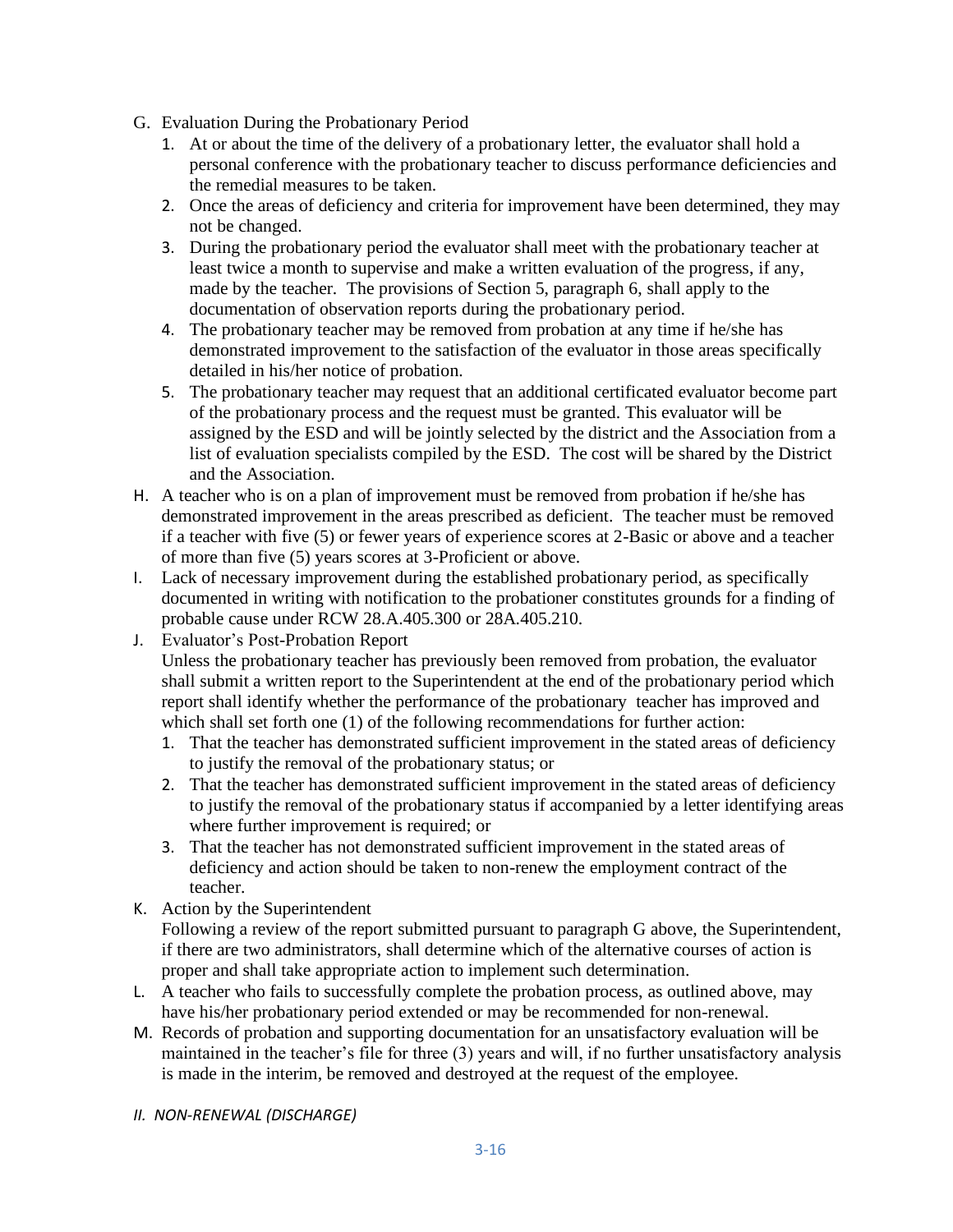When a continuing contract teacher with five (5) or more years of experience receives a comprehensive summative evaluation rating of  $1 -$ Unsatisfactory for two  $(2)$  consecutive years, the District shall, within ten (10) days of the completion of the Final Evaluation Conference or May 15<sup>th</sup>, whichever occurs first, implement the teacher notification of non-renewal (discharge) as provided in RCW.28A.405.300.

The teacher who is, at any time, issued a written notice of probable cause for non-renewal or discharge by the Superintendent pursuant to this Article shall have ten (10) days following receipt of said notice to file any notice of appeal as provided by statute and retains all rights and timelines as provided by this Agreement.

## *III. EVALUATION RESULTS*

- A. Evaluation results shall be used:
	- 1. To acknowledge, recognize, and encourage excellence in professional performance.
	- 2. To document the level of performance by a teacher of his/her assigned duties.
	- 3. To identify specific areas in which the teacher may need improvement according to the criteria included on the evaluation instrument.
	- 4. To document performance by a teacher judged unsatisfactory based on the District evaluation criteria.
	- 5. Beginning in 2015-2016, as one of multiple factors in Human Resources and personnel decisions only as defined elsewhere in this agreement.
- B. Evaluation results shall not be:
	- 1. Shared or published with any teacher identifying information.
	- 2. Shared or published without notification to the individual and Association.
	- 3. Used to determine any type of base or additional compensation.

C. Evaluators shall not consider school or District-wide scores when evaluating individual scores, i.e. nothing prohibits an evaluator from evaluating all teachers as Distinguished within a school.

## <span id="page-21-0"></span>**3.7 SECTION 7: REDUCTION IN FORCE**

Reduction in work force shall be accomplished by having each employee review and sign a Staff Weighted Index Form in accordance with Appendix B. The District shall provide the form by November 1st and such form shall be returned within two (2) weeks and the Staff Weighted Index will be made available approximately six (6) weeks after the form is issued. This will allow the employee an opportunity to make plans concerning employment for the upcoming school year. All certificated employees represented under this agreement shall be ranked according to the Staff Weighted Index number. In addition, provisional, and retire/rehire certificated employees shall be designated as such on the ranking list. Certificated employees shall be placed on the ranking list starting at the highest index number descending to lowest index number. Ties shall be determined by experience within the District. Following placement, when it becomes necessary to reduce the teaching force, it shall be done so beginning with provisional status,-then all other certificated employees on the ranking list by Staff Weighted Index and certification or endorsements.

Calculation of the Staff Weighted Index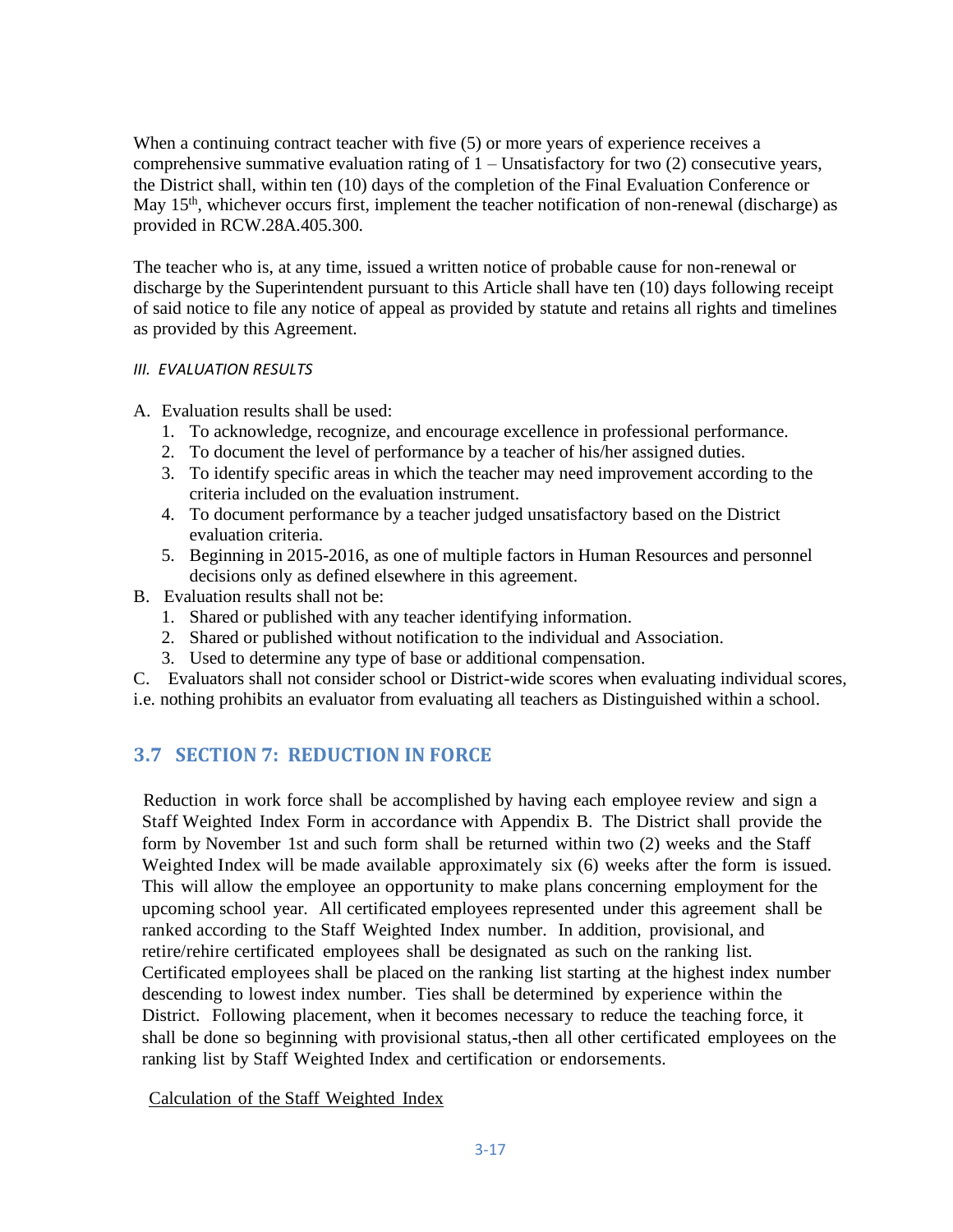Credit/clock hours/experience submitted by the certificated employee for the Staff Weighted Index Number calculation shall be done by October 1<sup>st</sup> of each year. The Staff Weighted Index Number is defined and computed as the employee's placement upon the LEAP Certificated Seniority Schedule (Appendix C) plus .0288 x number of years of experience beyond the last experience step where the employee is on the schedule. Credit hours beyond the educational step listed on the Certificated Seniority Schedule will be times .0025 plus .0288 x number of years experience beyond the last experience step with employees on the schedule.

```
EXAMPLE: .0025 x hours beyond step
          plus .0288 x year experience beyond step
      John has 19 credits beyond BA+45 with 19 years experience.
                   .0025 x 19 credits = .0475
                   .0288 \times 8 years = .2304
STAFF WEIGHTED INDEX NUMBER .2779 + 1.633 = 1.9109
```
If the employee with the lowest Staff Weighted Index Number has an assignment or assignments that require special certification or endorsements and no other certificated employee has the required certification or endorsements, the low-ranked employee shall retain his or her position and the next higher Staff Weighted Index Number shall be used instead.

#### Placement Criteria

All employees retained shall hold certification as required by the State Office of Public Instruction and/or Federal Program requirement.

Those employees presently teaching at an assigned teaching position for the ensuing school year will be notified by May 15th, in writing, of non-renewal by the Board.

Acceptance of contract employment as a certificated employee in any other school district while on non-renewal status shall constitute an automatic termination of the employment relationship as provided herein. No certificated employees will be hired by the District from outside the bargaining unit until all full-time employees on non-renewal in the employment pool shall have been determined not to be qualified for the position.

Upon request of a non-renewed certificated employee, the district shall make provision for the continuance of such employee's participation in any district group insurance program. The entire premium required shall be paid by the non-renewed employee to the district payroll office on a monthly basis as required by the payroll office.

All contracted employees shall have the right to apply for any position added to the school curriculum, provided they are qualified.

## Recall

Recall shall be by inverse order according to the secondary or elementary level for which the employee is qualified. Job share positions are recognized by the individual,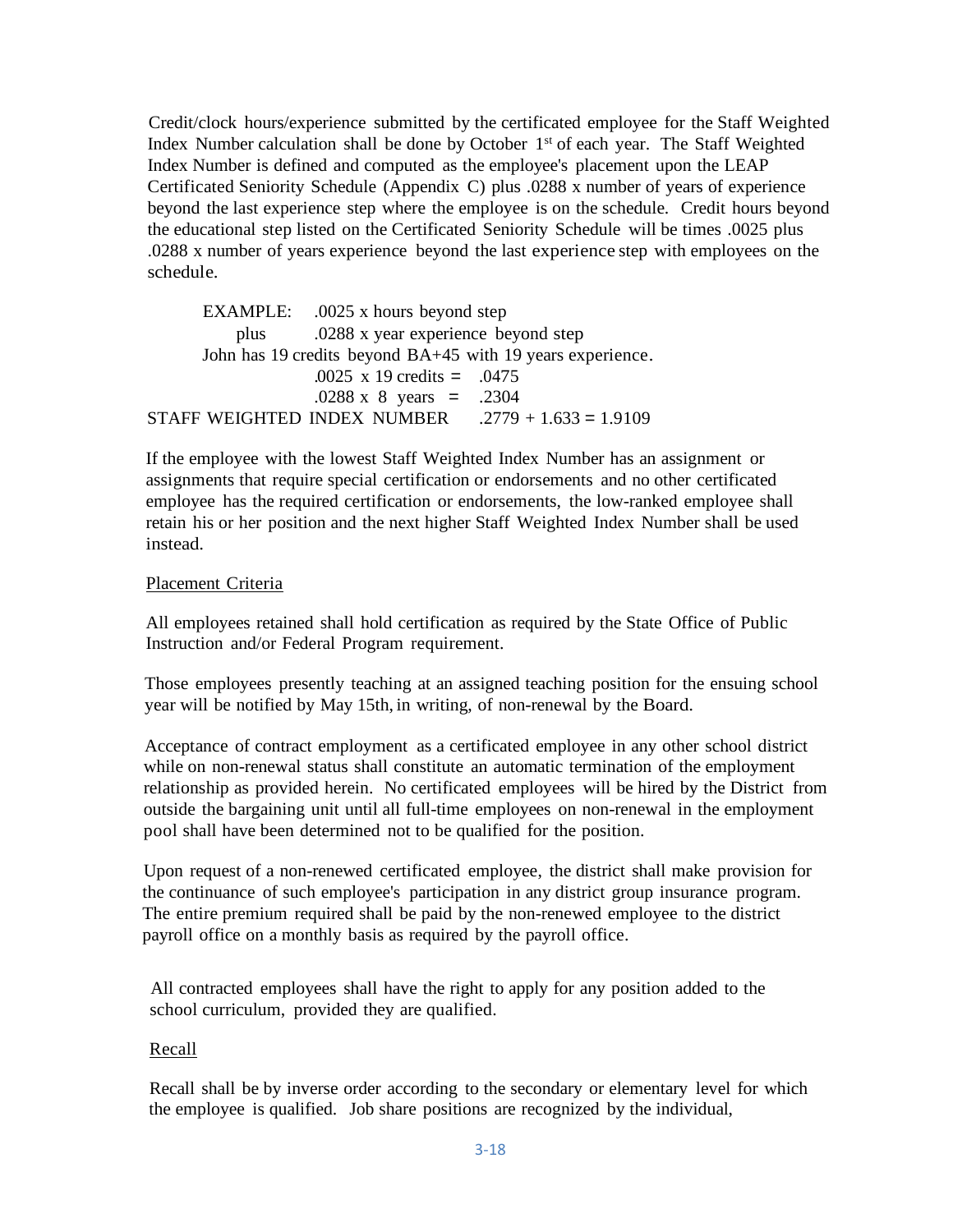Association, and District as a relationship of mutual benefit. During recall, job shares are the only type of positions that may "bump" into full-time positions. The District shall give written notice of recall by sending a certified letter to the employee at his/her last known address. Any certificated employee so notified shall respond within ten (10) calendar days from receipt of said notice whether the employee accepts or rejects the position.

All non-renewed certificated employees will be retained in the District employment pool until August 1 of the following calendar year and will be placed on the substitute teacher's list for the following year.

## <span id="page-23-0"></span>**3.8 SECTION 8: STAFF PROTECTION**

A. The District shall protect certificated employees by purchasing liability insurance in the amount of at least one million dollars (\$1,000,000.) gross aggregate per occurrence and the District shall include the certificated employees as named insured under the liability insurance policy of the school district. Such liability coverage shall not substitute for an employee's liability insurance.

B. Legal counsel shall be provided through insurance to any certificated employee against whom a law suit is initiated, provided such certificated employee at the time of the act or omission complained of, was acting within the scope of his employment or under the direction of the District.

## <span id="page-23-1"></span>**3.9 SECTION 9: ASSIGNMENT, TRANSFER, AND VACANCIES**

To assure that pupils are taught by employees working within their areas of competence, employees shall not be assigned, except in accordance with the regulations of the State Board of Education. Employees shall be notified no later than August 15, of any changes in their programs and schedules for the ensuing school year, including teaching and any special assignments. In the event that an assignment and/or schedule change occurs following August 15, then the administration shall arrange for a conference with the affected employee.

In the determination of assignment and transfer, the requests of the employees shall be considered to the extent that these considerations do not conflict with the educational program. As to employees who desire a transfer or reassignment, the following procedure shall be used:

A. The employee shall send a letter to the Superintendent by February 15, which shall be kept on file by the district. This will provide an employee who wants to transfer to another assignment the opportunity to keep the administration informed on a regular basis.

B. The Superintendent or his designee shall notify each employee when the position is open. To insure that employees are given every consideration in filling any vacancies or newly created positions, which occur at any time within the District, the following procedures shall be used: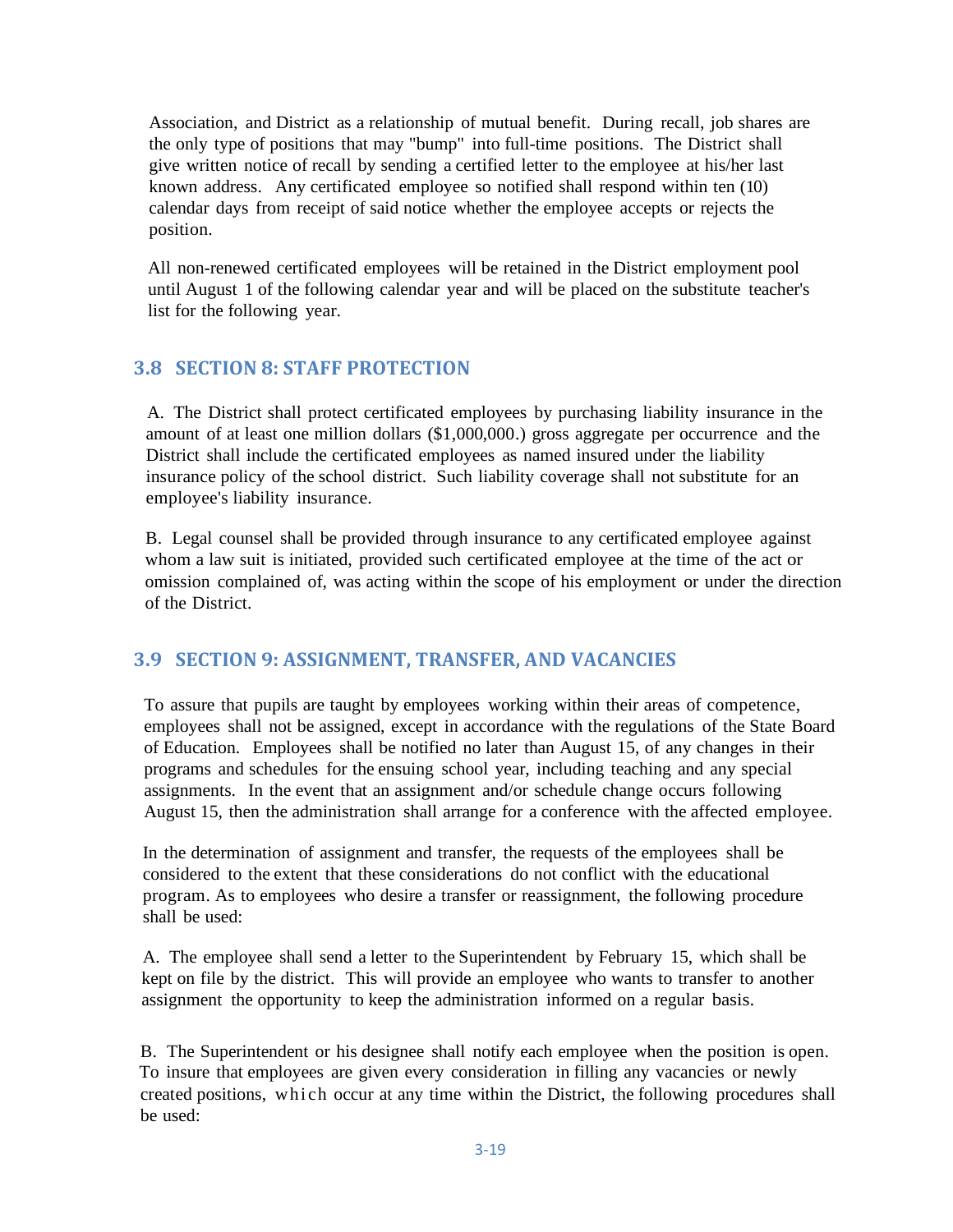- I. All vacancies and new positions shall be publicized to certificated employees when a position becomes available.
- 2. Said notice of vacancy or new position shall clearly set forth the job description for the position and the instructions for applying.
- 3. All vacancies or new positions shall be filled on the basis of qualification for the position.
- 4. The District shall fill vacancies and new positions with their present employees after due consideration of all factors whenever practical.

C. If an employee is reassigned to substitute for an administrator who is absent, the District shall compensate the employee for any time spent preparing lesson plans and activities for the day(s) missed and for any follow-up time that may be encountered as a result of fulfilling the obligations of a principal. The rate shall be paid at per diem rate.

## <span id="page-24-0"></span>**3.10SECTION 10: CONTRACTS, WORKDAY, SCHOOL CALENDAR, AND PAYMENT**

## Individual Employee's contract

The District shall provide each employee a contract with all assignments indicated therein and in conformity with Washington State Law and the terms of this Agreement. If any individual certificated employee contract contains any language inconsistent with this Agreement, this agreement during its duration shall be controlling.

Certificated employees shall receive full credit for each year of previous teaching experience.

## Educational Training Notification

Advancement of an employee on the salary schedule due to receiving additional certification, degrees, and/or college course credits shall be submitted to the Superintendent (for the purposes of September salary adjustments) by September  $30<sup>th</sup>$ . In the event the State Office of Public Instruction and/or College/University does not issue such verification in a timely manner, the affected employee(s) may submit interim evidence of such attainment and/or correspondence which shall satisfy the District notification requirement until official documentation is received, prior to October first, by said employee(s). The documentation shall be promptly submitted to the Superintendent.

#### Supplementary contracts

Supplementary contracts (see Appendix D) will be issued to employees for counseling, Career & Technical Education, and co-curricular assignments. Such contracts shall be issued in conformity with and subject to the terms and conditions of this agreement supplementary contracts are negotiable each year·providing there is no levy failure the year preceding the school year they would be given.

If funds become available through the budgeting process, supplementary contract days may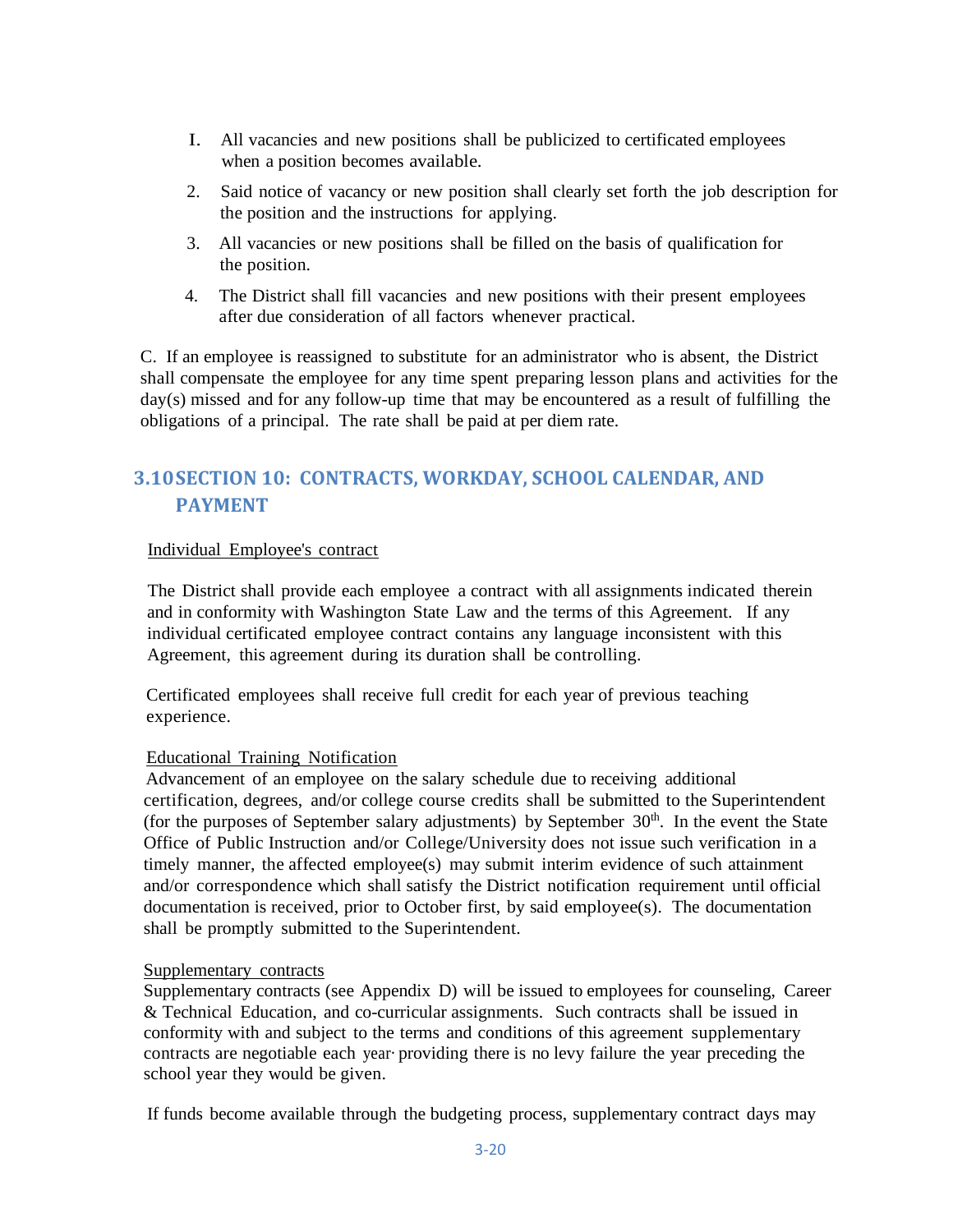be added to the contract, not to exceed the number of days listed below:

| <b>POSITION</b>                                   | SUPPLEMENTAL DAYS                                                             |
|---------------------------------------------------|-------------------------------------------------------------------------------|
| Counseling                                        | 10 (or per cent of involvement in assignment)                                 |
| CTE Family & Consumer<br><b>Science Education</b> | 6 (6 minimum or amount provided by Career & Technical Education<br>standards) |
| CTE Business & Marketing Ed.                      | 4                                                                             |
| <b>CTE</b> Agriculture Education                  | 40                                                                            |

If the district reserve drops below 2%, then supplemental days may be cut before reduction of staff is instituted.

#### Standards for Career & Technical Education Procedure

State requirements and guidelines will be followed. When openings for Career &Technical Education teachers occur, all other sources of certificated personnel shall be exhausted before any non-degree person may be employed as a Career & Technical Education teacher.

## Dual Credit Classes

Any certificated employees that teach dual credit classes (College in the High School) will be approved up to 8 hours of extra time to meet the requirements of the college or institute in which the course is being offered. This time will need to be pre-approved with the building administrator and a time sheet will need to be submitted.

#### Payday

Payday for teachers will be on the last weekday of each month. If a holiday occurs on the last weekday of a month, payday will be the last weekday before the holiday. If district cash flow allows, the December payday will be the last working day before Winter vacation.

#### Length of Work Year

The length of the regular employee contract shall be one hundred eighty (180) days plus the number of PD days funded by the State. Any extension of contracted days by the District shall be computed on 1/183 days.

Snow days or other emergency school closure days will be made up during the floating holiday(s), or at the end of the year, rather than interfering with vacations.

## Length of Work Day

The expected certificated employee workday will be seven hours and thirty-five minutes (7:35) to include a complete seven (7) period day. This accommodates a seven (7) period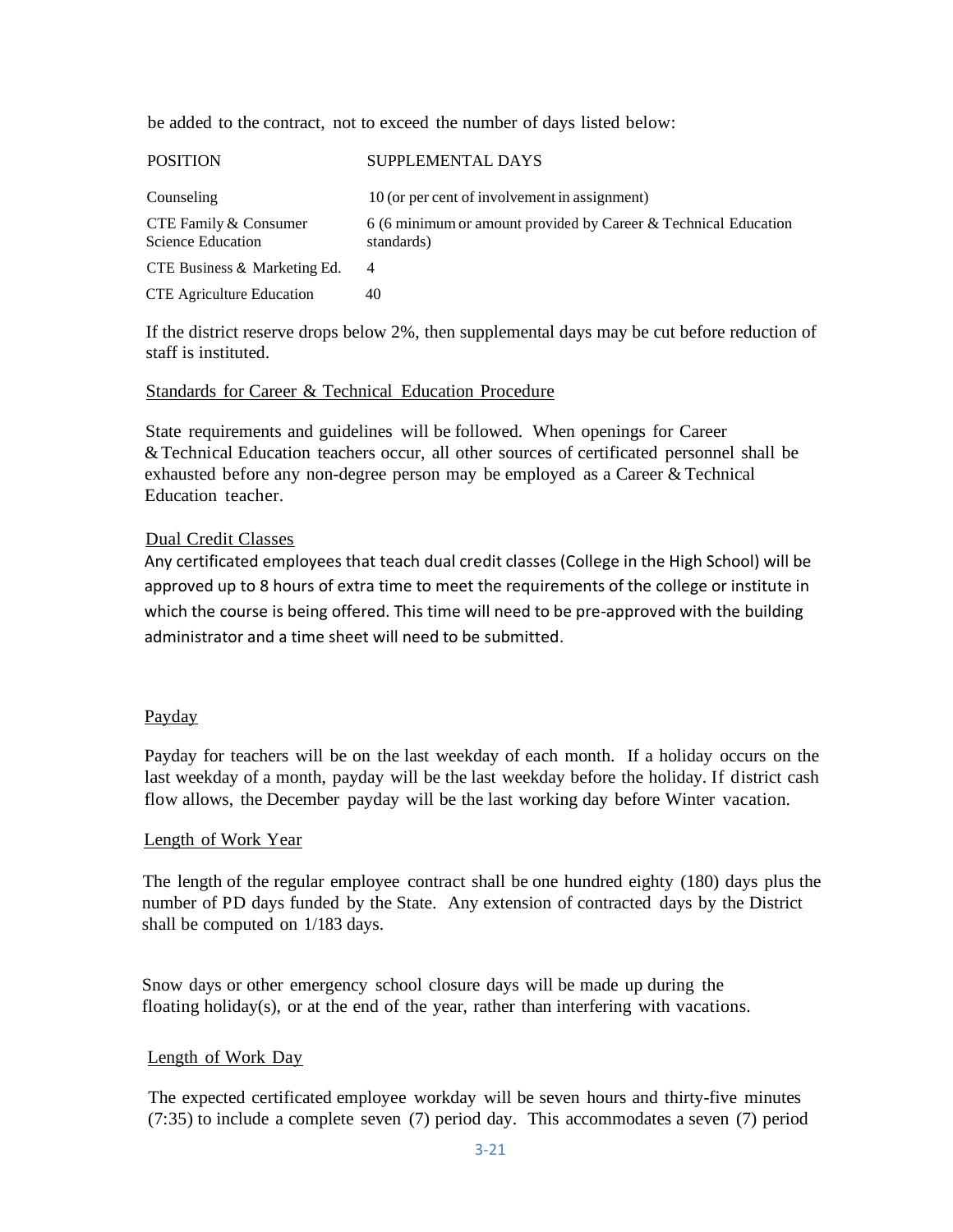day and additional passing time. This includes a thirty-minute duty-free lunch period. Certificated employees shall begin their workday thirty (30) minutes before the students' school day begins and shall be available thirty (30) minutes after the students are dismissed.

In regard to delayed opening and/or early dismissal days, the workday of certificated employees shall begin thirty (30) minutes before the scheduled student starting time and will end with the scheduled student dismissal time on each day.

Certificated employees at the secondary level shall have a preparation period equal to a regular class period during each regularinstructional day.

Certificated employees at the grade school will receive an average of 35 minutes of preparation time on each full day of school. Some days will be slightly less than 35 minutes and some days slightly more. If a staff member agrees, he or she may not have planning time on a specific day of each week if extra time is provided on a different day of each week. In order to preserve the preparation time for elementary teachers, the district will ensure that a substitute is provided in the event that the regular specialist (i.e. library, art, physical education, etc.) is absent.

Elementary certificated employees shall not be required to perform noon playground activity supervision.

Certificated staff will be compensated at per diem rate if they have been asked by the administration to cover another classroom during their scheduled prep period. Compensation will be given if the following have taken place:

- a. All attempts have been made to secure a sub
- b. Emergency situations

Compensation will not be given when other certified employees request coverage for personal obligations such medical appointments, hair appointments, leave to watch child play, or other family commitments.

## Additional Pay

Certificated staff will be compensated at per diem rate for time spent in professional development that has been organized and/or dictated by the district and occurs outside of their regular contracted hours.

Certificated employees will be paid at a rate of \$35.00/hr for other duties that occur outside of the regular contract hours. This may include, but not limited to Friday School, curriculum training, etc.

## School Start Time

Pomeroy School District and GCEA agree to start school at 8:25 A.M. in both buildings.

## School Calendar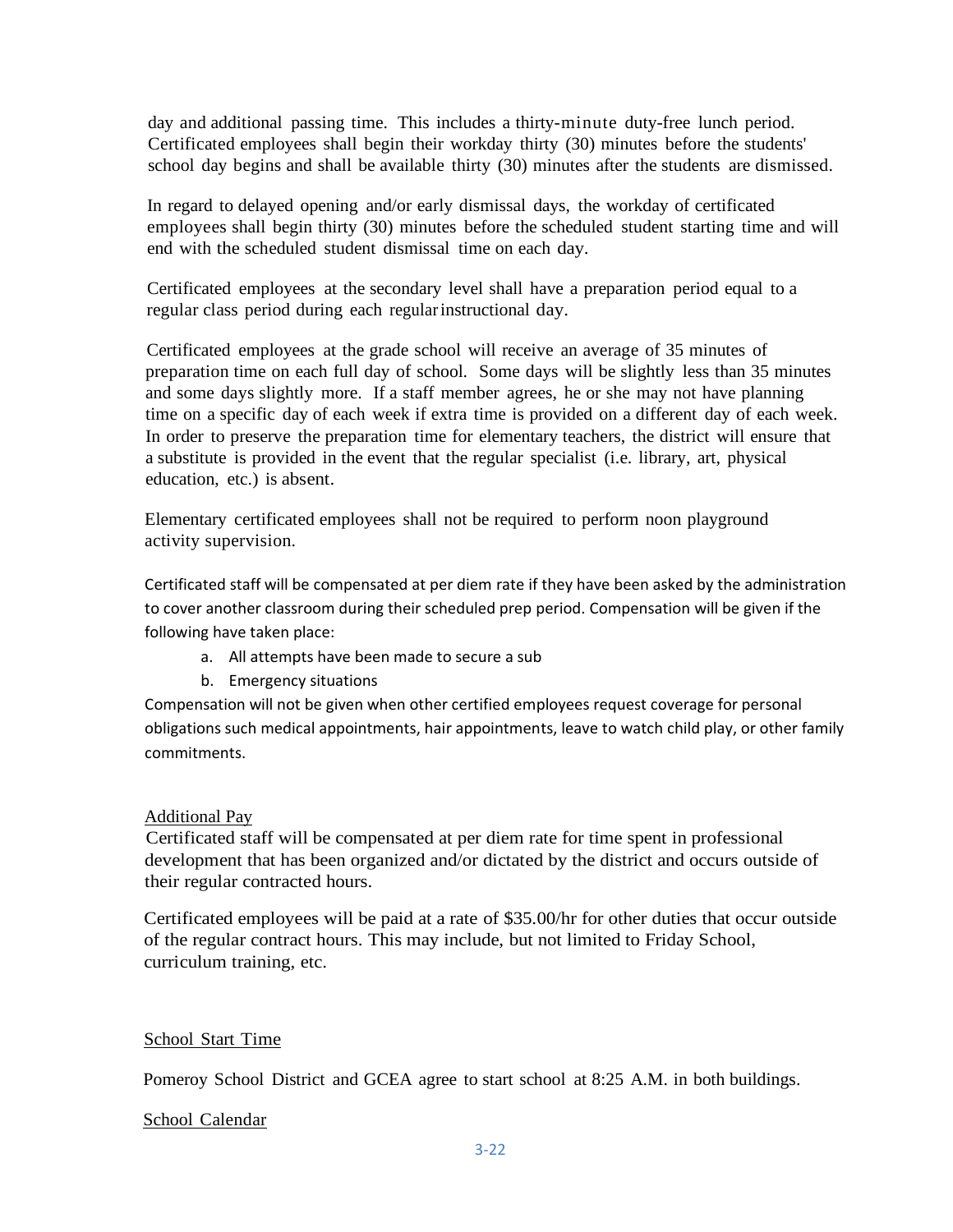The school calendar is attached as Appendix E. Both parties, being the Association and the District, shall organize and submit for negotiation, a calendar proposal for the following school year. Negotiations shall begin by March 1st.

#### Weather-Related Issues

At times, it is necessary for the District's representatives to cancel school bus runs or delay school bus runs due to weather conditions. If the buses run on a delayed or no-run schedule, then the start time of the school district shall be delayed by two hours.

Any half day of school cancelled due to inclement weather conditions will be made up by scheduling a full day of school if all flex days have been used. Staff, who would lose three (3) hours for grade prep, would be reimbursed at per diem rate with completion of an extra time sheet. Staff, who would lose three (3) hours of professional development, will not make up the PD time. Time will be made up in the extra day being scheduled if all flex days have been used.

## <span id="page-27-0"></span>**3.11 SECTION 11: CERTIFICATED SALARIES**

All economic items provided by the State of Washington shall be provided for the certificated employees by the District.

- A. Certificated Salary Schedule (see Appendix F)
- B. Co-Curricular Salary Schedule (see Appendix)

## <span id="page-27-1"></span>**3.12 SECTION 12: INSURANCE BENEFITS**

The District shall contribute the amount paid by the state toward premium costs of all mutually accepted insurance programs. In addition, the District shall contribute 100% per month up to \$71 per FTE towards the retiree health care subsidy.

Premium payments shall cover a full twelve-month period commencing November 1<sup>st</sup> and ending October 31<sup>st</sup>. If an employee terminates his employment prior to June, coverage of insurance shall terminate at the end of the month in which termination occurs. Annual enrollment for employees' group insurance programs shall normally be during the month of September, beginning September  $1<sup>st</sup>$  and ending September  $30<sup>th</sup>$ . The enrollment of newly employed employees shall begin with their employment and shall be completed within thirty (30) days thereof.

Terms of employment are defined as follows:

A. Full-time: A certificated employee who is employed for a full day under a regular

contract. B. Less than full-time: A certificated employee who is employed less than full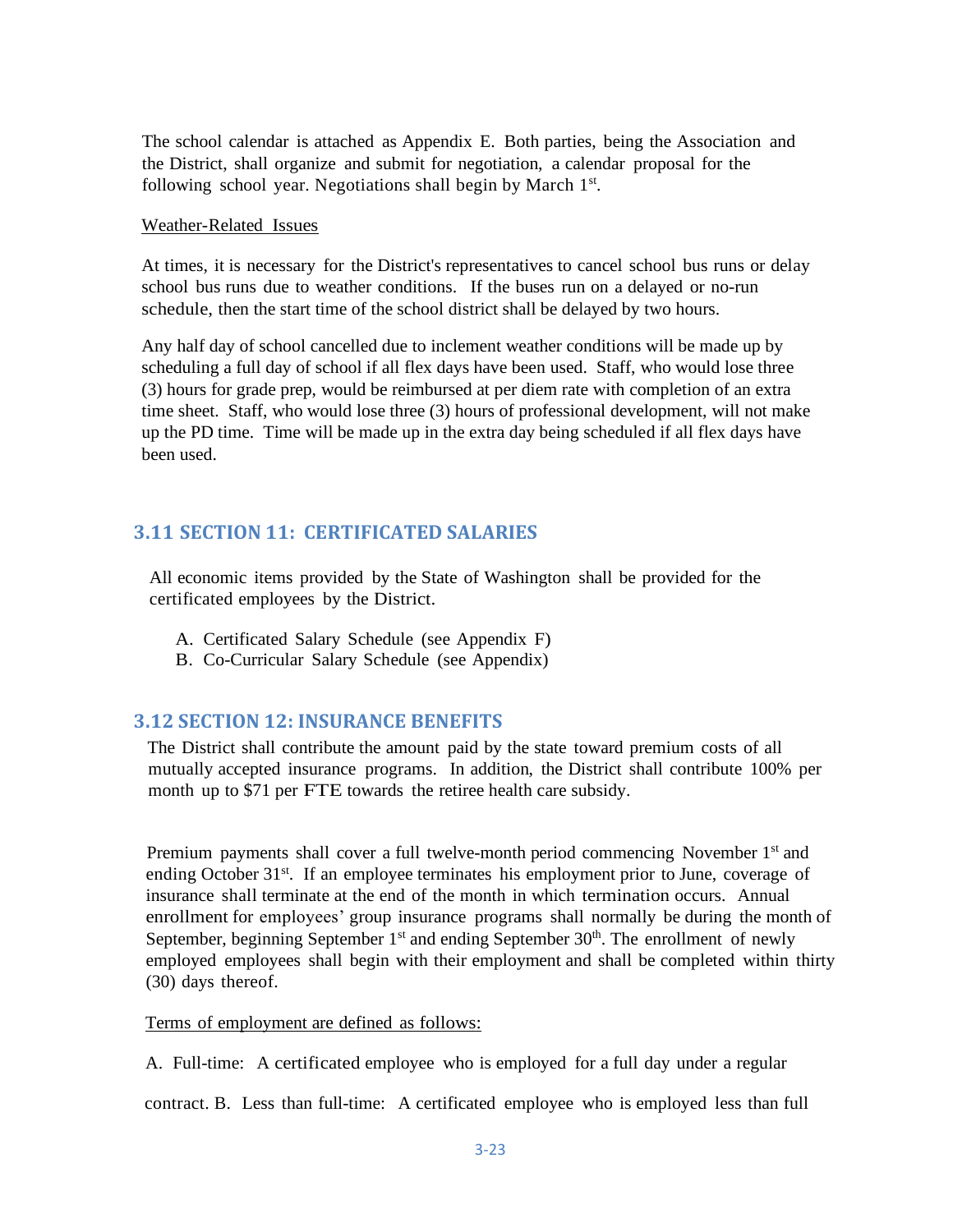time but at least half-time under a regular contract.

C. Months of employment: All certificated personnel who complete a regular contract will be considered to be employed during the months of June, July and August, and will be eligible for District participation in their hospital and medical programs for these months also.

Certificated employees of the District who are husband and wife may elect to combine the District contribution on any of the above insurance programs.

## <span id="page-28-0"></span>**3.13 SECTION 13: TAX-SHELTERED ANNUITIES**

Employees may participate in tax-sheltered annuity programs approved by the Association and the Board. Any new programs must initially have five (5) or more members (participants) in the District.

## <span id="page-28-1"></span>**3.14 SECTION 14: LEAVES**

## Illness. Injury. and Emergency Leave

1. Twelve (12) days leave per year will be granted, accumulative, without deduction of salary for illness (mental and/or physical), injuries, and emergencies (due to a problem that has been suddenly precipitated, is unplanned, or when preplanning could not relieve the necessity for the employee's absence.) A letter of explanation documenting the need for emergency leave must be submitted to the superintendent within 48 hours after the employee has returned to work. If the superintendent denies the emergency leave request, the employee may appeal to the school board at the next regularly scheduled meeting. Certificated employees from within the State shall be granted leave credit according to State Law, which provides for transfer of accumulated leave from the previous district.

2. A certificated employee employed for less than a full year, or a certificated employee under contract, as a part-time employee shall be allowed a proportionate number of sick leave days.

3. The District will provide each certificated employee with an accounting of his or her accumulated leaves and all transactions concerning his or her leaves at the employee's request.

4. Whenever a certificated employee is absent from employment and unable to perform duties as a result of injuries sustained in the course of employment, which are not due to the negligence of the employee, or in the event that a certificated employee has been physically disabled because of an assault on the employee's person in the course of employment, the Board will grant the injured certificated employee leave of absence with full pay for a period not to exceed an accumulation of 360 workdays for absences related to the injury, or until State Industrial payments are withdrawn, whichever occurs first.

Full Pay includes: difference between the employee's contracted salary and State Industrial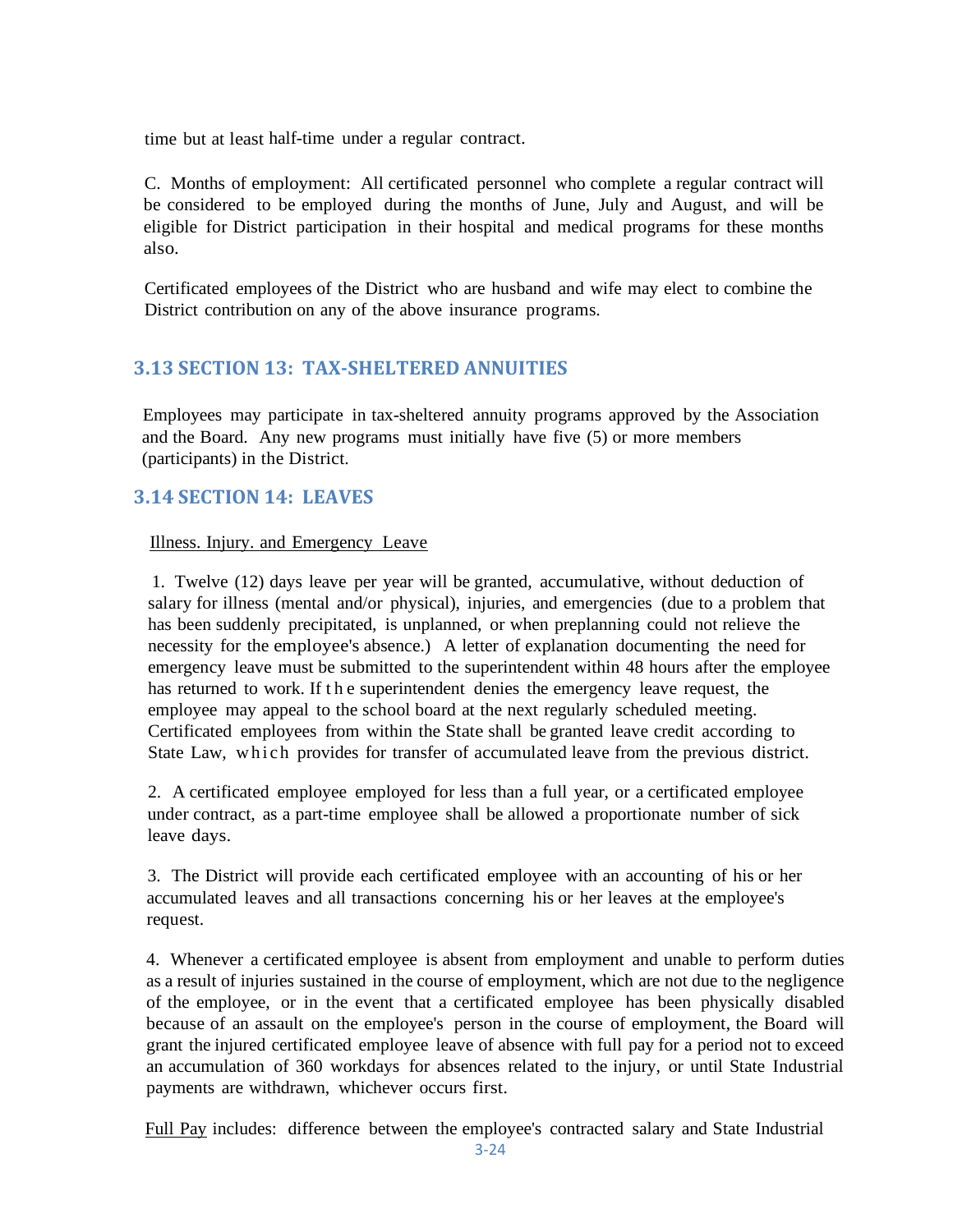with no deduction of sick pay for the disability period stipulated in paragraph one above, but in no case will the net pay be more than if the employee had not been injured. Workdays absent after

360 accumulated days will be deducted from sick leave with the employee utilizing his/her sick leave to compensate for the difference in the amount of State compensation and the employee's regular salary for at least 45 days or to the limit of the employee's accrued sick leave account. Sick leave account shall be reduced in the same ratio as the pay out from State compensation bears to the employee's total salary. All benefits such as retirement, social security, and salary placement shall be maintained by the District. An employee who qualifies under the Washington State Teachers' retirement System and/or Washington State Industrial Insurance may elect to receive benefits under this provision, if said benefits are more beneficial.

5. A certificated employee who had exhausted sick leave as a result of an illness or injury shall be granted leave with only the amount of the regular daily substitute's pay deducted from said employee's salary for a period of no more than 20 days. After the twentieth (20th) day, the District shall deduct l/180.

6. Employees shall attempt to schedule medical appointments at times, w hi ch do not interrupt their contracted assignments.

7. A sick-leave-pooling process will be created for teachers. Contributions to the pool will be on a voluntary basis. The process will follow any state rules and regulations that govern such sick-leave pools.

## Procedure

1. Each time a claim is made for sick leave, the District's form Employee Status Report shall be made out on return to duty, signed by the teacher and the principal, and forwarded to the Superintendent's office.

2. Sick leave in excess of five (5) consecutive school days must be verified by a written statement from a physician.

#### Family Illness

Employees shall be granted unlimited leave for illness within the immediate family. Any days so taken will be deducted from the employee's accumulated illness and injury leave days. "Immediate family" is defined as spouse, children, parents, brothers, sisters, and parents-in-law.

#### Procedure

The certificated employee requesting absence for family illness must do so to the Superintendent designee as soon as possible prior to the absence taking effect.

Immediately upon return to work, proper forms must be signed and returned to the principal.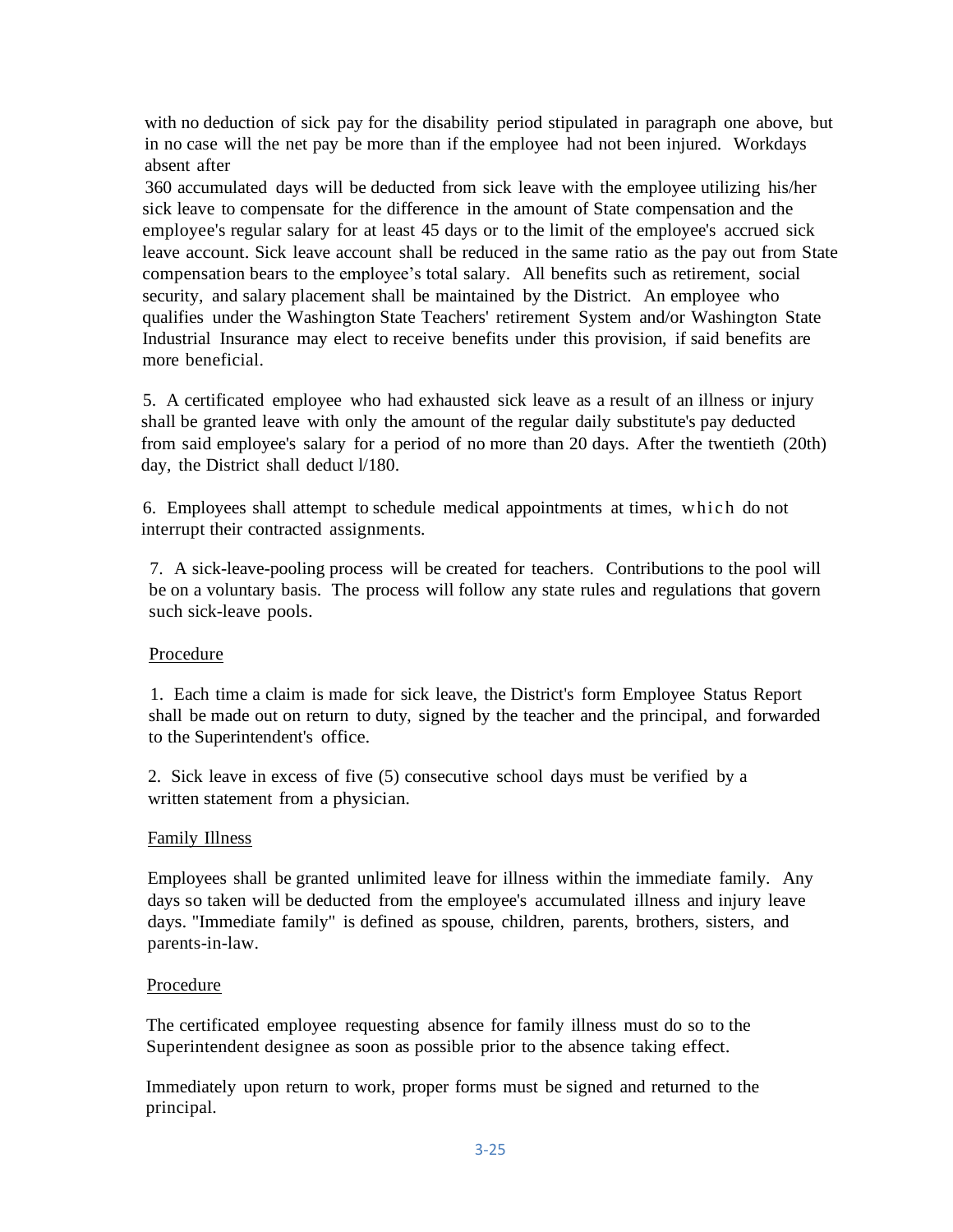### Statutory Leaves

The District and Association recognize there are several statutory leaves available to certificated employees. These leaves are available for individual circumstances and can be utilized through request to the superintendent. Both the District and Association recognize the following leaves for which statue will be followed to access the leave:

Domestic Violence Leave- for victims of domestic violence, sexual assault, or stalking, or have family members who are victims of these crimes

Family Medical Leave Act – for maternity and adoption

Military Leave - personnel called to duty

Military Family Leave- for family members of military personnel

Accrued illness and injury leave may be utilized for the leaves listed above, as outlined in the statute.

### Procedure

The certificated employee must request leave through the Superintendent, as soon as need for the leave exists.

#### Bereavement Leave

A maximum of five (5) days Bereavement Leave shall be allowed for each death in the immediate family (husband, wife, mother, father, son, daughter, sister, brother, and foster child). A maximum of three (3) days Bereavement Leave shall be allowed for each death in the secondary-immediate family (mother-in-law, father-in-law, stepfather, stepmother, grandmother, and grandfather). Said leave may be taken in one-half or full-day increments. Unlimited additional Bereavement Leave days shall be granted with any days so taken being deducted from the employee's accumulated illness and injury leave days.

#### Procedure

The teacher requesting absence for Bereavement must do so to the principal as soon as possible prior to the absence taking effect. Immediately upon return, proper forms must be signed and returned to the principal.

#### Personal Leave

Employees shall be granted three (3) days of personal leave to be used at the employee's discretion. A 1/2-day is intended as compensation for certificated employees for the time spent at the required open house or back to school night event. Certificated employees will be allowed to carry forward three (3) personal leave days from year to year up to a total of seven (7) days. When using accumulated leave, no more than three (3) days can be used at any one time. If more than three days is being requested approval by your building supervisor is required. Leave will only be approved if a substitute can be secured. Up to three teachers may have one  $(1)$  day of personal leave the day before or after any vacation period providing substitutes are available. No more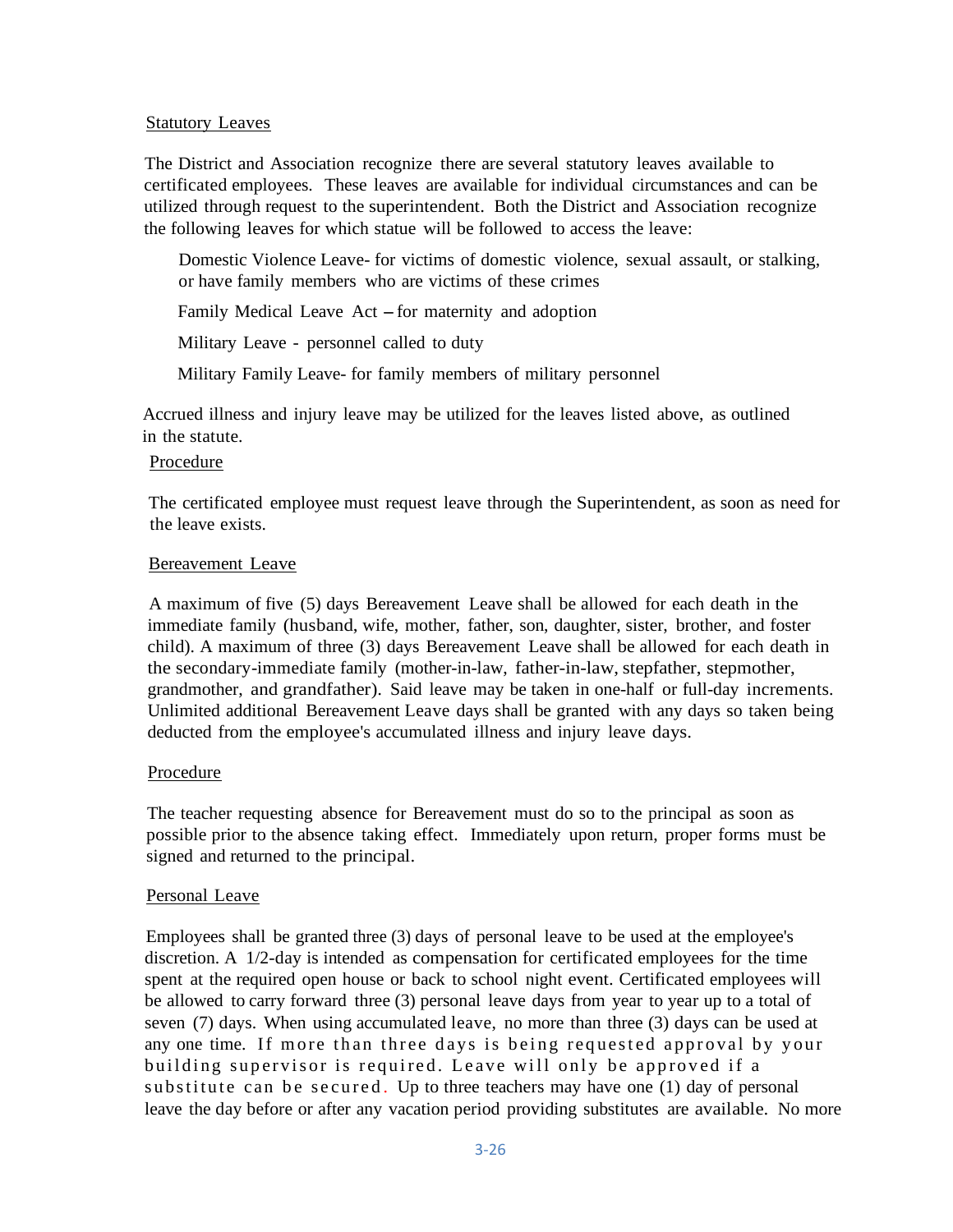than three (3) employees should be gone from school on the same day for personal leave unless a greater number is approved by the Superintendent. In June, employees will be allowed to cash-out up to two personal leave days for substitute pay.

## Leaves of Absence or Other Leaves

1. A leave of absence or other leave, up to one (1) year, subject to renewal by written request to the Board will be granted to certificated employees by the Board upon recommendation of a committee of four (4) consisting of the Superintendent, the Principal from the building in which the request originated, and two teachers who are recommended by the Association.

2. The certificated employee to become eligible for consideration shall have completed two years of satisfactory teaching in the District.

3. Leaves of absence may be granted for:

- a. Study
- b. Foreign teaching in service of the U.S. Government.
- c. Approved exchange teacher assignment.
- d. Injury sustained in the course of employment.
- e. Special cases.

4. Such leaves as defined above, shall state the provisions for re-employment. A certificated employee who has been granted a leave of absence shall be re-employed in the same, or advanced position on the salary schedule if education or teaching experience has been gained while on leave, provided that the administration shall contact the employee who is on leave no later than March 1 of the year in which he is to return and the employee shall notify the Superintendent of his intent to return to employment within the District no later than March 15 of the year in which he or she will return.

## Jury Duty and Subpoena Leave

- 1. Leaves of absence for civic duty, such as jury duty shall be granted. The employee shall notify the district when notification to serve on jury is received.
- 2. Leaves of absence with pay shall be granted when an employee is subpoenaed to appear in a court of law as long as the leave is considered civic duty.

## Procedure

Certificated employees receiving notice of jury duty or subpoena shall notify the Superintendent upon receipt of notification. In the case of jury duty, the employee may ask to be excused from duty through the assistance of the District.

## School Related Activities Leave

Certificated employees shall be granted leave for attendance at Pomeroy School District related activities. School related activities are defined as any school sponsored activity or an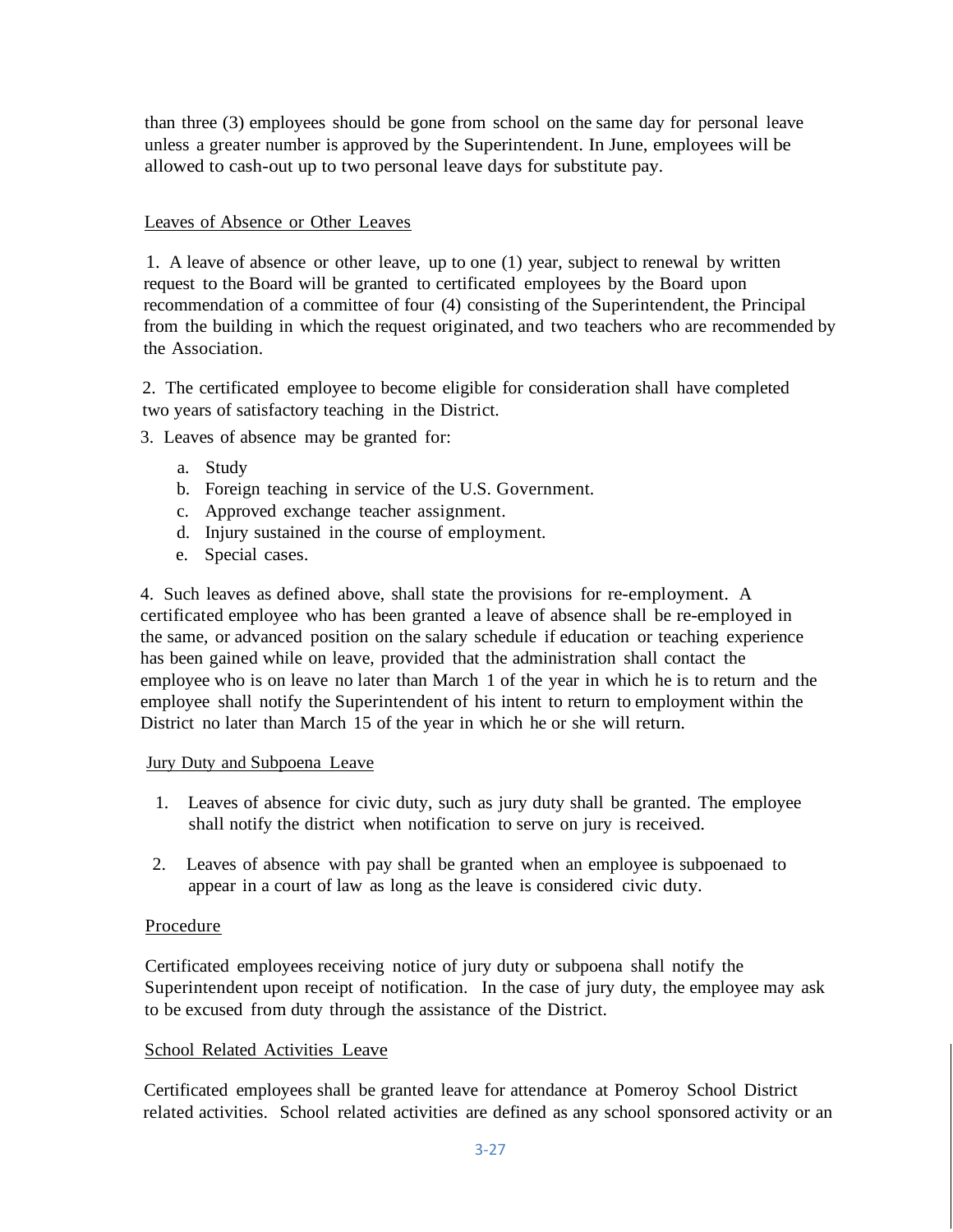activity for which the district approves a student's absence, which requires the employee's attendance or participation. Employees granted leave under this provision shall reimburse the District for the cost of hiring a substitute, provided a substitute is hired. This leave shall be limited to four (4) workdays per employee per school year.

#### Procedure

Request for leave under this provision shall be made to the Superintendent.

#### Association Leave

A total of six (6) days of leave per school year may be provided for Association business. Leave may be granted upon Association request.

Whenever possible, notification of the leave shall be submitted by the Association President in writing to the Superintendent two (2) days before the leave is to take effect.

The Association President and the employee shall be informed of the arrangements made for the leave. The principal shall be responsible for securing a substitute where necessary, and the Association shall reimburse the District at a rate of substitute's pay for every day of such leave taken.

### Noncompliance Leaves

For every day unaccounted for or in noncompliance with the leave provisions stated herein above, the District shall deduct at a rate of 1/180 days.

#### Collaboration Days

Excluding emergencies and school functions, employees are asked to make appointments and leave requests on different days than collaboration days, usually Wednesdays.

#### Notice of Retirement/Leaving the District

Certificated employees that notify the district of plans to either retire or leave the district with a formal letter by December 31<sup>st</sup> will be offered a stipend of \$800. If notice is given by March 31<sup>st</sup> the employee will be offered a stipend of \$500.

## <span id="page-32-0"></span>**3.15 SECTION 15: EMPLOYEE FACILITIES**

In order to permit freedom of access both during and after regular school hours, all employees will be given keys to their classroom, faculty lounge, work area, outside door of their assigned building, and office.

## <span id="page-32-1"></span>**3.16 SECTION 16: SUBSTITUTE EMPLOYEES**

Substitutes shall be considered "casual" employees and are not part of the bargaining unit until 20 consecutive school days service with the District.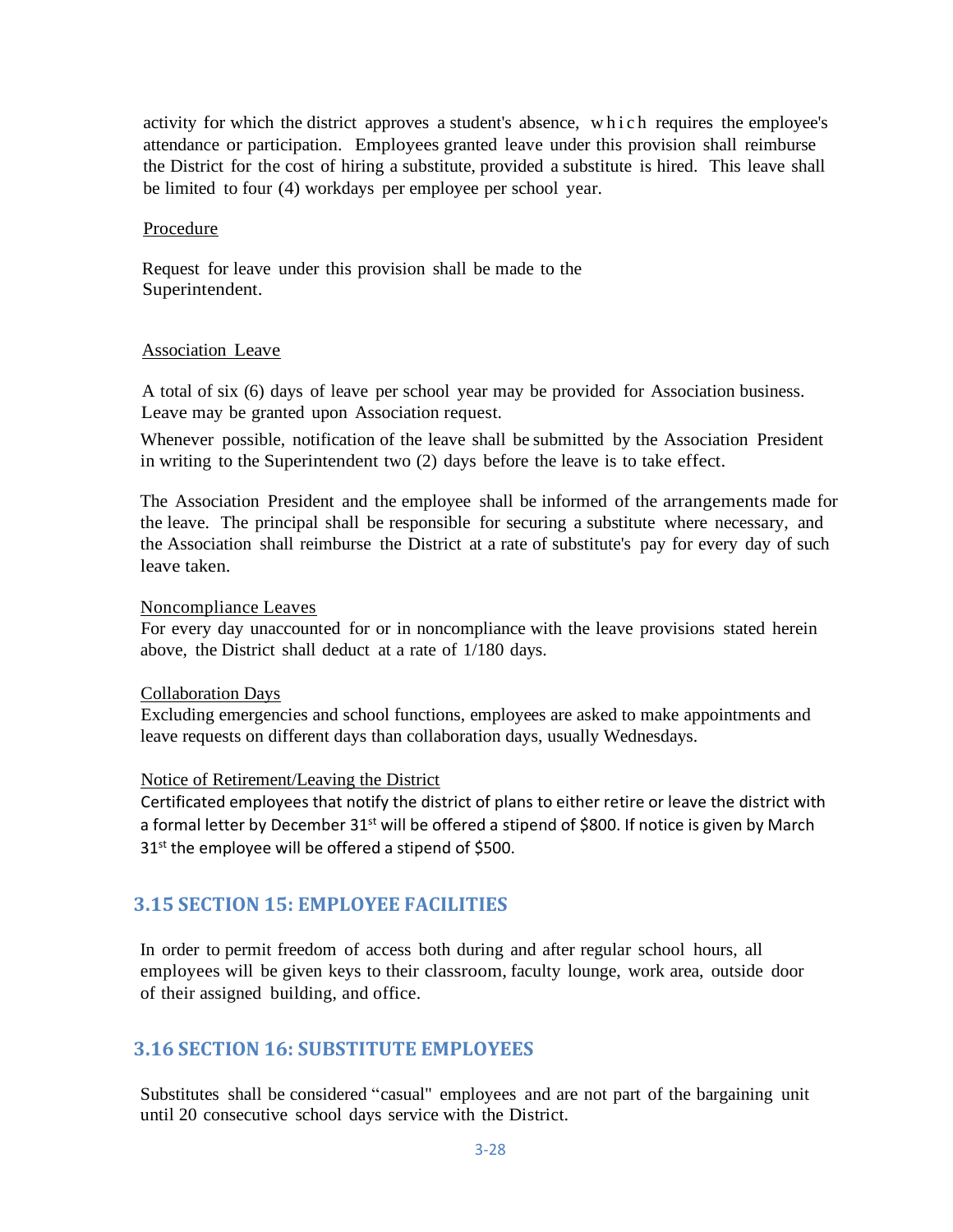Upon completion of twenty (20) consecutive days of substituting, which may be broken by an approved absence, the substitute teachers daily rate of pay for each day of service thereafter shall be in accordance with their experience and educational position on the certificated employee's salary schedule.

The substitute salary previous to 20 days service to the District shall be up to the state allocated amount.

## <span id="page-33-0"></span>**3.17 SECTION 17: ILLNESS AND INJURY LEAVE CASH-OUT**

The School District shall (for purposes of employee utilization of illness and injury leaves) establish an account for each certificated employee. The account shall allow unlimited accumulation of illness and injury leave at the rate of twelve (12) days per year. This account may be used by the employee for any contract-approved illness and injury leaves. The days that exceed the state limit of 180 days shall not be usable in any illness and injury leave cash-out procedure. These may only be used as actual leave days. This account shall be calculated and recorded separately from the state account, w h i c h is limited in the number of days that can be accumulated.

During the month of January each year, an employee may "cash-out" illness and injury leave days according to the following parameters and any applicable state code provisions (especially Chapter 392-136 WAC):

1. "Cash-out" means to surrender days of illness and injury leave for which the District will pay the employee for each day surrendered 25% of that amount which is the employee's annual salary divided by the number of days the employee is contracted to work.

2. "Employee's annual salary" means the amount the employee is paid annually exclusive of any extra-curricular pay, overtime pay, standby pay, premium pay, and any fringe benefits such as health insurance premiums.

3. To be eligible for cash-out provisions other than retirement, the employee must maintain a minimum of sixty (60) days in his or her account. A minimum of more than sixty days is necessary before any leave can be cashed-out, and a minimum of sixty days must be maintained after any cash out has been completed.

4. Those employees who are not retiring from service may only cash-out a maximum of twelve days in any year. The process for determining how many days of actual leave an individual employee may cash out is as follows:

- a. Take the number of leave days that were accumulated by the employee during the previous calendar year.
- b. Subtract from the previous number of days the actual number of illness and injury leave days that were used by the employee during the previous calendar year from the state account. (Those subtracted only from the separate unlimited District account shall not be considered for this purpose.)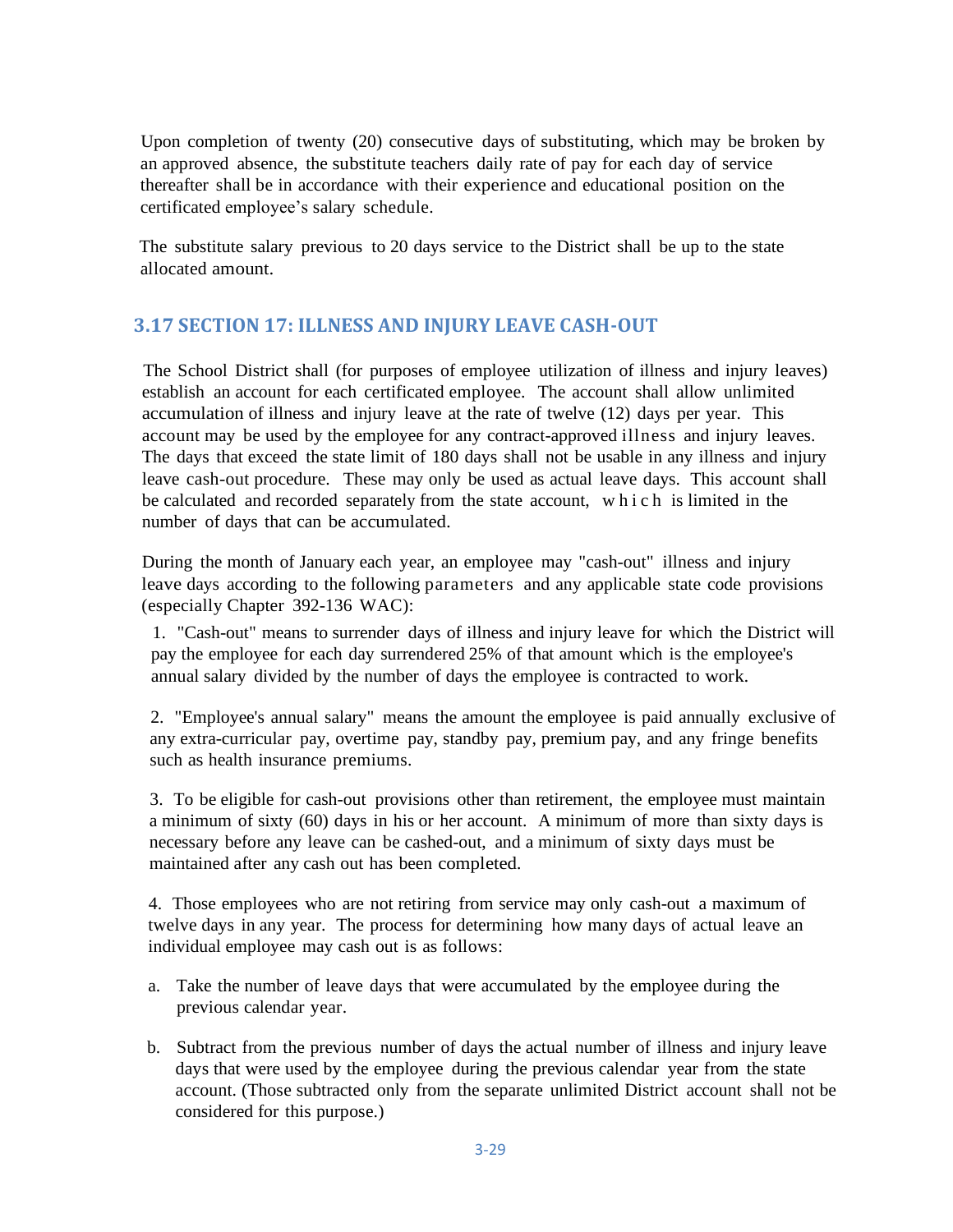c. The remaining number of days, if a positive number, shall constitute the number of leave days that are eligible to be cashed-out.

5. An employee wishing to cash-out illness and injury leave shall notify the District in writing of his or her intent to do so during the month of January. Such notice shall specify the number of days the employee wishes to cash-out.

6. Upon retirement from service, any employee shall have the right to cash-out his or her entire state illness and injury leave account at the 25% conversion rate defined in parameter No. 1.

7. In the case of an employee's death, his or her illness and injury leave account shall be cashed out and paid to his or her estate.

8. The money generated by any cash-out shall be payable by the District to the employee at the next payday after the cash-out is accomplished. Any such payments shall not come from what is known commonly as the state "salary pool."

9. When illness and injury leave days are cashed-out, the state account (limited to 180 days accumulation) shall be debited. As long as the employee's account with the District has more than 180 days, however, any days that are actually used by the employee shall be subtracted only from the District (unlimited) account.

## <span id="page-34-0"></span>**3.18 SECTION 18: NEW TEACHER ORIENTATION**

Certificated employees new to the district shall be compensated for one (1) day at per diem for the purpose of orientation procedures paid at the lowest range on the salary schedule regardless of the number of years of experience.

## <span id="page-34-1"></span>**3.19 SECTION 19: TEACHER ASSISTANCE PROGRAM/MENTOR TEACHERS**

1. All beginning employees that are hired by the District shall be assigned a peer mentor.

2. Assignment of mentor: When a mentor is needed, the principal, after consultation with the GCEA building representative, will assign a volunteer /mentor from the mentor list. Designated mentors must be employees with at least three years of satisfactory evaluations in the District and must have attended an OSPI Mentor Academy Training Session OR have been trained by District personnel who have attended the OSPI Training or other District approved training.

a. Teachers who attend the OSPI Mentor Academy Training Session shall be paid a stipend of \$400 to attend the training. (The District incurs travel costs; OSPI or the District provides training session costs.)

b. Teachers who attended the OSPI Mentor Academy Training and who agree to train other District teachers shall be paid \$35.00 per hour for training District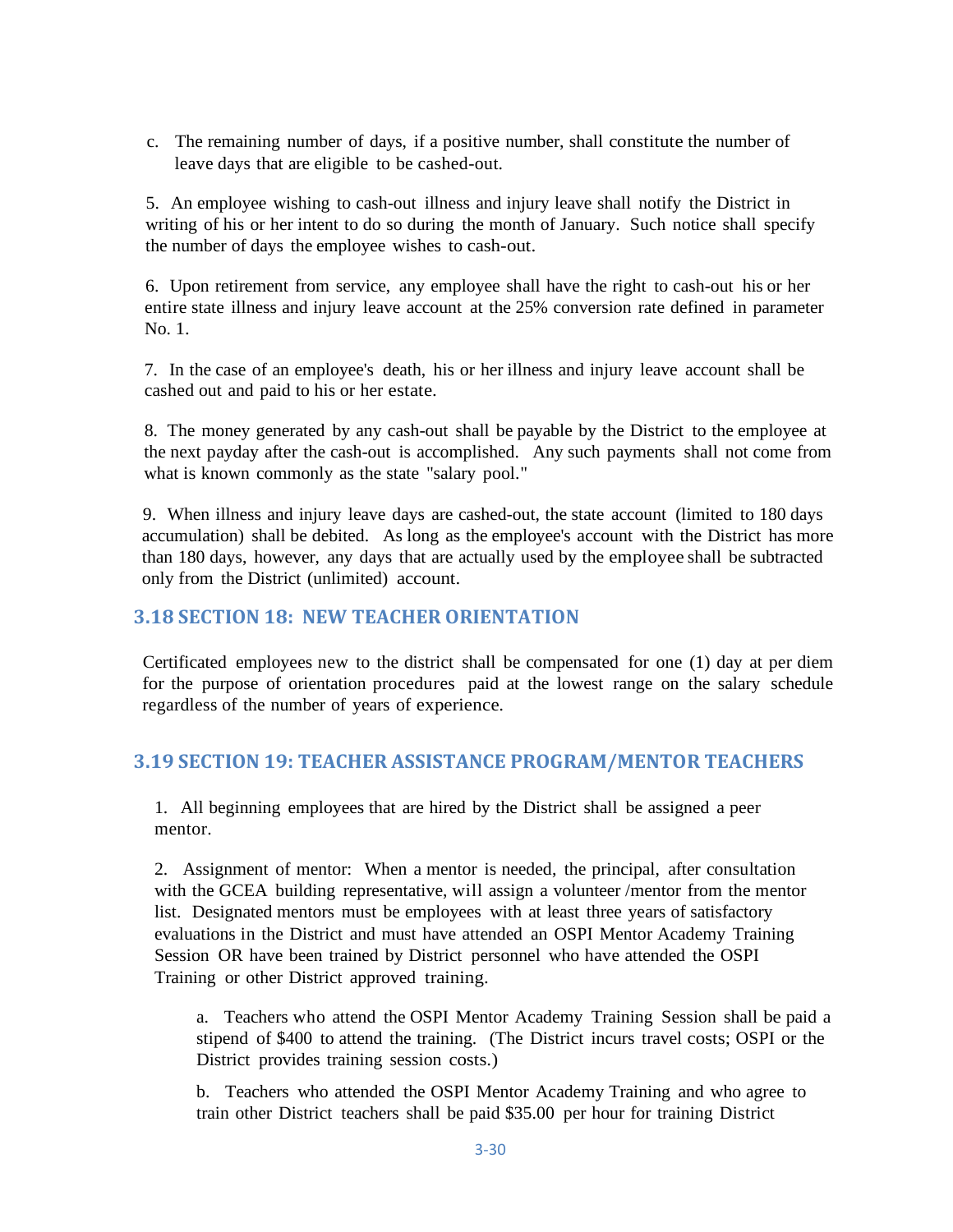teachers.

c. Teachers who participate in the training on the District level shall receive Clock Hours for the time inclusive.

3. Duties of the mentor/ mentee partnership: Mentors are to assist with the induction of new employees into the organization of the District/ School/ Department. Mentors will maintain communication and facilitate the mentor/ mentee partnership throughout the school year. The partnership will participate in an end-of-the-year debriefing with the building principal and superintendent for the purpose of adding to the

District mentor/ mentee resource packet.

4. Funding priority: Assignment of mentors shall be as follows:

- a. Beginning teachers (see number 1)
- b. Experienced teachers new to the District that request a mentor teacher

c. District teachers who are reassigned or transferred to a different building and/or transferred to a significantly different teaching assignment that request a mentor teacher

d. District teachers feel they are in need of assistance and who request a mentor teacher

5. Confidentiality: It is the professional obligation of mentors to maintain confidentiality except when the Code of Professional Conduct (WAC 180-87) requires otherwise.

6. Financial Commitment: The District shall provide the following:

a. Mentor Stipend: \$600/school year or an equivalent pro-rated amount

b. Mentee Stipend: \$400/school year or an equivalent pro-rated amount

c. Partnership: At least one release day will be provided for the mentor and the trainee. All reasonable travel costs for the partnership to attend a workshop, visitation, etc. will be paid for by the District.

d. The stipend amounts may be higher if the District receives a Teacher Assistance Program (TAP) grant.

e. Financial commitment from the district will be contingent upon the district reserve being above 4 %.

7. Teachers who desire a mentor after reviewing sub-section 2 above shall make his or her request to his or her building principal.

## **3.20SECTION 20: Time and Responsibility**

The three (3) days, formerly known as "deemed done" are now part of the base contract and salary schedule.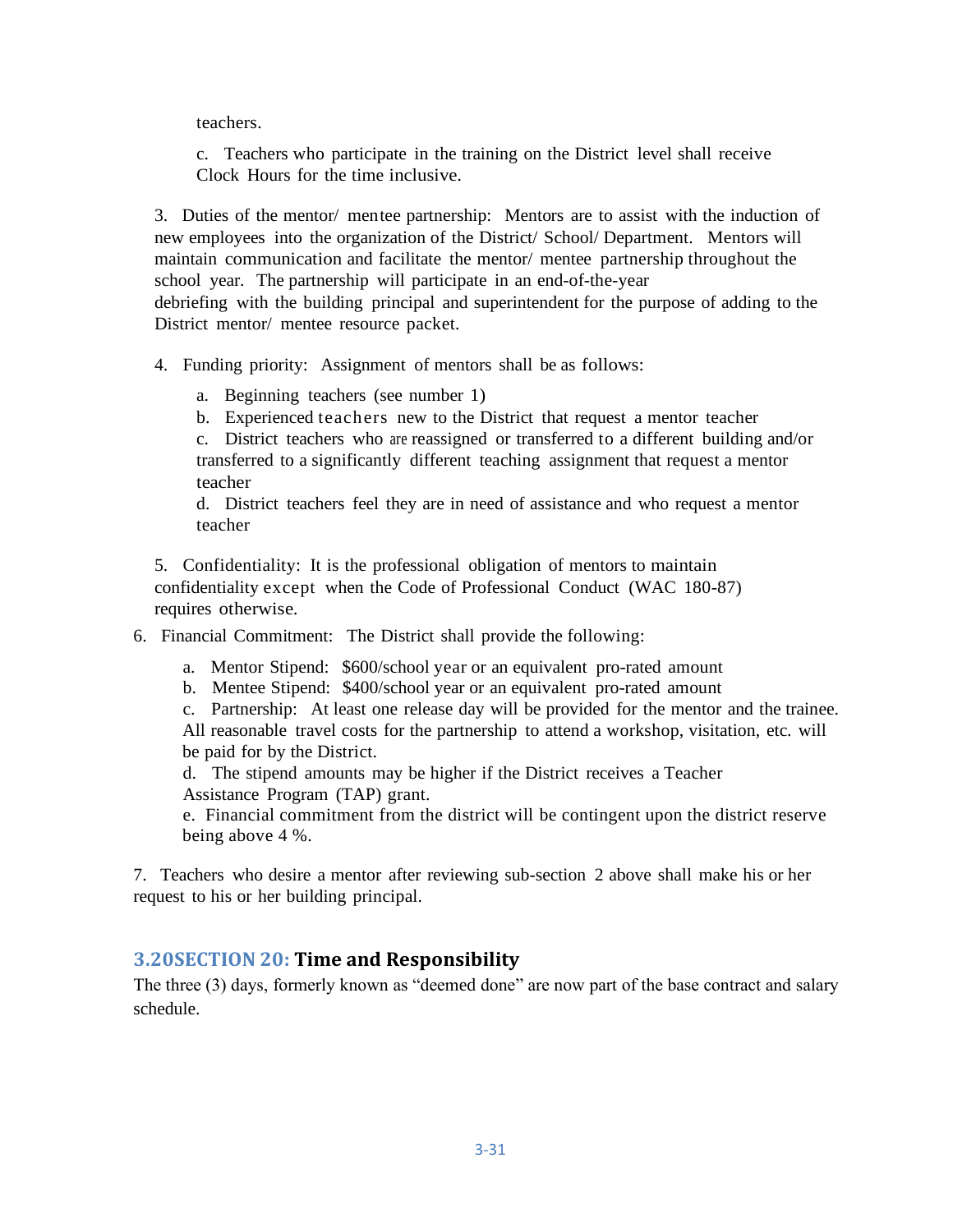## **4 ARTICLE IV INSTRUCTION**

## <span id="page-36-1"></span><span id="page-36-0"></span>**4.1 SECTION 1: STUDENT DISCIPLINE**

The District shall expect acceptable behavior in the maintenance of a sound learning environment on the part of all students who attend school in the District. Discipline shall be enforced fairly and consistently regardless of race, creed, sex, or status.

Each certificated employee shall have the authority to impose discipline upon a student for misconduct, which violates rules of the school district. Such discipline may include, but is not limited to, the exclusion of a student from a class or activity for a period of time not exceeding the balance of the immediate class, subject, or activity period. In addition, each certificated employee may recommend to the administration suspension and expulsion for misconduct. Before a student is readmitted to class, it is desirable that a conference will be held to specify future behavioral expectations for the student.

The Board and the Superintendent shall support and uphold its certificated employees in their efforts to maintain discipline in the District. Further, it shall be understood that the authority of certificated employees to use prudent disciplinary measure for the safety and well-being of the pupils and employee is supported by the Board.

## <span id="page-36-2"></span>**4.2 SECTION 2: STUDENT TEACHING**

In general, teachers should have only one student teacher per year. An exception to this practice must be approved by the teacher and the principal.

Assignments of student teachers shall be made with the agreement of the master teacher at least fourteen (14) days prior to the beginning date of the student teaching assignment. The fourteen (14) day notice may be waived by mutual agreement.

## <span id="page-36-3"></span>**4.3 SECTION 3: TRANSPORTATION REIMBURSEMENT**

The District shall reimburse certificated employees for the use of their private vehicle when the use of such vehicle has been previously authorized by the Board or its agent and the certificated employee has presented the District with the required validation forms for reimbursement. The rate shall be the current maximum state rate per mile. All necessary costs will be paid for District-approved travel. Meals will be reimbursed according to the meal rates that are listed on the Washington State Department of transportation website: [http://www](http://www/) .wsdot.gov/biz/travel.htm

Teachers who travel on District business shall have use of a District credit card for all purchases necessary for the travel except any purchases or payments for which a District purchase order can be used. Each teacher who uses such a credit card has the responsibility of checking the card out through the office and checking it back in upon returning. Each teacher using the credit card also has the responsibility of following any District guidelines on expenditures.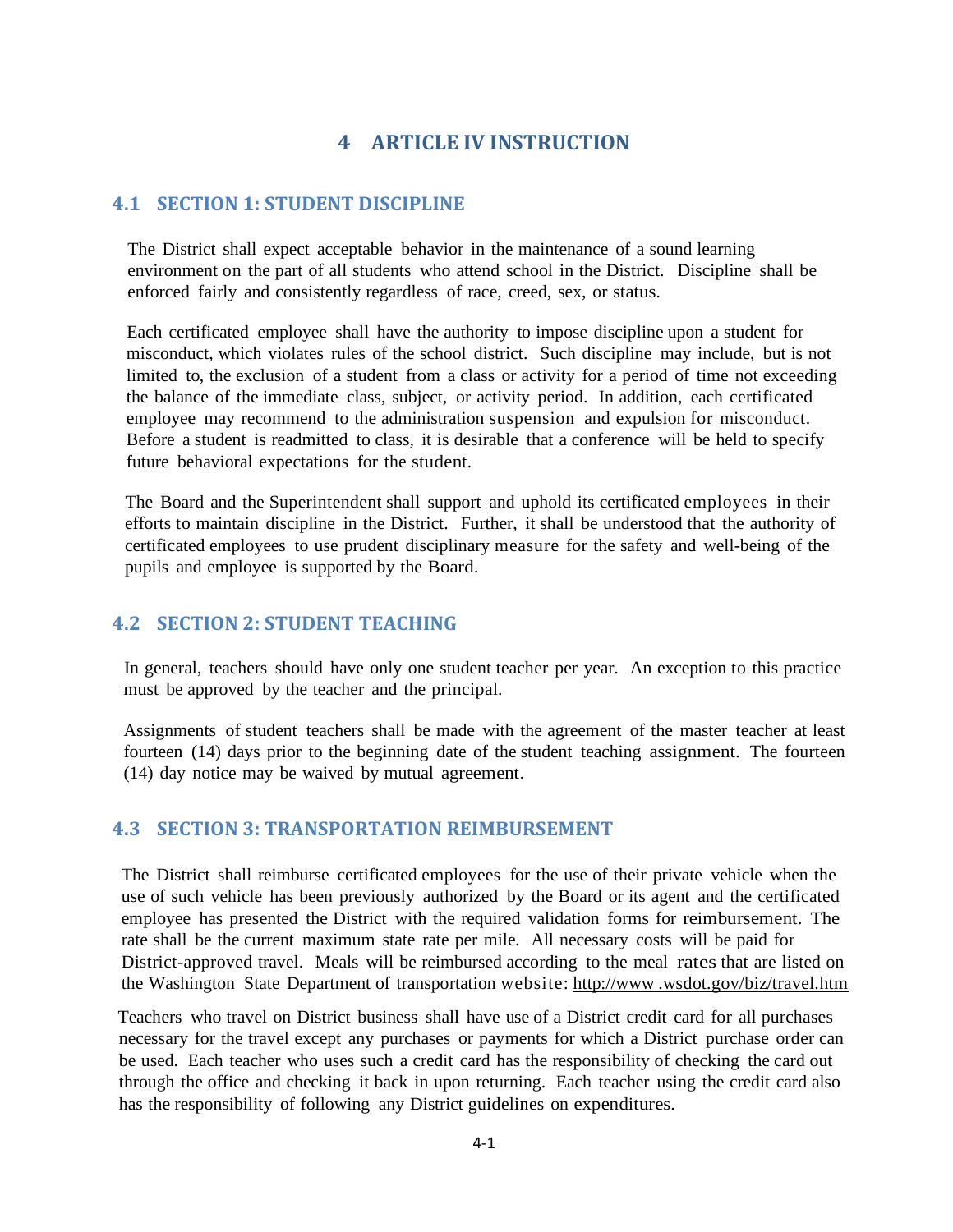## <span id="page-37-0"></span>**4.4 SECTION 4: DISTRICT CREDIT REIMBURSEMENT**

The District shall provide \$3,000 for university or college tuition reimbursement (for the improvement and/or enhancement of professional skills) during each year of the current agreement. Any employee may apply for reimbursement for up to half of the cost of tuition. Reimbursement will be paid in the fall of each year for the preceding year.

## <span id="page-37-1"></span>**4.5 SECTION 5: PROFESSIONAL MEETINGS**

## Curriculum and Improvement of Instruction Meetings

1. The Superintendent may grant leave with pay to certificated employees to attend conferences, workshops, or conventions if such meetings are for curriculum, improvement of instruction, or within the job description of the employee.

2. Requests to attend such meetings shall be made to the Superintendent of Schools not less than one (1) week prior to the date of the meeting unless mutually agreed to.

3. The district shall pay transportation cost within a radius of 350 miles. Cost for the additional mileage will be paid by the certificated employee.

## <span id="page-37-2"></span>**4.6 SECTION 6: STAFF DEVELOPMENT AND TRAINING**

It is recognized that an effective staff development program is necessary to provide continuing opportunities for the professional growth of certificated teachers. Therefore, certificated employees shall be surveyed periodically to determine staff development needs. Such surveying, planning, and implementation may be with the assistance of the Association, other agencies, o r colleges and universities.

C. The Association and District will jointly create a Professional Development Committee. The PD committee will meet three (3) times a year. PD chairperson will send a survey to all staff by April  $15<sup>th</sup>$  for PD direction for the upcoming year.

D. Staff development activities shall cover the following areas:

- 1. Released time for classroom observation and visitation.
- 2. Released time for staff development workshops.
- 3. Workshops and classes designed to meet student needs.
- 4. Consultant and material assistance for certificated employees involved in curriculum innovation and change.

E. The Association may recommend to the District topics for after school courses, workshops, conferences, and programs designed to improve the quality of instruction.

F. In the implementation of new curriculum, the District shall develop and implement an in-service training program for any certificated teacher(s) who will be responsible for the new curriculum program.

G. Professional development is a joint venture between the District and Association, as it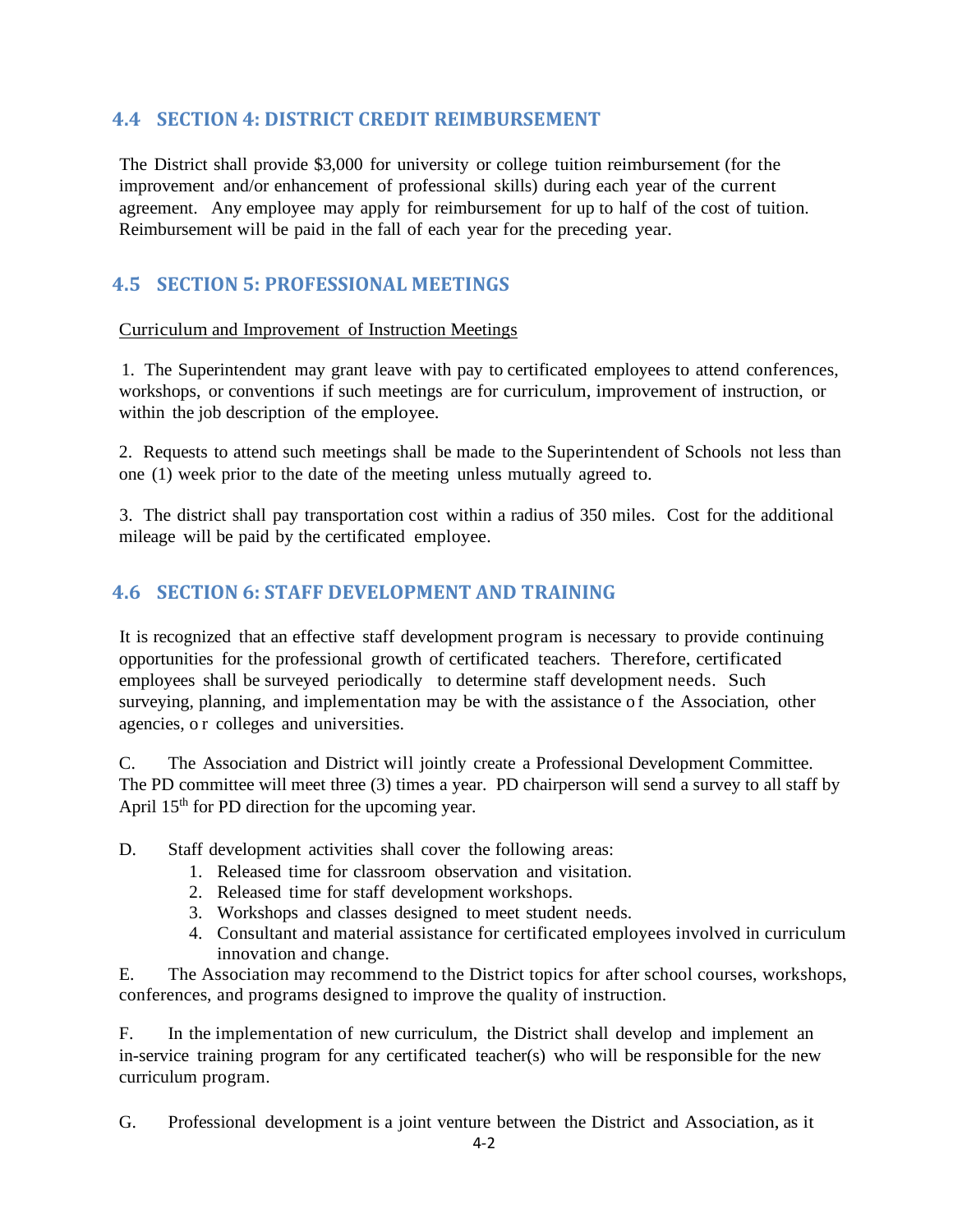encourages professional growth. Certificated employees are required to attend planned activities unless a bona fide emergency exists, in which illness, injury, and emergency leave may be taken to excuse the absence.

H. The District shall grant certificated employees in-service credit for attendance and/or participation at professional conferences, training sessions, and/or curriculum development activities. Ten (10) clock hours equals one-quarter hour credit; fifteen (15) clock hours equals one semester hour credit. Such credit shall apply to salary schedule advancement as long as the State of Washington recognizes the clock hours or credits for salary purposes.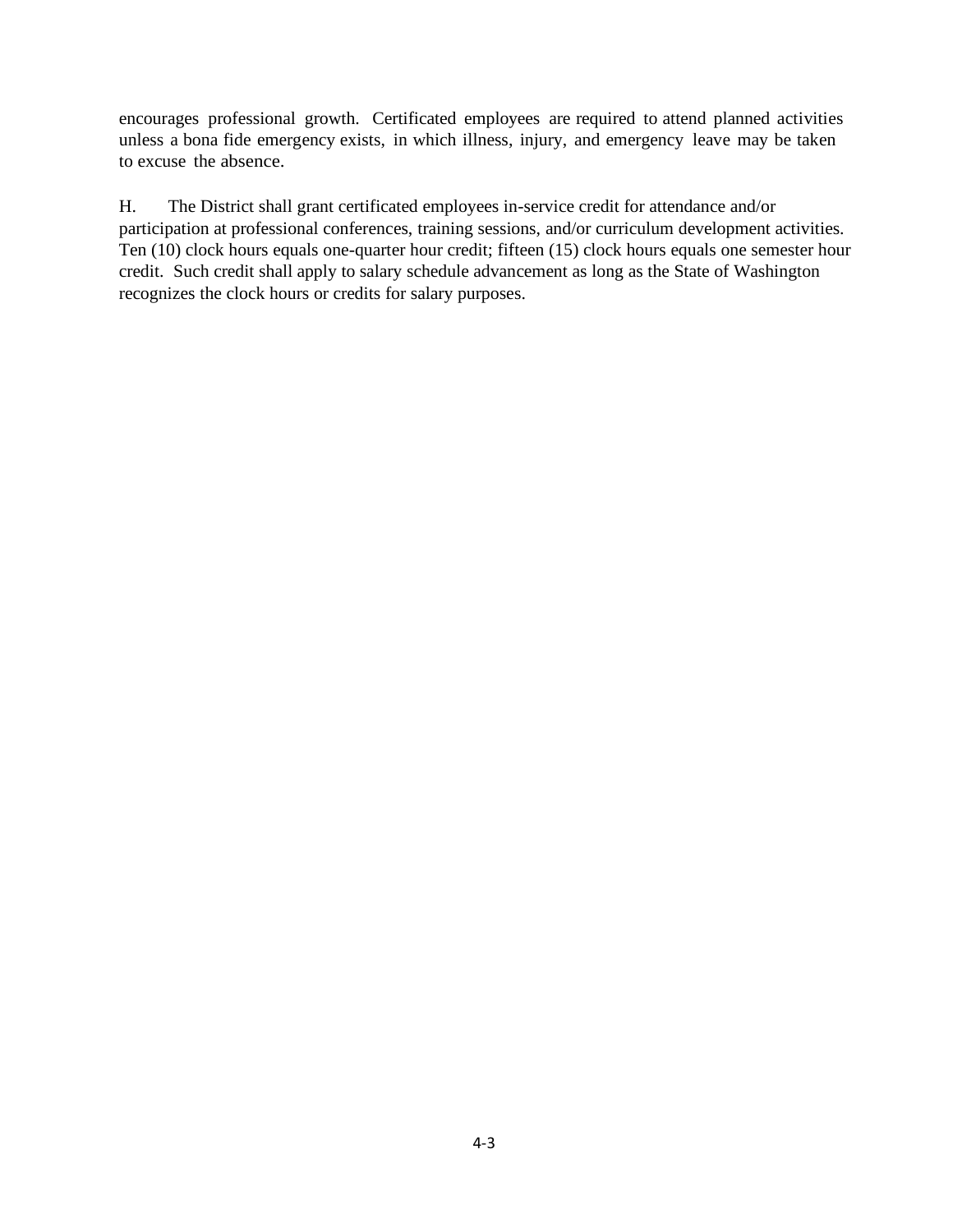# **5 ARTICLE V DURATION AND SIGNATORY PROVISION**

## <span id="page-39-1"></span><span id="page-39-0"></span>**5.1 SECTION 1: AGREEMENT**

THIS AGREEMENT shall remain in full force and effect from September 1, 2016, to and including August 31, 2019. Either party may, upon written notice, no later than sixty (60) days before the date of expiration, give notice of its intent to negotiate a successor Agreement.

Effective on or before June 1, 2017, and again on or before June 1, 2018, this Agreement may be reopened for the purpose of negotiating economic items, fringe benefits including health care benefits, school calendar, legislative impact items, and other matters as mutually agreed.

Ratified by the Garfield County Education Association, June 1, 2016.

Ratified by the Pomeroy School District Board of Directors, June 24, 2016.

IN WITNESS WHEREOF, the parties hereunto set their hands and seal this day of

 $, 2016.$ 

Chairman, Board of Directors

Executive Officer, Garfield County Education Association

Superintendent of Schools

Date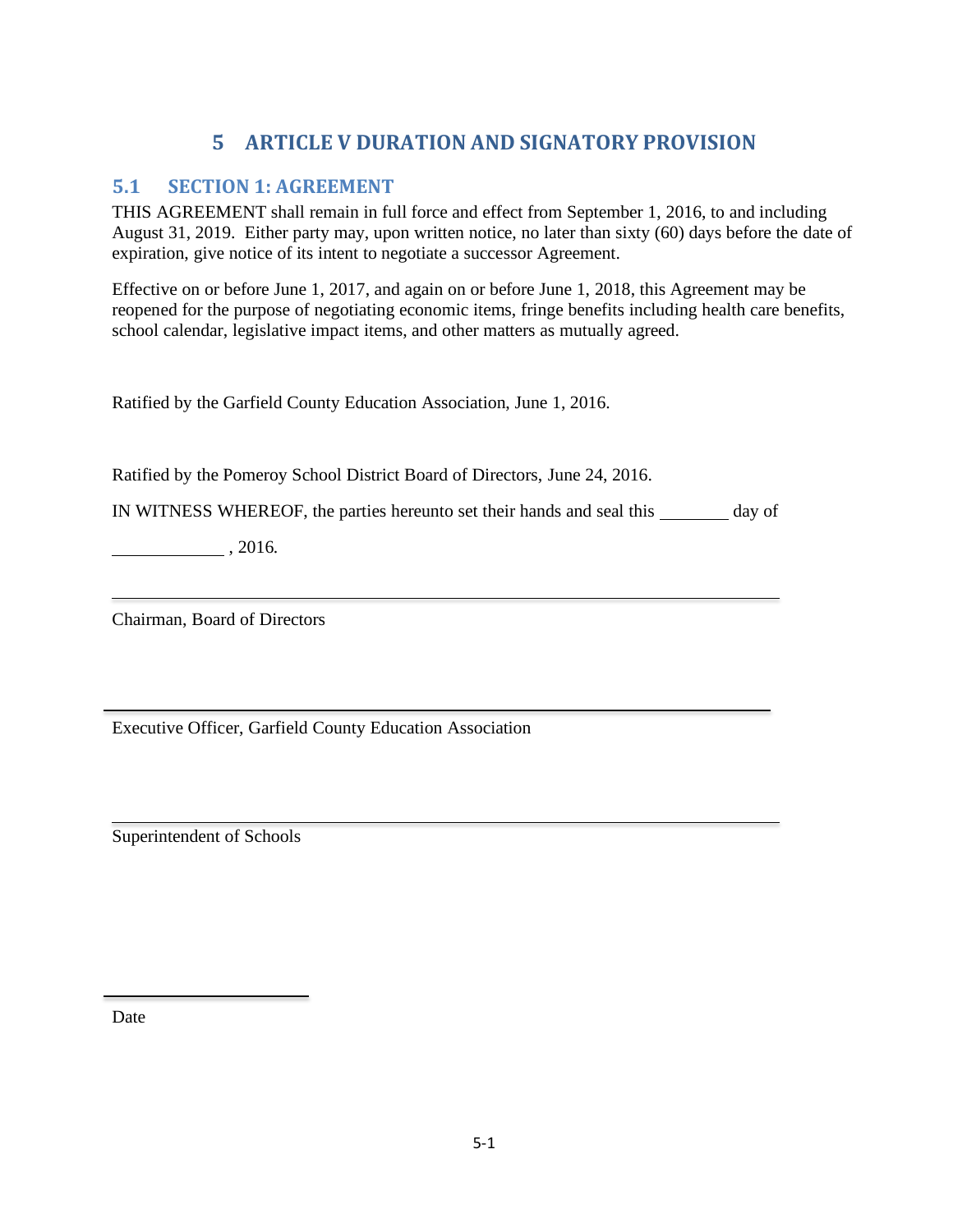## **GRIEVANCE REVIEW FORM**

<span id="page-40-1"></span><span id="page-40-0"></span>This form is to be utilized in initiating a grievance pursuant to the grievance procedure.

The completed, signed Grievance Review Form must be submitted in presenting a grievance at Steps 1, 2, 3. The form must be addressed to the appropriate personnel.

| TO:                                                                                             |                                                                                                                       |
|-------------------------------------------------------------------------------------------------|-----------------------------------------------------------------------------------------------------------------------|
| Name                                                                                            | Title                                                                                                                 |
|                                                                                                 |                                                                                                                       |
| <b>GRIEVANT'S NAME:</b>                                                                         | <u> 1989 - Andrea Barbara, amerikan personal dan personal dan personal dan personal dan personal dan personal dan</u> |
| <b>ADDRESS:</b>                                                                                 | <u> 1989 - Johann Barnett, fransk politiker (d. 1989)</u>                                                             |
| HOME PHONE: _______________________                                                             |                                                                                                                       |
| POSITION: (or title)                                                                            |                                                                                                                       |
|                                                                                                 |                                                                                                                       |
| 1. Consistent with the procedure for adjusting grievances, I have taken the following<br>date.) | actions: (Indicate specifically by name and title who has officially reviewed the grievance to                        |
|                                                                                                 | Step 1                                                                                                                |
|                                                                                                 | Step 2                                                                                                                |
| 2. The nature of my grievance is:                                                               |                                                                                                                       |
|                                                                                                 |                                                                                                                       |
|                                                                                                 |                                                                                                                       |
| 3. The adjustment I am seeking is:                                                              |                                                                                                                       |
| <b>SIGNATURE:</b>                                                                               | DATE:                                                                                                                 |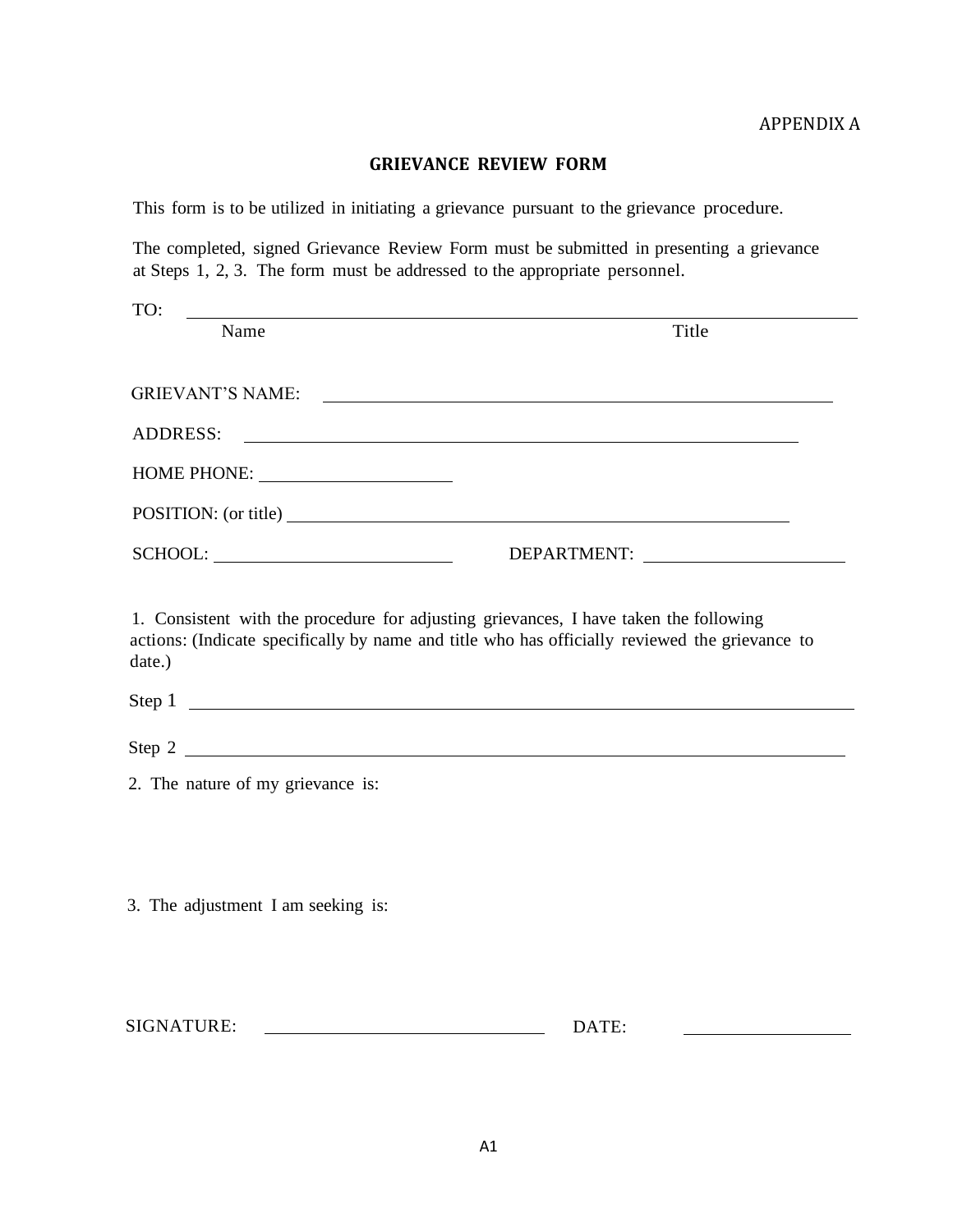## **STAFF WEIGHTING INDEX FORM**

<span id="page-41-1"></span><span id="page-41-0"></span>Your current placement on the Leap Certificated Seniority Schedule by column and experience step:

| <b>Staff Weighted</b> |      |        |
|-----------------------|------|--------|
| <b>Index Number</b>   | Name | Column |
|                       |      |        |

 Experience Step <u> 1980 - Johann Barbara, martxa alemaniar a</u>

Date and the same state of the state of the state of the state of the state of the state of the state of the state of the state of the state of the state of the state of the state of the state of the state of the state of

State the number of hours of college quarter hours above the position that you hold.

(1) Number of hours

(2) Are all of your college credits now on file with the district personnel office?

Yes[] No[] (Check one)

(3) All credits to be counted must be accepted by the District.

(4) All ce1tificated employees shall receive full credit for each year of previous teaching experience.

## TO BE COMPLETED BY DISTRICT OFFICE ON OR BEFORE MARCH 1 OF THE CURRENT SCHOOL YEAR

The Staff Weighted Index Number is defined and computed as the employee's placement upon Certificated Seniority Schedule (Appendix C) plus .0288 x number of years of experience beyond the last experience step where the employee is on the schedule. Credit hours beyond the educational step listed on the Certificated Seniority Schedule will be times .0025 plus .0288 x number of years experience beyond the last experience step with employees on the schedule.

EXAMPLE: .0025 x hours beyond step

plus .0288 x year experience beyond step

John has 19 credits beyond BA+45 with 19 years experience.

.0025 x 19 credits= .0475

.0288 x 8 years *=* .2304

STAFF WEIGHTED INDEX NUMBER .2779 + 1.633 *=* 1.9109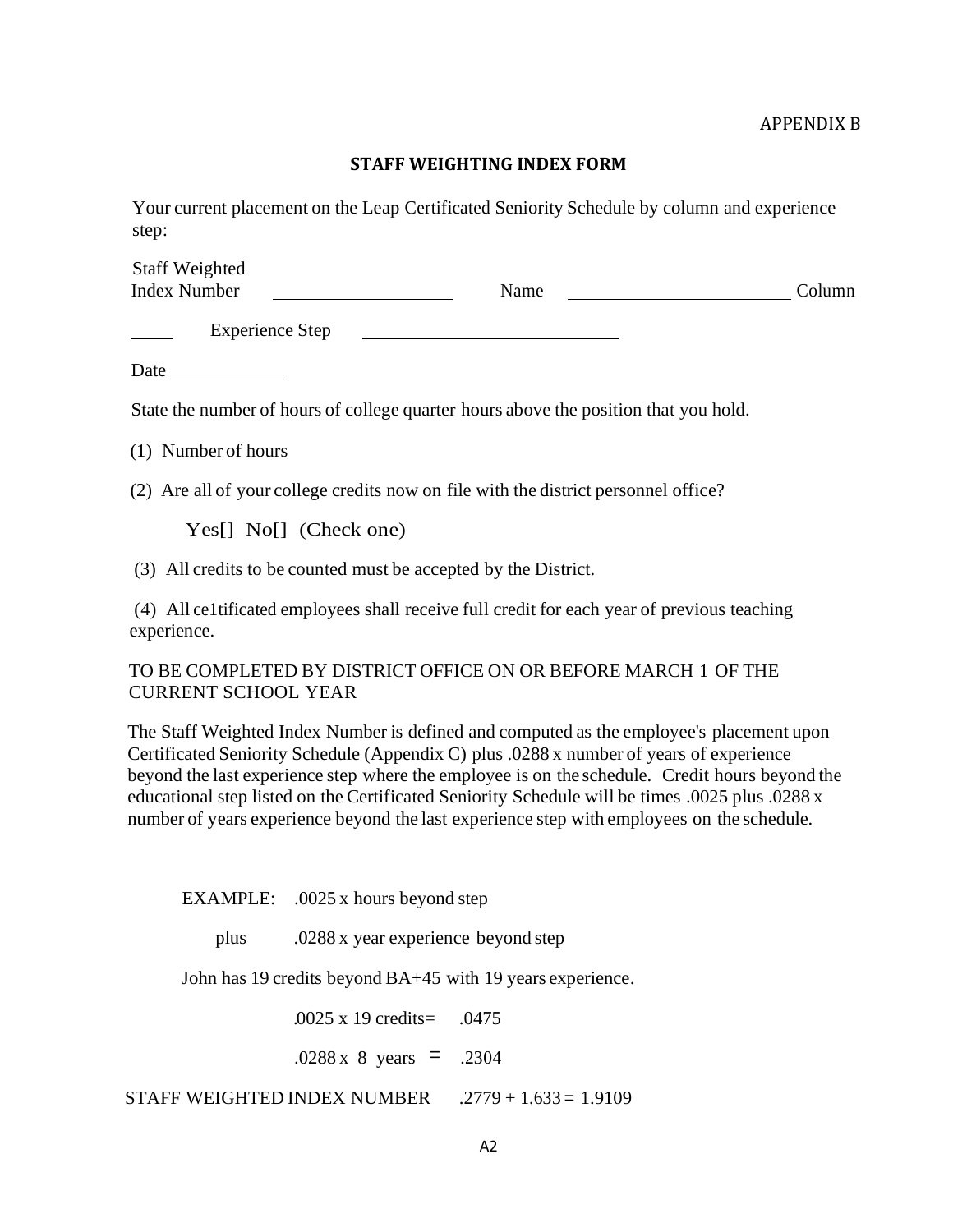## APPENDIX C

## **LEAP CERTIFICATED SENIORITY SCHEDULE**

<span id="page-42-1"></span><span id="page-42-0"></span>

|                | Experience BA  |                | BA+I5 BA+30 BA+45<br>$PhD+45$ |                | <b>BA+90</b>   | <b>BA+135</b>  | MA    | MA+45 MA+90 PhD |       |       |
|----------------|----------------|----------------|-------------------------------|----------------|----------------|----------------|-------|-----------------|-------|-------|
| $\overline{0}$ | 1.000<br>1.368 | 1.027          | 1.055                         | 1.083          | 1.173          | 1.231          | 1.173 | 1.244           | 1.305 | 1.305 |
| $\mathbf{1}$   | 1.037<br>1.419 | 1.065          | 1.094                         | 1.124          | 1.217          | 1.276          | 1.217 | 1.290           | 1.353 | 1.353 |
| $\sqrt{2}$     | 1.075<br>1.471 | 1.104          | 1.134                         | 1.167          | 1.262          | 1.323          | 1.262 | 1.338           | 1.403 | 1.403 |
| $\mathfrak{Z}$ | 1.115<br>1.526 | 1.145          | 1.176                         | 1.211          | 1.308          | 1.372          | 1.308 | 1.387           | 1.455 | 1.455 |
| $\overline{4}$ | 1.156<br>1.582 | 1.188          | 1.220                         | 1.257          | 1.357          | 1.423          | 1.357 | 1.438           | 1.509 | 1.509 |
| 5              | 1.199<br>1.641 | 1.232          | 1.265                         | 1.305          | 1.407          | 1.476          | 1.407 | 1.492           | 1.664 | 1.664 |
| 6              | 1.244<br>1.701 | 1.277          | 1.312                         | 1.355          | 1.459          | 1.530          | 1.459 | 1.547           | 1.622 | 1.622 |
| $\tau$         | 1.290<br>1.764 | 1.324          | 1.360                         | 1.406          | 1.513          | 1.587          | 1.513 | 1.604           | 1.682 | 1.682 |
| 8              | 1.337<br>1.830 | 1.373          | 1.410                         | 1.460          | 1.569          | 1.646          | 1.569 | 1.663           | 1.745 | 1.745 |
| 9              |                | 1.424<br>1.897 | 1.463                         | 1.515          | 1.627          | 1.707          | 1.627 | 1.725           | 1.809 | 1.809 |
| $10\,$         |                |                | 1.517<br>1.968                | 1.573          | 1.687          | 1.770          | 1.687 | 1.789           | 1.876 | 1.876 |
| $11\,$         |                |                |                               | 1.633<br>2.040 | 1.750          | 1.835          | 1.750 | 1.855           | 1.945 | 1.945 |
| $12\,$         |                |                |                               |                | 1.815<br>2.116 | 1.903          | 1.815 | 1.924           | 2.017 | 2.017 |
| 13             |                |                |                               |                | 1.882<br>2.194 | 1.973          | 1.882 | 1.995           | 2.092 | 2.092 |
| 14             |                |                |                               |                |                | 2.046<br>2.275 | 1.951 | 2.069           | 2.169 | 2.169 |

Hours listed are quarter hours.

.0288 will be added for each year of experience beyond the stated number in any column.

.0025 X hours beyond educational step.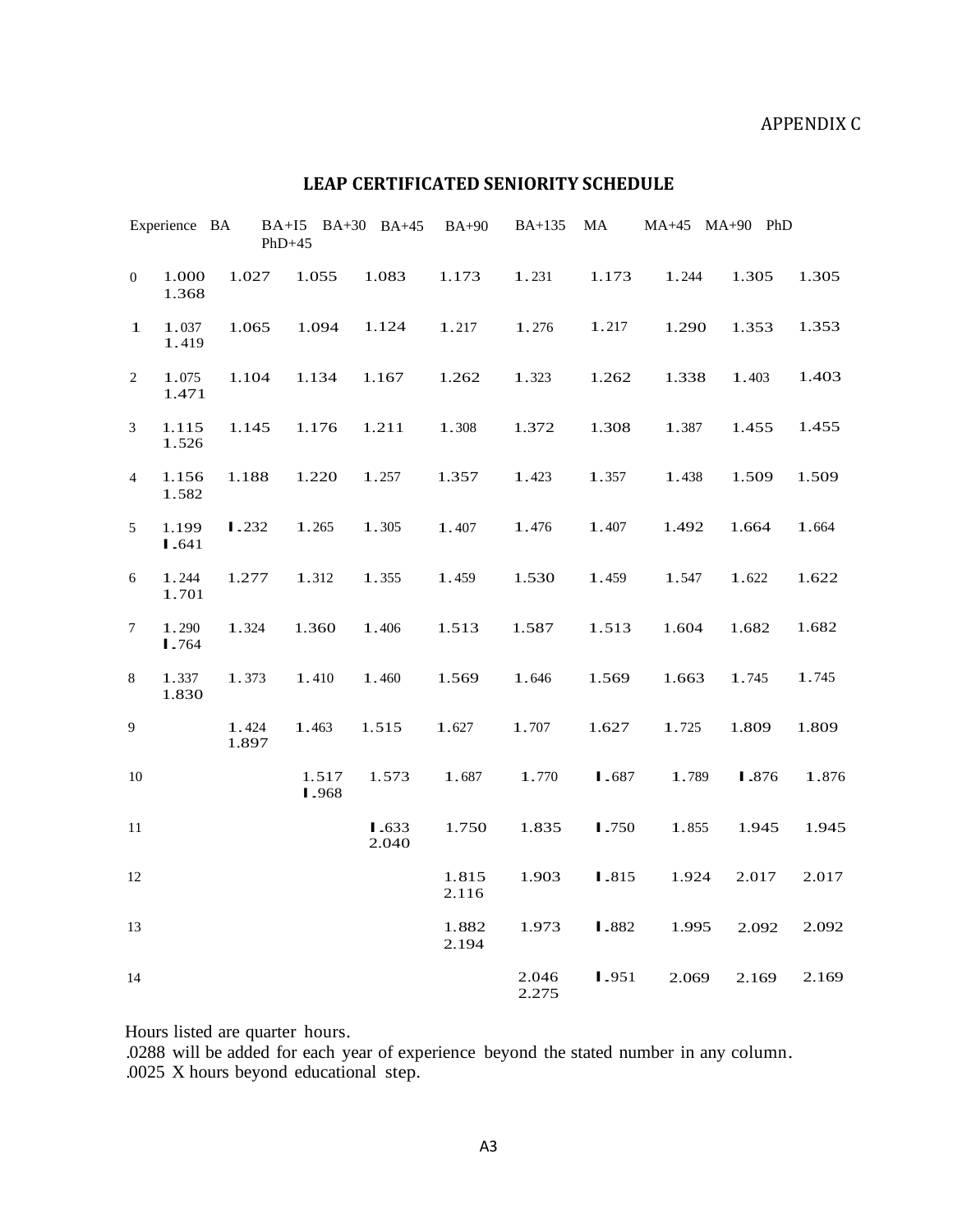## **SUPPLEMENTAL EMPLOYMENT CONTRACT**

<span id="page-43-1"></span><span id="page-43-0"></span>Pomeroy School District No. 110, Garfield County (Party of the first part), and <Employee> (Party of the second part), affecting the contract year  $\langle Year \rangle$  to  $\langle Year \rangle$ .

The school district agrees to pay to <Employee> a total of \$<Amount> at the rate of \$<Rate> for each of <Months> for performing the following services:

(Describe in full: Give specific instructions, including a statement of duties, the ends to be achieved and the amount of time to be spent.)

This contract, relating to interscholastic and/or extra-curricular services is issued pursuant to RCW 28A.405.240 and is not a continuing contract within the scope of RCW *28A.67.070.*

Agreed:

Chairman, Board of Directors Pomeroy School District

No. (Employee)

(Employee's Address and Telephone Number)

(Date)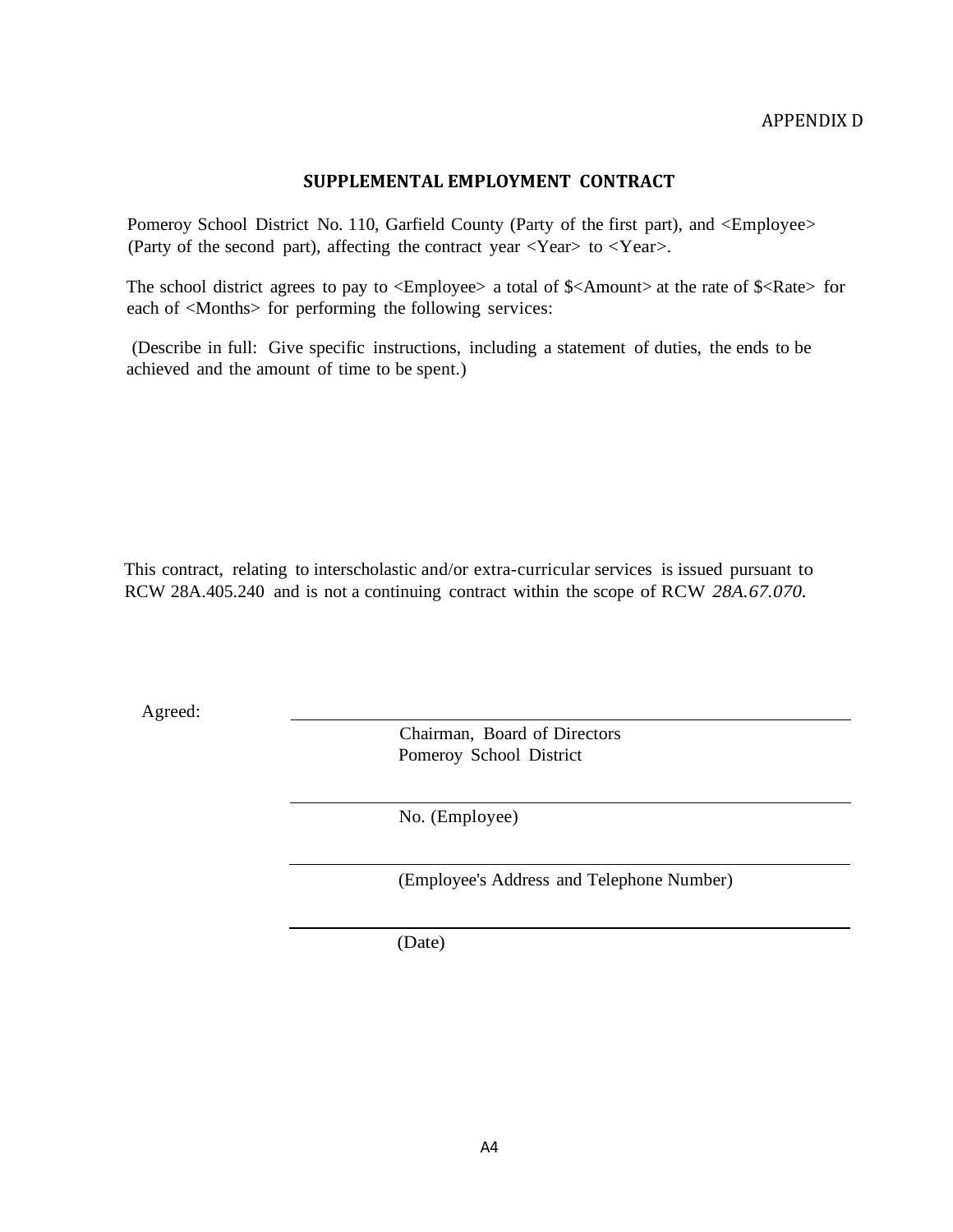*-Legislative Final-*

## **LEAP Document 1**

#### Table Of Staff Mix Factors For Certificated Instructional Staff

<span id="page-44-1"></span><span id="page-44-0"></span>

| <b>Means</b><br>ol |         |               |               |         | ***Education Experience*** |         |         |              | <b>MEAGAID</b><br>GR |
|--------------------|---------|---------------|---------------|---------|----------------------------|---------|---------|--------------|----------------------|
| Service            | 93A 22  | <b>BATHES</b> | <b>BAT-30</b> |         | <b>BAT45 BAT90 BAT60</b>   |         | MA      | <b>MAH45</b> | Ph.D.,               |
| $\boldsymbol{0}$   | 1.00000 | 1.02701       | 1.05499       | 1.08304 | 1.17303                    | 1.23099 | 1.19891 | 1.28891      | 1.34693              |
|                    | 1.01346 | 1.04084       | 1.06918       | 1.09846 | 1.18939                    | 1.24704 | 1.21224 | 1.30317      | 1.36079              |
| $\overline{c}$     | 1.02628 | 1.05393       | 1.08257       | 1.11411 | 1.20478                    | 1.26303 | 1.22566 | 1.31632      | 1.37458              |
| 3                  | 1.03950 | 1.06741       | 1.09636       | 1.12890 | 1.21940                    | 1.27905 | 1.23838 | 1.32881      | 1.38850              |
| $\overline{4}$     | 1.05246 | 1.08160       | 1.11072       | 1.14439 | 1.23542                    | 1.29551 | 1.25171 | 1.34274      | 1.40286              |
| 5                  | 1.06585 | 1.09513       | 1.12454       | 1.16008 | 1.25077                    | 1.31206 | 1.26526 | 1.35599      | 1.41728              |
| $\sqrt{6}$         | 1.07961 | 1.10825       | 1.13866       | 1.17597 | 1.26623                    | 1.32785 | 1.27915 | 1.36942      | 1.43100              |
| 7                  | 1.10379 | 1.13286       | 1.16367       | 1.20301 | 1.29461                    | 1.35793 | 1.30517 | 1.39673      | 1.46008              |
| $8\,$              | 1.13919 | 1.16984       | 1.20138       | 1.24398 | 1.33681                    | 1.40246 | 1.34610 | 1.43896      | 1.50458              |
| 9                  |         | 1.20814       | 1.24125       | 1.28538 | 1.38038                    | 1.44826 | 1.38747 | 1.48253      | 1.55041              |
| 10                 |         |               | 1.28158       | 1.32891 | 1.42517                    | 1.49532 | 1.43104 | 1.52733      | 1.59744              |
| $\blacksquare$     |         |               |               | 1.37371 | 1.47207                    | 1.54362 | 1.47584 | 1.57423      | 1.64574              |
| 12                 |         |               |               | 1.41708 | 1.52023                    | 1.59391 | 1.52240 | 1.62236      | 1.69607              |
| 13                 |         |               |               |         | 1.56956                    | 1.64544 | 1.57060 | 1.67169      | 1.74756              |
| 14                 |         |               |               |         | 1.61913                    | 1.69890 | 1.62022 | 1.72451      | 1.80105              |
| 15                 |         |               |               |         | 1.66126                    | 1.74310 | 1.66233 | 1.76934      | 1.84788              |
| 16 or more         |         |               |               |         | 1.69447                    | 1.77794 | 1.69557 | 1.80472      | 1.88482              |

*For credits earned after the BA degree but before*

*the MA degree, all credits with excess of 45 may*

*be counted after the MA degree.*

LEAP Document I is referenced in the 2009-11 Omnibus Operating Budget (ESHB 1244).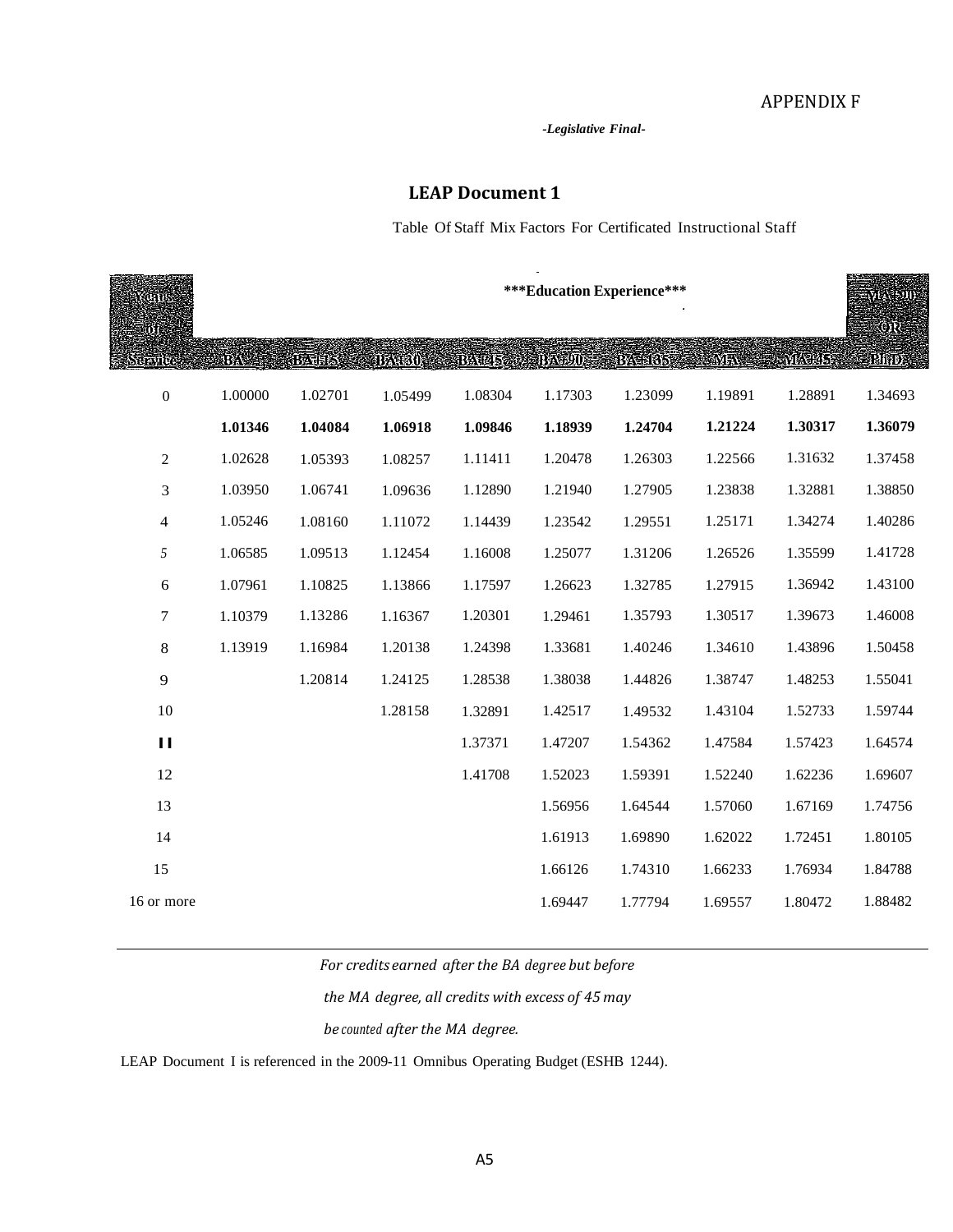<span id="page-45-1"></span><span id="page-45-0"></span>

|                | 0.0177      | 0.0187       | 0.0197     | 0.0217         | 0.0237         | 0.0257 |
|----------------|-------------|--------------|------------|----------------|----------------|--------|
| 0.5            | 0.01        | 0.01         | 0.01       | 0.01           | 0.01           | 0.01   |
| $\mathbf{1}$   | 0.02        | 0.02         | 0.02       | 0.02           | 0.02           | 0.02   |
| 1.5            | 0.03        | 0.03         | 0.03       | 0.03           | 0.04           | 0.04   |
| $\overline{c}$ | 0.04        | 0.04         | 0.04       | 0.04           | 0.05           | 0.05   |
| 2.5            | 0.04        | 0.05         | 0.05       | 0.05           | 0.06           | 0.06   |
| 3              | 0.05        | 0.06         | 0.06       | 0.07           | 0.07           | 0.08   |
| 3.5            | 0.06        | 0.07         | 0.07       | 0.08           | 0.08           | 0.09   |
| $\overline{4}$ | 0.07        | 0.07         | 0.08       | 0.09           | 0.09           | 0.10   |
| 4.5            | 0.08        | 0.08         | 0.09       | 0.10           | 0.11           | 0.12   |
| 5              | 0.09        | 0.09         | 0.10       | 0.11           | 0.12           | 0.13   |
| $Base =$       | 32,746      |              |            |                |                |        |
|                | $0$ (entry) | $\mathbf{1}$ | $\sqrt{2}$ | $\mathfrak{Z}$ | $\overline{4}$ | 5      |
| Level          |             |              |            |                |                |        |
| 0.5            | \$290       | \$306        | \$323      | \$355          | \$388          | \$421  |
| $\mathbf{1}$   | \$580       | \$612        | \$645      | \$711          | \$776          | \$842  |
| 1.5            | \$869       | \$919        | \$968      | \$1066         | \$1164         | \$1262 |
| $\overline{2}$ | \$1159      | \$1225       | \$1290     | \$1421         | \$1552         | \$1683 |
| $2.5\,$        | \$1449      | \$1531       | \$1613     | \$1776         | \$1940         | \$2104 |
| 3              | \$1739      | \$1837       | \$1935     | \$2131         | \$2328         | \$2525 |
| 3.5            | \$2029      | \$2143       | \$2258     | \$2487         | \$2716         | \$2946 |
| $\overline{4}$ | \$2318      | \$2449       | \$2580     | \$2842         | \$3104         | \$3366 |
| 4.5            | \$2608      | \$2756       | \$2903     | \$3198         | \$3492         | \$3787 |
| $\mathfrak s$  | \$2898      | \$3062       | \$3225     | \$3553         | \$3880         | \$4208 |

## **Co-Curricular Salary 2013-2016**

| Activity                  | Level | Activity                     | Level                                                                   |
|---------------------------|-------|------------------------------|-------------------------------------------------------------------------|
| Elem. Know. Bowl          |       | Junior Class                 |                                                                         |
| Music                     |       | <b>Senior Class</b>          | 1.5                                                                     |
| <b>Concession Stand</b>   |       | Knowledge Bowl               |                                                                         |
| Yearbook                  |       | Elem. ASB Advisor            | 2.0                                                                     |
| Jr/Sr High ASB<br>Advisor | 3.5   | <b>Committee Chairperson</b> | .5-increase to level 3 never<br>getting paid less then<br>previous year |

1. Credit will be given for similar experience and responsibility in Pomeroy or other educational systems.

2. Committees are, but not limited to, Safety, LIT, Curriculum, and Professional Development.

*Note: If an opening occurs in the concession stand or committee chairperson, certificated staff covered by the PSD/GCEA Agreement will be given first opportunity to apply to fill the vacancy. If no certificated staff member applies, the position will then be advertised to other employees.*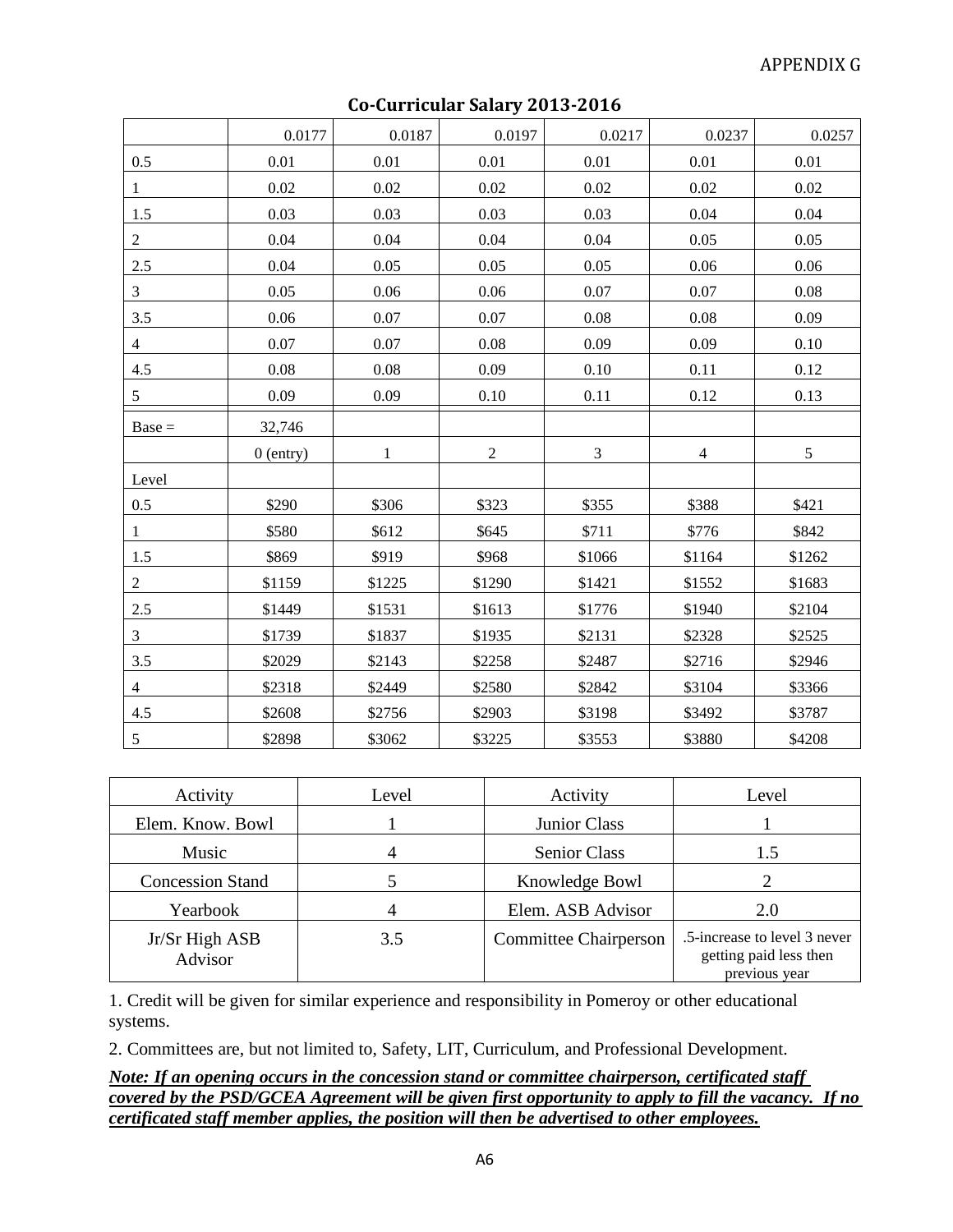## **Scoring Models/Concepts**

<span id="page-46-1"></span><span id="page-46-0"></span>Model #1:

- a. When there is more than one  $(1)$  component, if a  $4$  Distinguished is scored, the overall criterion score cannot be lower than 2 – Basic.
- b. When there is more than one (1) component, if a  $1 -$ Unsatisfactory is scored, the overall criterion score cannot be higher than 3 – Proficient.
- c. Each rating will be assigned the following numeric values:
	- a. Unsatisfactory 1
	- b. Basic  $-2$
	- c. Proficient  $-3$
	- d. Distinguished 4
- d. When there are two (2) components to a criterion, the average of the two scores will be the final criterion score.
- e. When there are three (3) or five (5) components to a criterion, the median score will be the final criterion score.
- f. When there are four (4) components to a criterion, the average of the two (2) median scores will be the final criterion score.
- <span id="page-46-2"></span>g. When a final criterion score includes a fractional number (for example 2.3), all scores with fractions below .5 will be rounded down and all fractions .5 or above will be rounded up, for example, a score of 2.33 would receive a final criterion score of 2 and a score of 2.5 would receive a final criterion score of 3.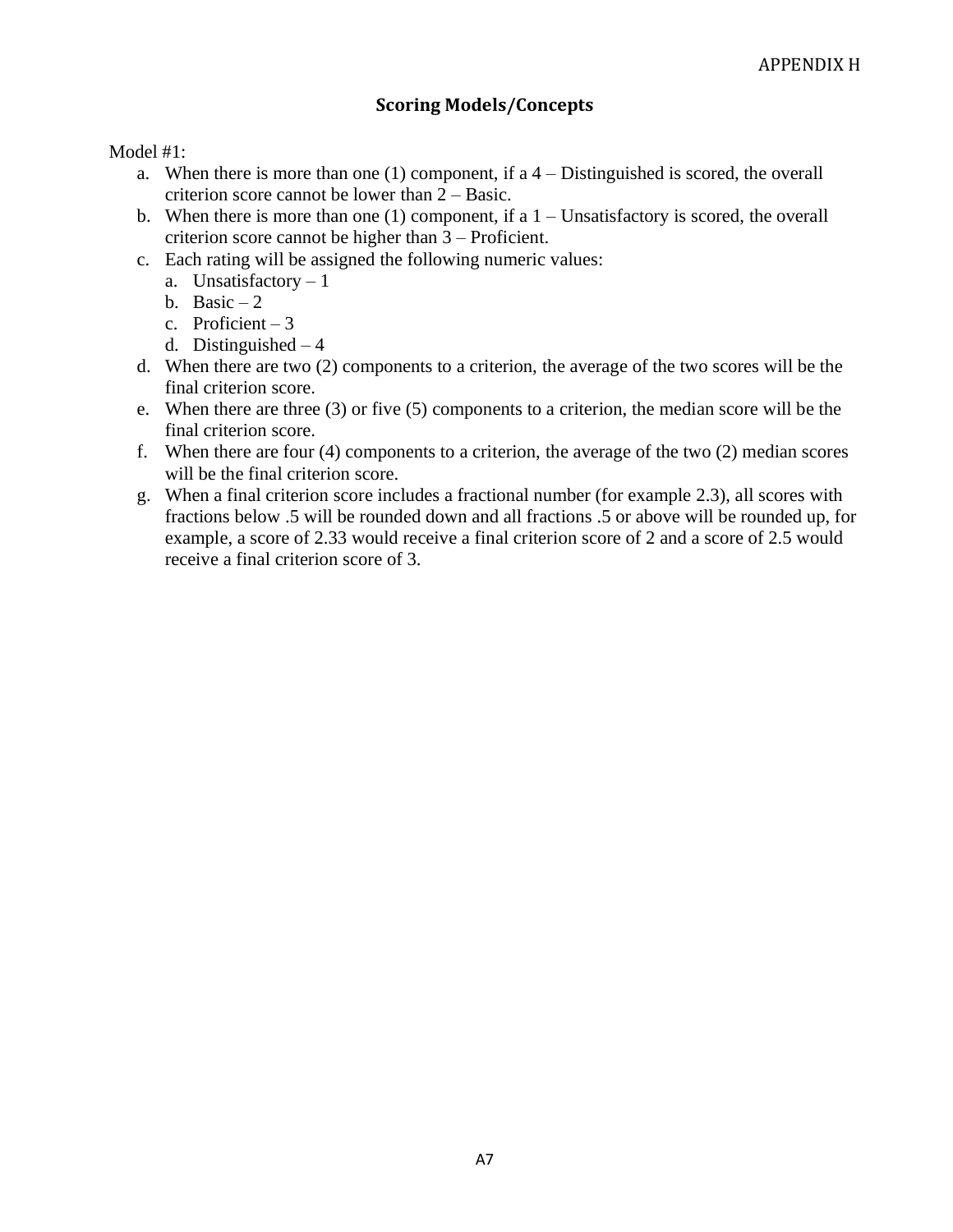## **Pomeroy School District 110**

## **Final Evaluation Form Comprehensive/Focused Evaluation**

## <span id="page-47-0"></span>**Criterion 1: Expectations – Centering instruction on high expectations for student achievement.**

- P1- Learning target(s) connected to standards
- P4- Communication of learning target(s)
- P5- Success criteria
- CEC2- Learning routines
	- **Criterion 1 Score**

#### **Criterion 2: Instruction – Demonstrating effective teaching practices.**

- SE1- Quality of questioning
- SE4- Opportunity and support for participation and meaning making  $\mathcal{L}^{\text{max}}$  .
- SE5- Student talk
- CP5- Use of scaffolds
	- **Criterion 2 Score**

## **Criterion 3: Differentiation – Recognizing individual student learning needs and developing strategies to address those needs.**

- SE2- Ownership of learning
- SE4- Capitalizing on students' strengths
- CP4- Differentiated instruction for students
- A4- Teacher use of formative assessment data
	- SG-3.1: Recognizing individual student needs & developing strategies to address needs Establish Student Growth Goal
	- SG-3.2: Recognizing individual student needs & developing strategies to address needs Achievement Student Growth Goal **Criterion 3 Score Student Growth Score**

## **Criterion 4: Content Knowledge - Providing clear and intentional focus on subject matter and content and curriculum.**

P2- Lessons connected to previous and future lesson, broader purpose and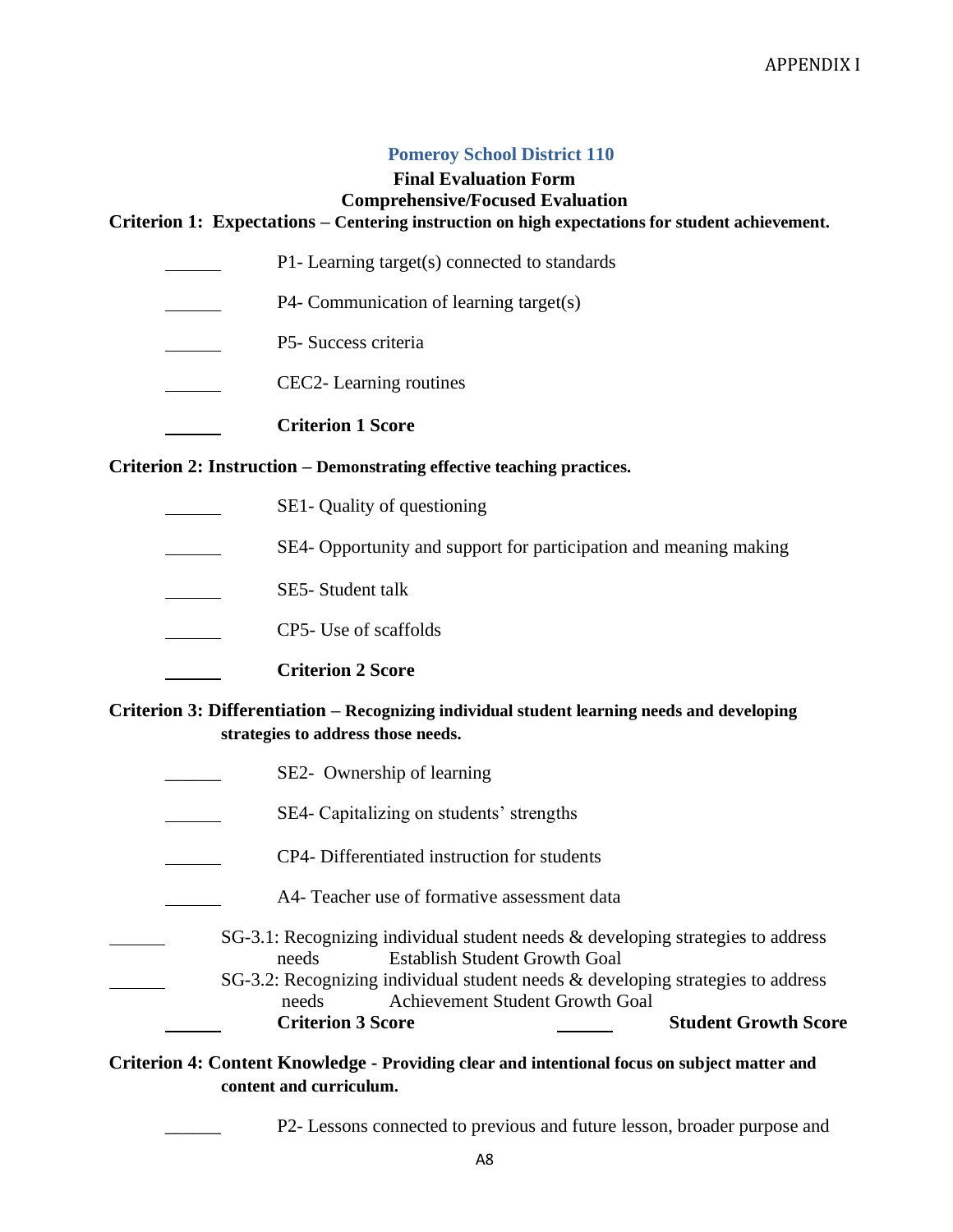transferable skill

- CP1- Alignment of instructional materials and tasks
- CP2- Teacher knowledge of content
- CP3- Discipline-specific teaching approaches
- P3- Design of performance task
	- **Criterion 4 Score**

**Criterion 5: Learning Environment – Fostering and managing a safe, positive learning environment.**

- CEC1- Classroom arrangement and resources
- CEC3- Use of learning time
- CEC4- Student status
- CEC5- Norms for learning
- **Criterion 5 Score**

## **Criterion 6: Assessment – Using multiple student data elements to modify instruction and improve student learning**

- A1- Student self-assessment
- A2- Student use of formative assessment over time
- A3- Quality of formative assessment methods
	- A5- Collection systems for formative assessment data
- SG-6.1: Multiple student data elements to modify instruction and improve student learning Establish Student Growth Goal
	- SG-6.2: Multiple student data elements to modify instruction and improve student learning Achievement of Student Growth Goal
		-

**Criterion 6 Score Student Growth Score**

## **Criterion 7: Families and Community – Communicating and collaborating with parents and the school community**

PCC2- Communication and collaboration with parents and guardians

- PCC3- Communication within the school community about student progress
- **Criterion 7 Score**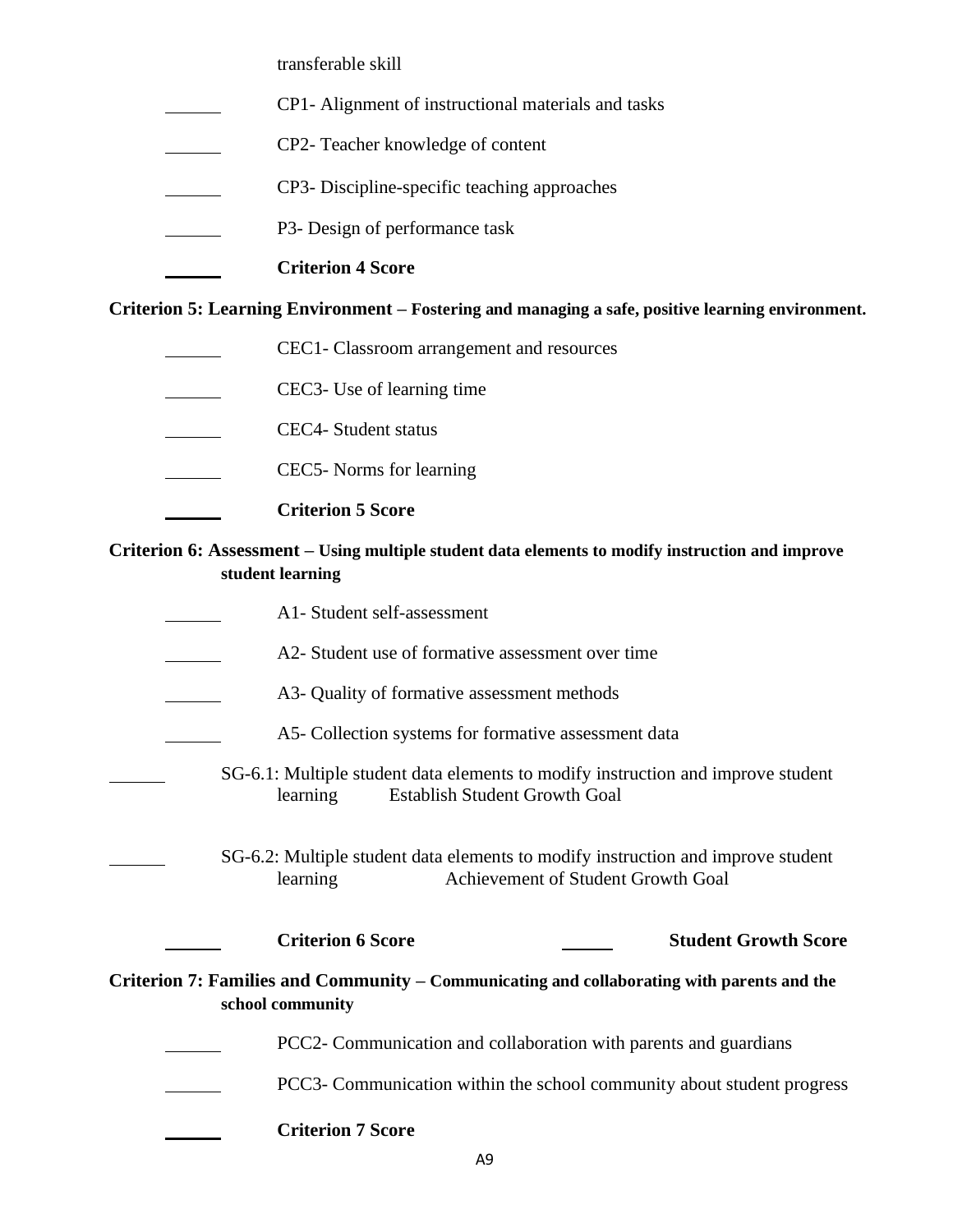| Criterion 8: Professional Practice – Exhibiting collaborative and collegial practices focused on |                                                                                                                              | improving instructional practice and student learning. |  |                                                                              |  |  |  |  |  |
|--------------------------------------------------------------------------------------------------|------------------------------------------------------------------------------------------------------------------------------|--------------------------------------------------------|--|------------------------------------------------------------------------------|--|--|--|--|--|
|                                                                                                  | PCC1- Collaboration with peers and administrators to improve student<br>learning.                                            |                                                        |  |                                                                              |  |  |  |  |  |
|                                                                                                  | PCC4- Support of school, district and state curricula, policies and initiatives                                              |                                                        |  |                                                                              |  |  |  |  |  |
|                                                                                                  | PCC5- Ethics and advocacy                                                                                                    |                                                        |  |                                                                              |  |  |  |  |  |
|                                                                                                  | SG-8.1: Exhibiting collaborative and collegial practices focused on<br>improving instructional practice and student learning |                                                        |  |                                                                              |  |  |  |  |  |
|                                                                                                  | <b>Criterion 8 Score</b>                                                                                                     |                                                        |  |                                                                              |  |  |  |  |  |
| <b>Total Score</b>                                                                               |                                                                                                                              | <b>Total Score</b>                                     |  | <b>Total Score</b>                                                           |  |  |  |  |  |
| <b>Comprehensive Guideline</b><br><b>Guideline</b>                                               |                                                                                                                              | <b>Student Growth Guideline</b>                        |  | <b>Focused</b>                                                               |  |  |  |  |  |
| 8-14—Unsatisfactory<br>$15-21$ —Basic<br>22-28-Proficient<br>29-32—Distinguished                 |                                                                                                                              | $5 - 12 - Low*$<br>$13-17$ – Average<br>$18-20$ – High |  | $1$ – Unsatisfactory<br>$2 - Basic$<br>$3 -$ Proficient<br>$4-Distinguished$ |  |  |  |  |  |

\*A score of 1 in any student growth component results in a Low Student Growth Rating, regardless of overall score

| (teacher name) is rated | for the | (school year) |
|-------------------------|---------|---------------|
| Teacher signature       | Date    |               |
| Principal signature     | Date    |               |

\*focused evaluation will use this same form but focus on one criterion if 3,6 or 8 is used, or focus on two criterion if 1,2,4,5, or 7 is used (student growth goals from criterion 3 or 6 would have to be added)